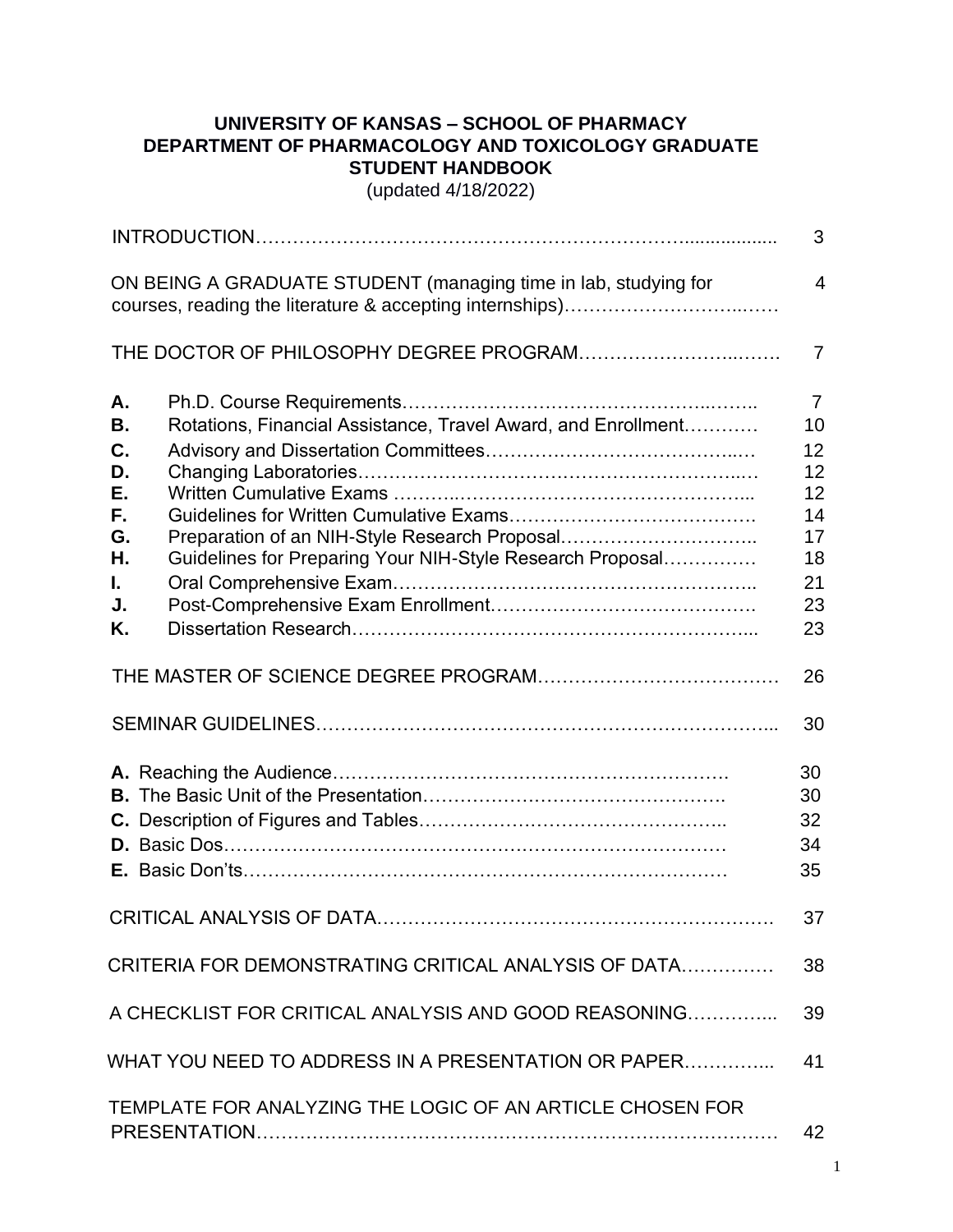| CRITERIA FOR EVALUATING THE REASONING/CRITICAL ANALYSIS OF |    |
|------------------------------------------------------------|----|
|                                                            | 44 |
|                                                            |    |
| POINTS TO REMEMBER IN PREPARING A SEMINAR OR A PAPER       | 45 |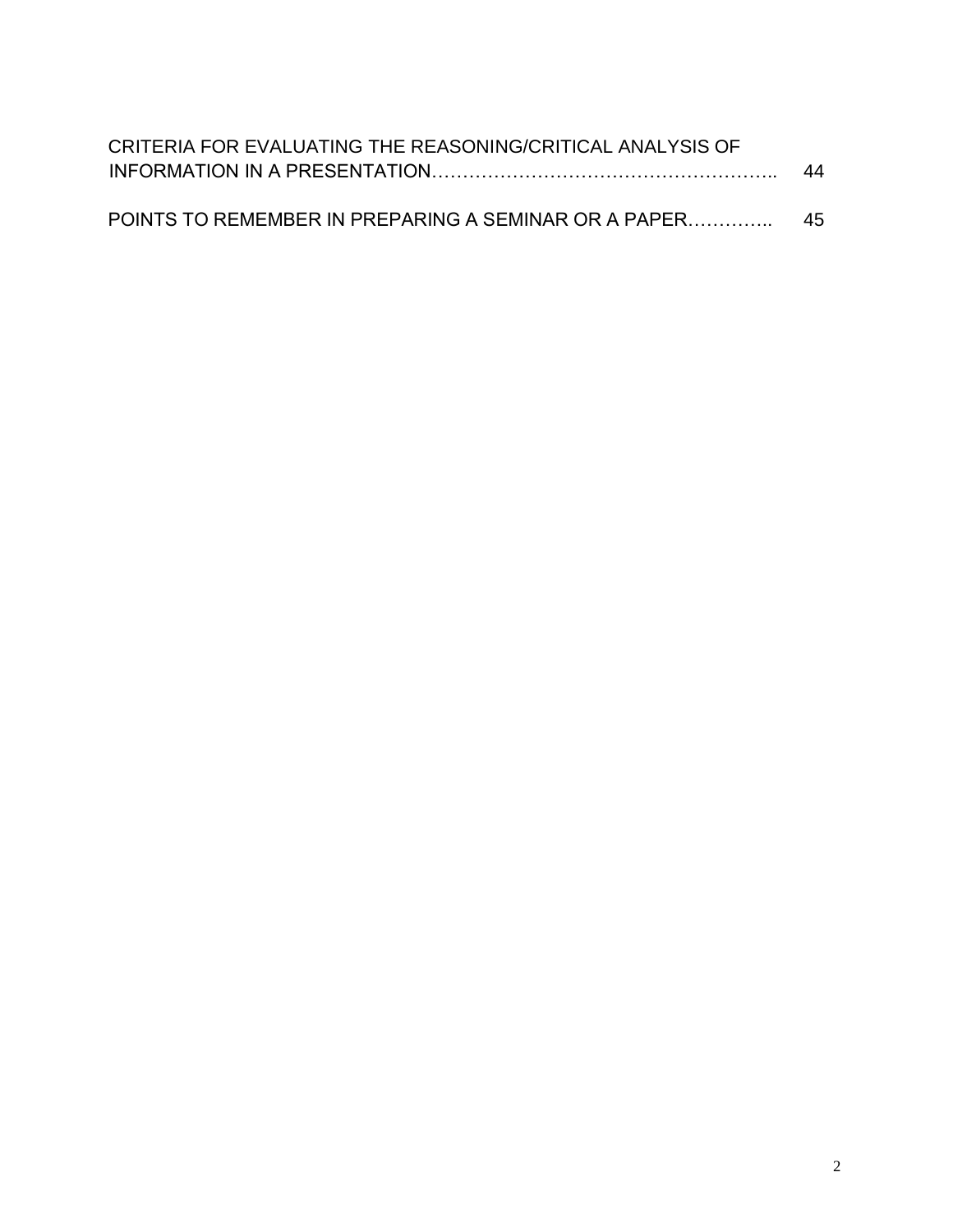### **INTRODUCTION**

Welcome to the graduate program of the Department of Pharmacology and Toxicology. The department has prepared the following statement regarding our overall philosophy of graduate training in order to help you understand our goals for you. This is followed by some detailed information about all kinds of things that we hope will make your adjustment to graduate school very easy and pleasant.

This is an exciting time to be starting your graduate training in pharmacology and toxicology. Training in these two disciplines will allow you to acquire knowledge that is broadly based on major chemical and biological fields such as biochemistry, medicinal chemistry, molecular biology, cell biology, and behavioral biology. The revolutionary advances in the last few years in the biomedical sciences have had a tremendous impact on the disciplines of pharmacology and toxicology. These two disciplines are hybrid disciplines; i.e., knowledge of and experimental approaches from all fields of the biological and chemical sciences are used to probe mechanisms of action of therapeutic or toxic agents. Advances in the molecular sciences, including genomes, over the past two decades have opened up great opportunities for understanding the mechanisms of action of chemical agents on biological systems and for designing new drugs that can affect specific cellular processes and the function of specific macromolecules.

Our faculty is committed to providing you with the best training and research opportunities possible. We are also committed to the concept that we are involved in the training of junior colleagues. This concept is very important for you and the faculty. For you it means the following:

- 1. During your first semester as a Ph.D. student you will participate in three laboratory rotations. The directors of these laboratories are the potential mentors for your dissertation research. M.S. students will speak with potential mentors upon entry into the program and, together with the faculty member, choose a mentor. Upon entry into the laboratory, you will be asked to become involved in the research activities of the laboratory, contribute to the research productivity of the laboratory, and contribute to the training of less experienced students. From the beginning of your career in science you will be interacting closely with a mentor.
- 2. You are participating in a program that was designed to maximize your training in functionally important aspects of the profession (such as writing scientific papers and research proposals) and to avoid requirements that represent non-functional experiences.
- 3. You are included in the "life" of the department as a full participant, e.g. in scientific discussions, in faculty meetings (through a representative), and in the decision-making processes.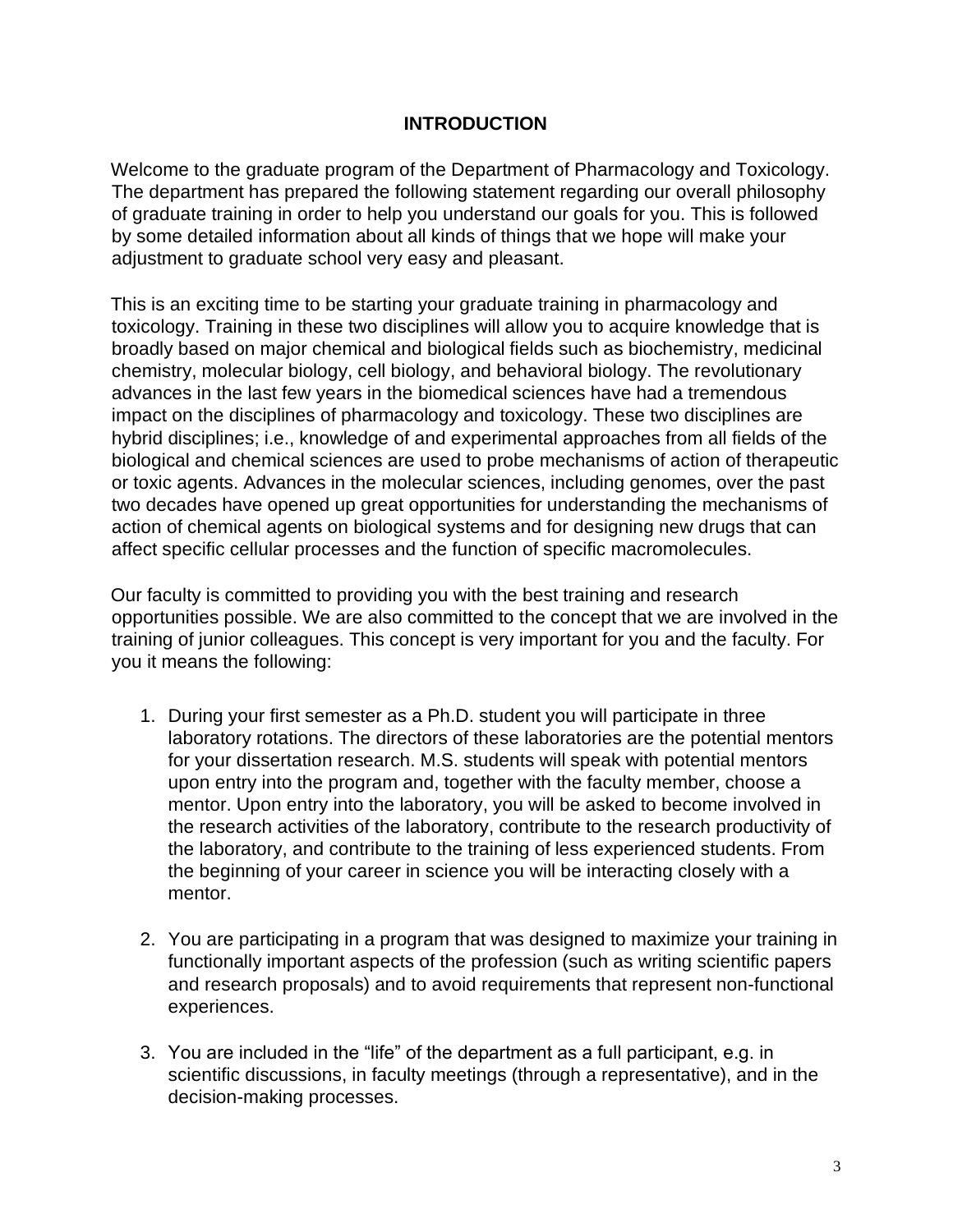Your designation as a junior colleague bears, of course, certain important responsibilities which must be incorporated in your everyday life while you are a member of our department. The most important among these are the following:

- 1. Dedication to the science of the discipline. You are here to maximize your learning and acquire the skills to conduct independent research in some of the most modern and important fields of scientific research. You now need to function as an independent thinker and dedicated scholar. This is a lifetime commitment to scholarship which goes far beyond attending class lectures and doing well in examinations.
- 2. Conducting yourself as a good "citizen" of the department. You will be called upon to assist other students in their training, assist faculty (senior colleagues) in conducting their research and teaching missions, and assist the department in the maintenance of all research and instructional facilities.
- 3. Exhibiting the highest standards of ethical behavior. Each one of your actions in the classroom or in the laboratory must be governed by an absolute adherence to honesty and consideration of the rights of other faculty, students, staff, or other scientists in general. To be a scientific colleague to all these people, you must be unquestionably trustworthy. Ethical behavior, not simply intelligence, is at the core of a long-lasting career in science.

In the pages that follow, you will find much useful information about how to structure your life in graduate school and how to plan your training and research activities. We encourage you to take responsibility for structuring your own program in consultation with your mentor and the department's graduate program director.

# **ON BEING A GRADUATE STUDENT**

Graduate training is designed to help you become a professional, practicing scientist. Thus, there are many expectations placed on you which differ from expectations we have of undergraduate students. These higher expectations might be a little overwhelming at first, especially for students adjusting to a new culture and language. Students may contact CAPS at 785-864-2277 or visit Watkins Hall Room 2100 for counseling or referral for other services. The following paragraphs highlight these expectations. We hope you will use these guidelines to help plan your time and set your priorities while you are a graduate student.

Time in the laboratory

You should realize that your laboratory work contributes to the development of two careers: your own and that of your mentor. Furthermore, the more work that gets done, the more quickly you can finish your degree and move to the next level. Minimally then, you should plan to work **a minimum of 7 to 8 hours per weekday in the laboratory and work on at least one weekend day for a few hours**. Optimally, you may wish to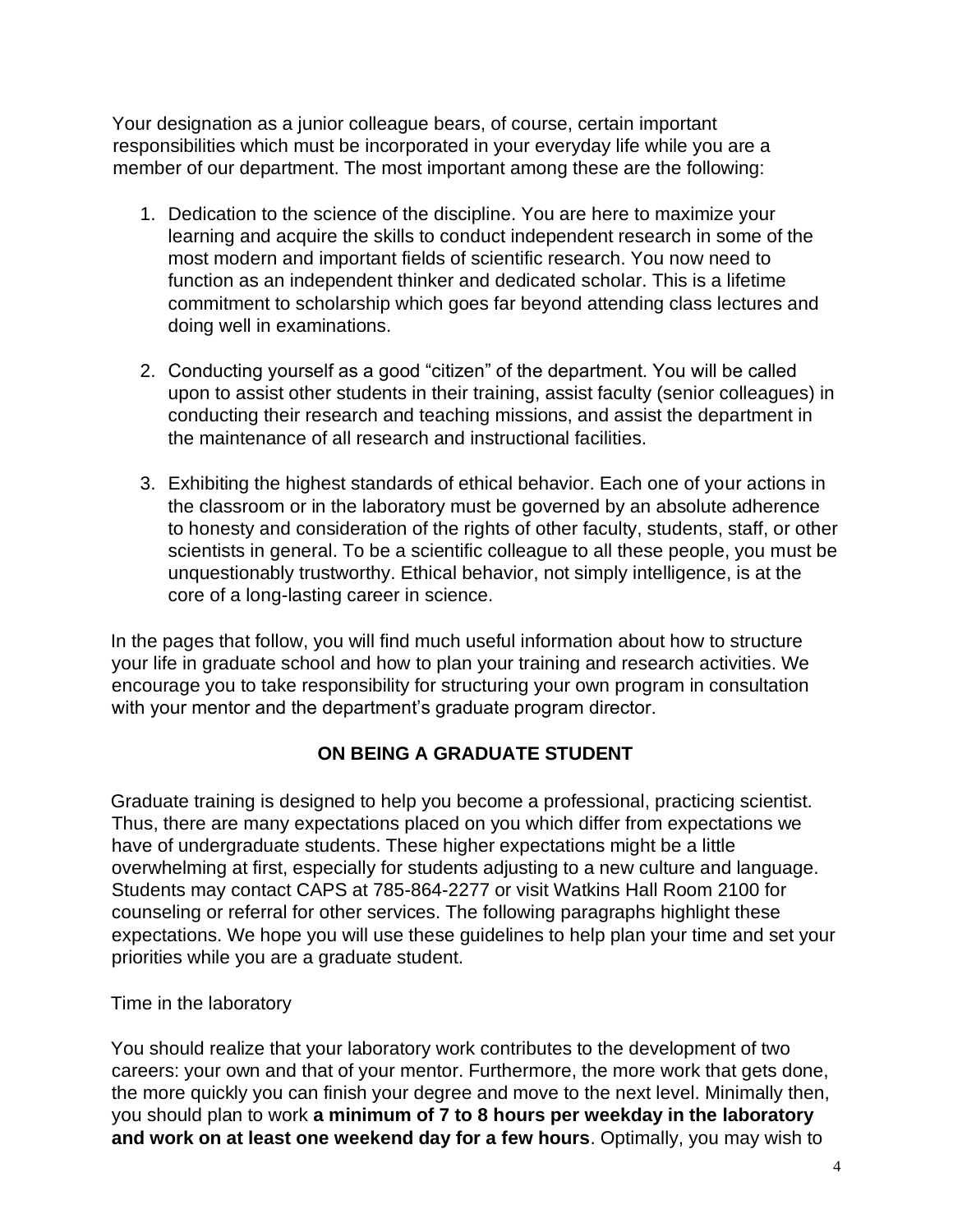work significantly harder. During your first year, class time may reduce your lab hours somewhat, but full time in the lab is expected once your course work is completed.

### Time to study for courses

The Graduate Studies Office requires a grade of "B" or better for all required graduate course work and an average GPA of at least 3.0. This usually means that you must devote a significant amount of time and effort to studying for your classes, especially during your first two years. However, we expect that you will accomplish this by **studying at night and on weekends rather than during the weekday hours when you should be in the laboratory**.

### Reading the literature

It is impossible to perform good science without a thorough knowledge of the current literature. Over the course of your graduate career, you are expected to become familiar with the literature in your area and, gradually, to extend the scope of your reading to other areas. Other areas include those topics that happen to be current in the general literature, particularly in journals such as Science or Nature.

In pursuit of this literature familiarity, you should become familiar with the **names** and **accomplishments** of individuals working in your field of interest. You should also become familiar with the names and accomplishments of other prominent scientists. Reading literature somewhat outside your own area as time permits may help you in choosing a postdoctoral position and will certainly contribute to your education.

A reasonable strategy for achieving these goals is to read or skim heavily one article per day from the current literature. This is probably only practical if you have passed your exams or if it is the summer. Therefore, when you take a full course load, you should try to read three papers per week during the fall and spring semesters.

### **Internships**

Ph.D. students may take time off from their work in their mentors' labs to accept an internship. The internship must take place after the student passes the comprehensive exam. Students will not receive a stipend from the University while they are engaged in an internship but they may accept one from the company for which they are interning. Students are advised, however, that accepting an internship may mean that they will be required to delay their graduation for a period of time (determined by their mentor) in order to make up for the lost time working on their dissertation project.

M.S. students may accept an internship during the summer before their second year, but are advised as well that this will delay their graduation for a period of time (determined by their mentor) in order to make up for the lost time working on their thesis project.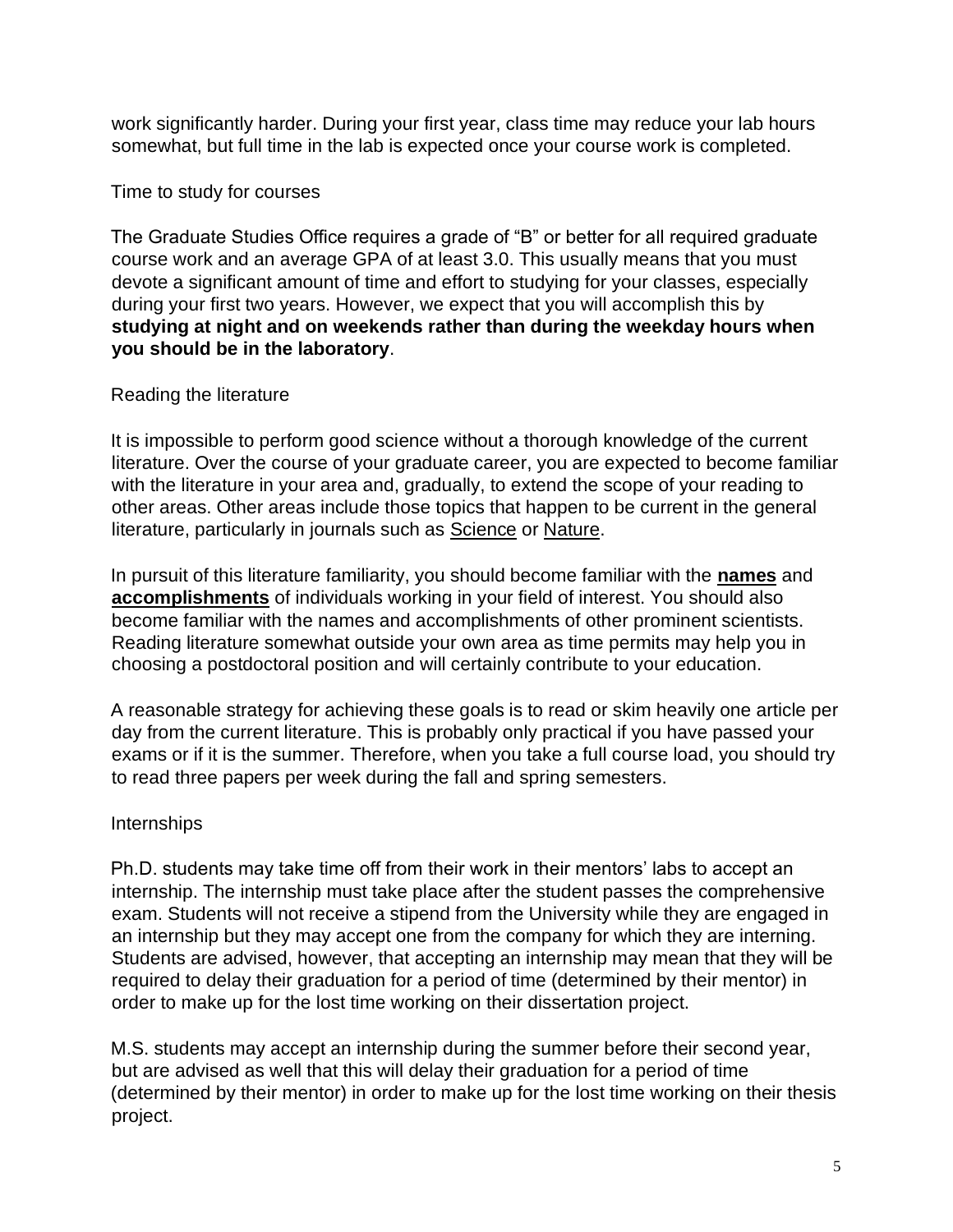Students are advised to consult with faculty members prior to selecting a mentor and joining a lab if they are considering applying for an internship at any point during their graduate programs. Because the nature and duration of the research taking place in each lab varies, mentors, at their discretion, may or may not allow students in their labs to accept internships.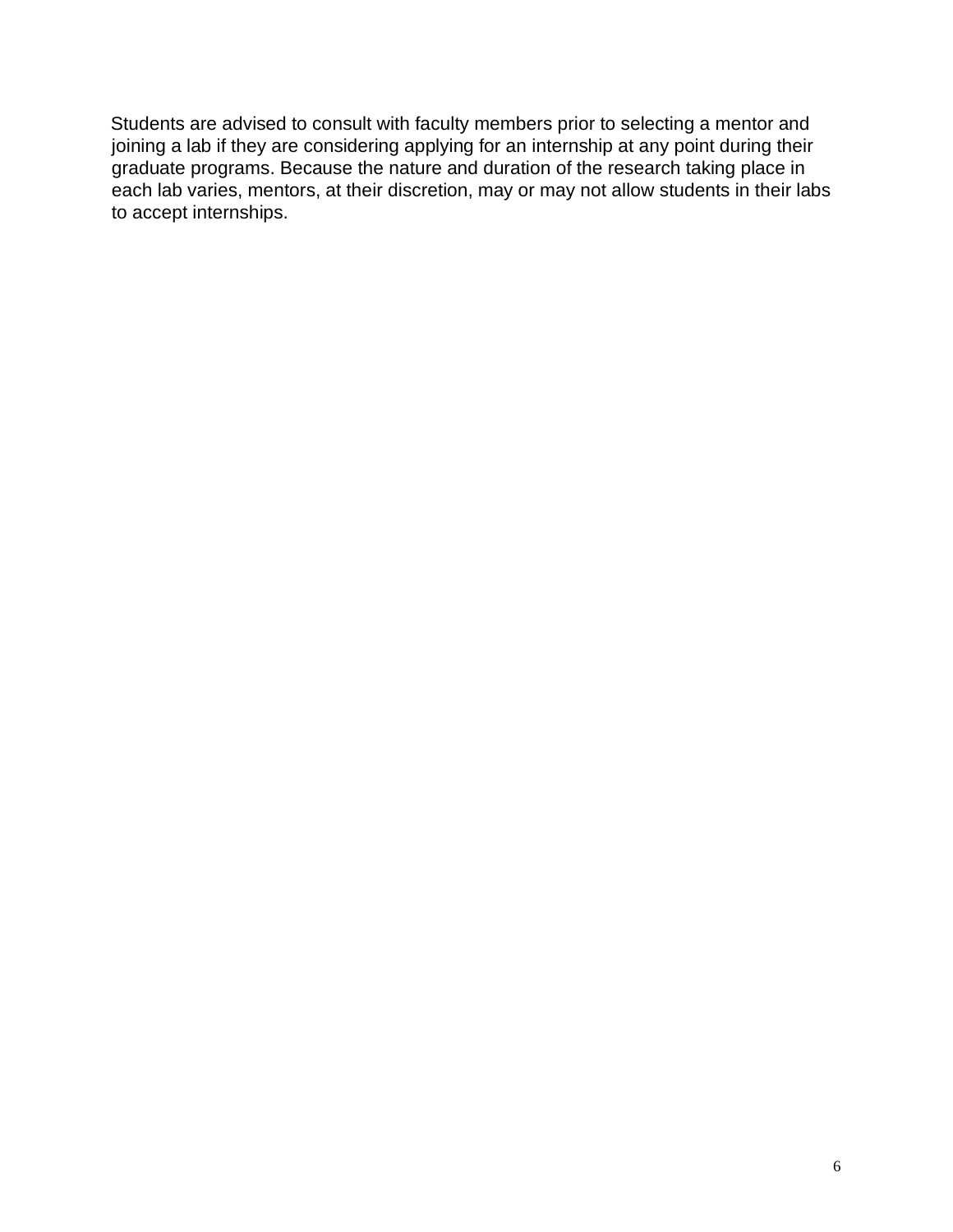## **THE DOCTOR OF PHILOSOPHY DEGREE PROGRAM**

The course of study leading to the Ph.D. degree usually requires five years to complete. You are expected to devote the full 12-month year to your pursuit of graduate studies, with some time off for holidays and vacation. You will begin lab research training as soon as you enter the program, though a significant amount of time in the first two years will be devoted to learning basic concepts through formal coursework.

You are required to take a core of basic courses in pharmacology / toxicology, biochemistry, and molecular biology. If you have successfully completed an equivalent course at another university, it need not be repeated. In addition to the core requirements, in consultation with your mentor, you may choose courses based on your own research interests or courses designed to provide specific research skills as discussed below.

One component of our training program from which you will benefit greatly is the opportunity to learn the art of presenting lectures in undergraduate classes and formal seminars describing your research projects. Careful mentoring and opportunities to practice using very practical presentation strategies lead to the development of excellent communication skills and self-confidence in our graduates.

Some of the most important parts of graduate training involve learning how to ask good research questions, how to design and carry out experiments to answer those questions, and how to write up the results of the experimental work in a clear and concise manner. For this reason, you will begin your lab rotations as soon as you arrive. After you choose your mentor, you will begin a research project. As your research continues, you will develop a dissertation project with your advisor's assistance. Once your coursework and exams are completed, you will devote all of your time to your research projects and the preparation of papers describing your work.

# **A. Ph.D. Course Requirements**

As a new graduate student, you should have completed 4 semesters of chemistry and 4 semesters of biology, including a course in cell biology and one in biochemistry. Prerequisites may be completed during your first year. The core courses in pharmacology and toxicology that are required of all students are listed below. The prerequisite for all courses is graduate standing in the Pharmacology and Toxicology Graduate Program.

Students are required to maintain a cumulative GPA of a "B" or better. (Students are allowed to receive a grade of "C" in a maximum of 2 courses while they are enrolled in the program. After those 2 courses, students receiving a "C" will need to retake the course at their own expense).

### **P&TX 700:** Professional Issues in the Biomedical Sciences (**Muma)**-**2 credits**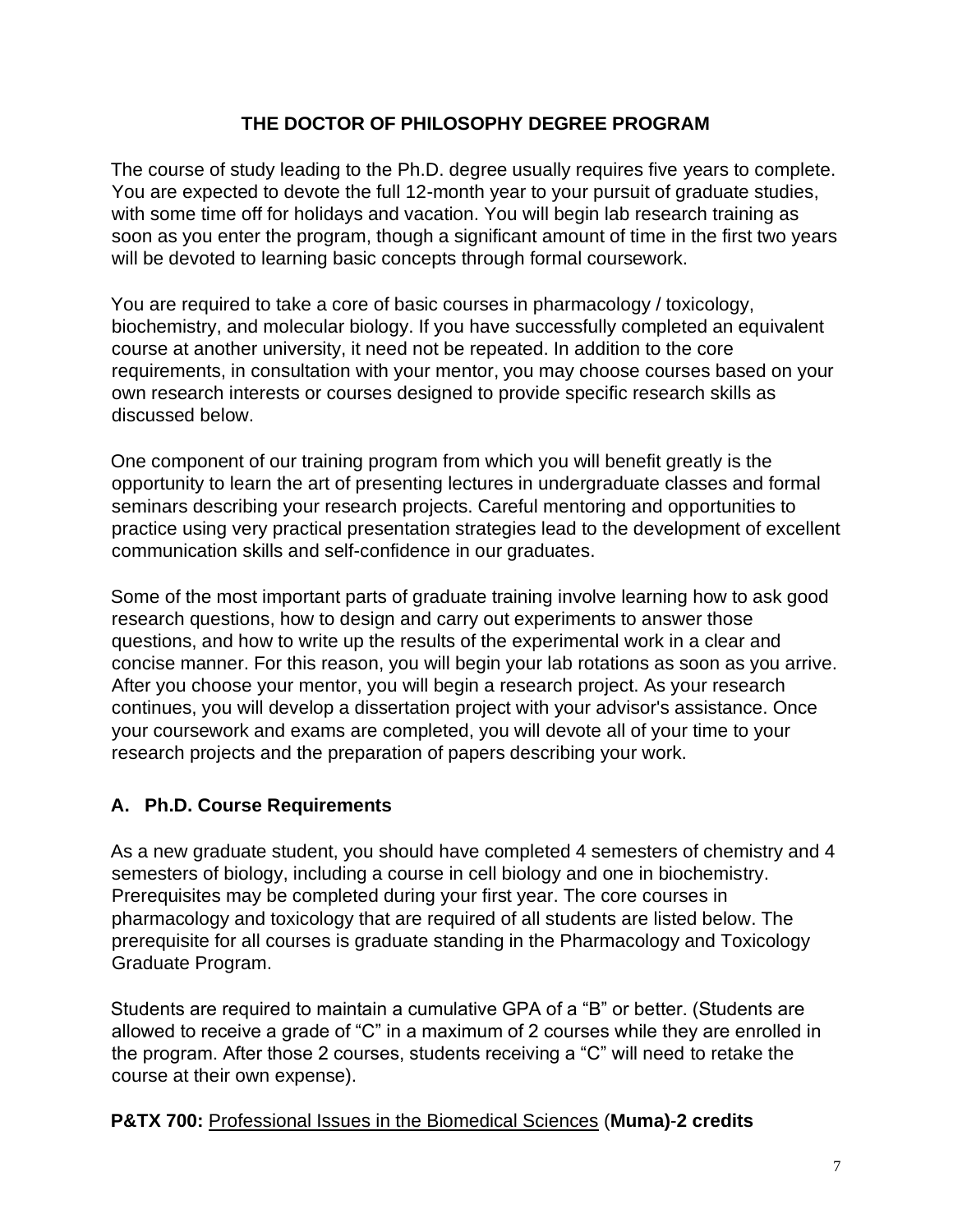This course is designed to assist doctoral students in the biomedical sciences in their professional development by providing presentations, discussions, and practical experiences related to career development. Topics include preparation of vitae/resumes and other elements of a successful job search, writing scientific papers and dealing with editors, preparing an NIH grant application for students' oral comprehensive exams, and balancing professional and personal obligations.

### **P&TX 705:** Current Concepts in Biochemical Pharmacology and Toxicology **(Tracy,**  Shi, Dobrowsky**)-3 credits**

A detailed study of the essential concepts in biochemistry and molecular biology underlying the action and effects of drugs and toxicants with particular relevance to human disease and new therapeutic strategies. The technologies and experimental techniques used in biochemical pharmacology and toxicology will be illustrated. Topics may vary depending on recent research advances in the field.

**Prerequisites:** Graduate standing in M.S. or PhD degree program in Pharmacology and Toxicology; two semesters of undergraduate biochemistry, including molecular biology.

**P&TX 730 (I):** Advanced Pharmacology I- *CNS and ANS* (**Zhao**, Subramanian)-**4 credits** A detailed study of the fundamentals of autonomic nervous system, central nervous system, and their pharmacology. The students will take online recorded lectures and have in person classes to discuss the topics and current research problems in the field. **Prerequisite:** Graduate standing in Pharmacology and Toxicology Program.

## **P&TX 731 (II):** Advanced Pharmacology II- *Cardiovascular and Renal System* (**Shi,** Tracy)-**2 credits**

A detailed study of the fundamentals of cardiovascular system, renal system and their pharmacology. The students will take online recorded lectures and have in person classes to discuss the topics and current research problems in the field.

**Prerequisite:** Graduate standing in Pharmacology and Toxicology Program.

## **P&TX 732 (III):** Advanced Pharmacology III- *Immunology and Inflammatory Diseases* (**Moskovitz**, Smith)-**2 credits**

A detailed study of the fundamentals of inflammation, treatment for infectious disease & gastro intestinal pharmacology. The students will take online recorded lectures and have in person classes to discuss the topics and current research problems in the field.

**Prerequisite:** Graduate standing in Pharmacology and Toxicology Program.

# **P&TX 733 (IV):** Advanced Pharmacology IV- *Endocrinology* (**Dobrowsky**, Muma, Smith)-**2 credits**

A detailed study of the fundamentals of endocrinology and associated pharmacology. The students will take online recorded lectures and have in person classes to discuss the topics and current research problems in the field.

**Prerequisite:** Graduate standing in Pharmacology and Toxicology Program.

**P&TX 742:** Experimental Pharmacology (**Muma,** Shi, Dobrowsky, Tracy) (Biyearly)-**3 credits** Experimental approaches to understanding the mechanisms of drug action. Use of drugs as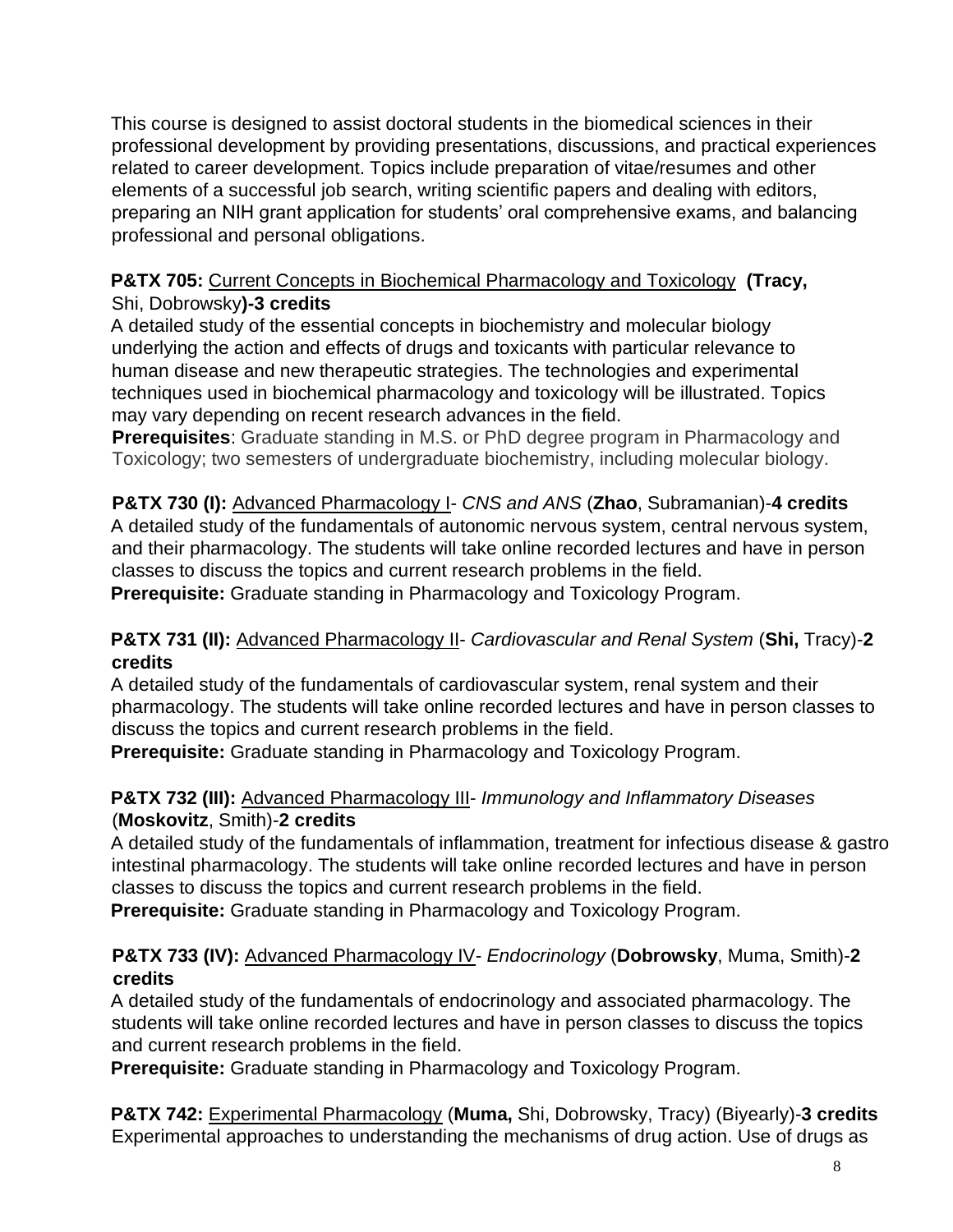tools to understand functioning of biological systems will also be stressed. Historically important experiments will be discussed along with experiments which are currently used to define drug mechanisms. Topics will include: pharmacokinetics, pharmacodynamics, drug receptor classes, and signaling pathways.

**Prerequisite:** Graduate standing in Pharmacology and Toxicology Program.

**P&TX 747:** Molecular Toxicology (**Rosa-Molinar,** Tracy, Subramanian) (Biyearly)-**2 credits** A detailed study of the fundamentals of the experimental methods used in a modern toxicology laboratory. The students will take online recorded lectures and have in person classes to discuss the topics and current research problems in the field.

**Prerequisite:** Graduate standing in Pharmacology and Toxicology Program.

### **P&TX 799:** Pharmacology and Toxicology Seminar (**Muma**) (every semester)-**1 or 2 credits**

A review of the current literature and research in pharmacology and toxicology. Registration in P&TX 799 is required of all graduate students in the department every fall and spring semester prior to their official acceptance as a Candidate for the Doctoral Degree, which occurs after passing the comprehensive oral defense. Upon entering Candidacy for the Doctoral Degree and completing 18 hours of additional credits, students may then enroll for Dissertation Research only. However, it is expected that students continue to attend and participate in the journal club/seminar series each semester that they are in residence. Failure to comply may result in an unacceptable grade in Dissertation Research and potential loss of graduate standing. **Prerequisite**: Graduate standing in Pharmacology and Toxicology Program.

### **P&TX 800:** Pharmacology and Toxicology Teaching Principles-**2 credits**

This course is to be used by graduate students fulfilling the teaching requirements for the Ph.D. in pharmacology and toxicology. The student will function as a discussion leader and lecturer in a limited number of class sessions. Each student will meet with the faculty member whom he or she is assisting.

**Prerequisite:** Graduate standing in Pharmacology and Toxicology Program.

# **P&TX 801:** Issues in Scientific Integrity (**Borchardt**) (Biyearly)-**1 credit**

Lectures and discussion on ethical issues in the conduct of a scientific career, with an emphasis on practical topics of special importance in molecular-level research in the chemical, biological, and pharmaceutical sciences. Topics will include the nature of ethics, the scientist in the laboratory, the scientist as an author, grantee, reviewer, employer/employee, teacher, student, and citizen. Discussions will focus on case histories.

# **P&TX 803:** Pharmacology Literature Review I (**Muma**) (Yearly)-**1 credit**

This course is to be used by graduate students fulfilling the first written exam requirement for the Ph.D. in pharmacology and toxicology. The student will research and write a 6-page literature review by choosing a topic provided by the faculty.

**Prerequisite:** Graduate standing in Pharmacology and Toxicology Program.

# **P&TX 805:** Pharmacology Literature Review II (**Muma**) (Yearly)-**1 credit**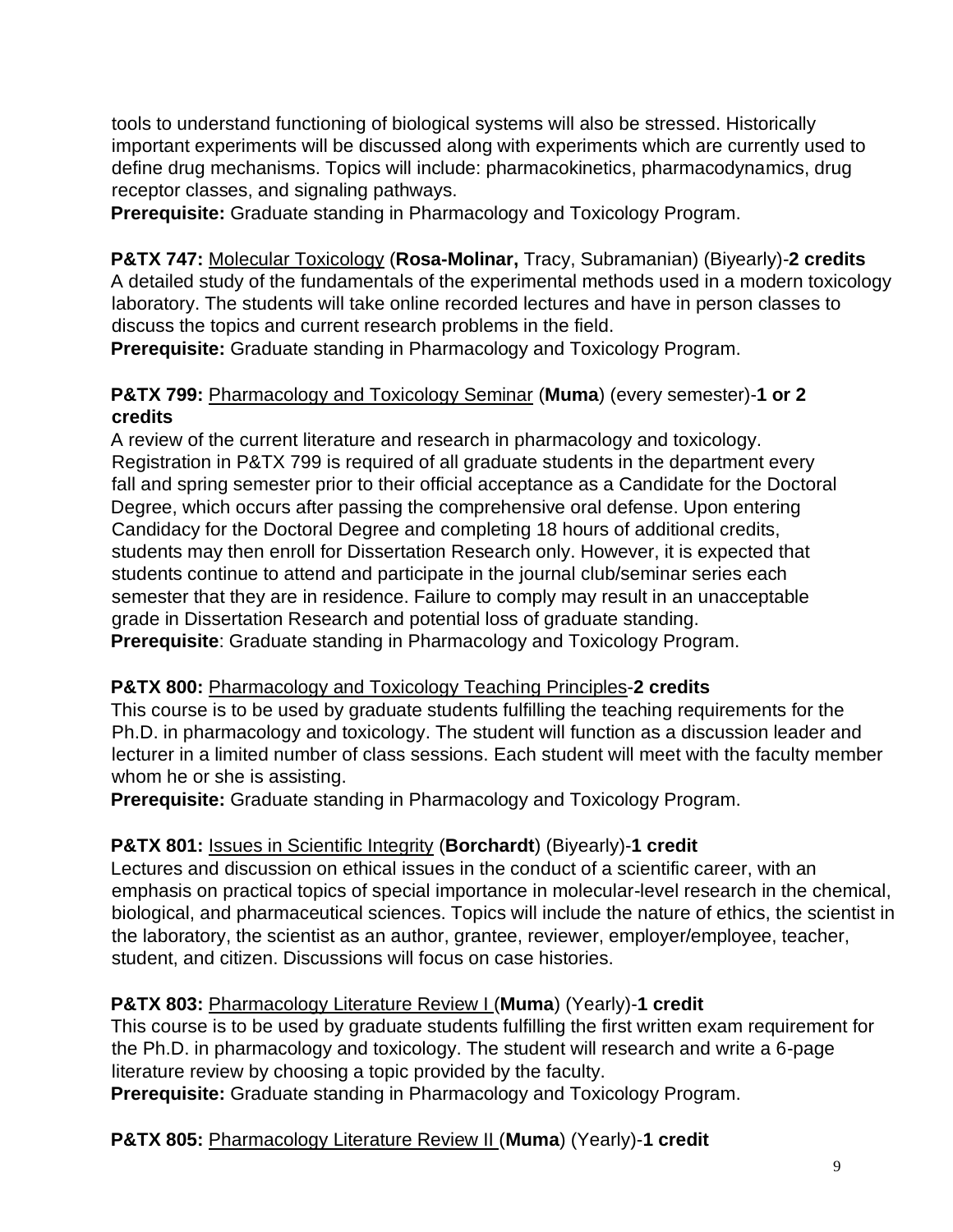This course is to be used by graduate students fulfilling the second written exam requirement for the Ph.D. in pharmacology and toxicology. The student will research and write a 12-page literature review by choosing a topic provided by the faculty.

**Prerequisite:** Graduate standing in Pharmacology and Toxicology Program.

### **P&TX 741** Biomedical Statistics **(Smith)- 3 credits (PLEASE NOTE THAT THIS COURSE IS TEMPORARILY BEING REPLACED BY PSYC 790 (for PhD students) & PSYC 791 (for both MS & PhD students)**

This course is primarily intended for students concerned with the analysis of experimental and observational data, with an emphasis on biomedical and pharmacological applications. The topics covered by the course include the design of experimental studies, data collection, probability theory, descriptive statistics, probability distribution, hypothesis testing, T-test, analyses of variance for factorial designs, linear and multiple regression, analysis of covariance and non-parametric methods.

### **The courses listed below may be repeated during the graduate program based on the advice of each student's mentor.**

**P&TX 825:** Research in Pharmacology and Toxicology (Primary Mentor)-**3 credits minimum** Original investigations at an advanced level in the areas of pharmacology or toxicology or related fields. This research will be performed by graduate students in collaboration with a faculty member.

**Prerequisite:** Graduate standing in Pharmacology and Toxicology program and consent of mentor.

**P&TX 899:** Master's Thesis (1-11) Hours and credit to be arranged. Independent investigation of a research problem of limited scope, leading to the preparation of a thesis.

**P&TX 999**: Doctoral Dissertation (1-11). Original laboratory investigations in pharmacology and toxicology. Results will be written as components of the dissertation

### **B. Rotations, Financial Assistance, Graduate Student Travel Award, and Enrollment**

### Rotations

During your first semester in graduate school, you will participate in laboratory rotations. You will rotate through the laboratories of three different faculty members who will be potential mentors for your dissertation research. At the end of the rotations, you will inform the graduate program director of your first and second choices for a mentor. The graduate program director, together with the departmental faculty, will assist in matching students with mentors.

Financial Assistance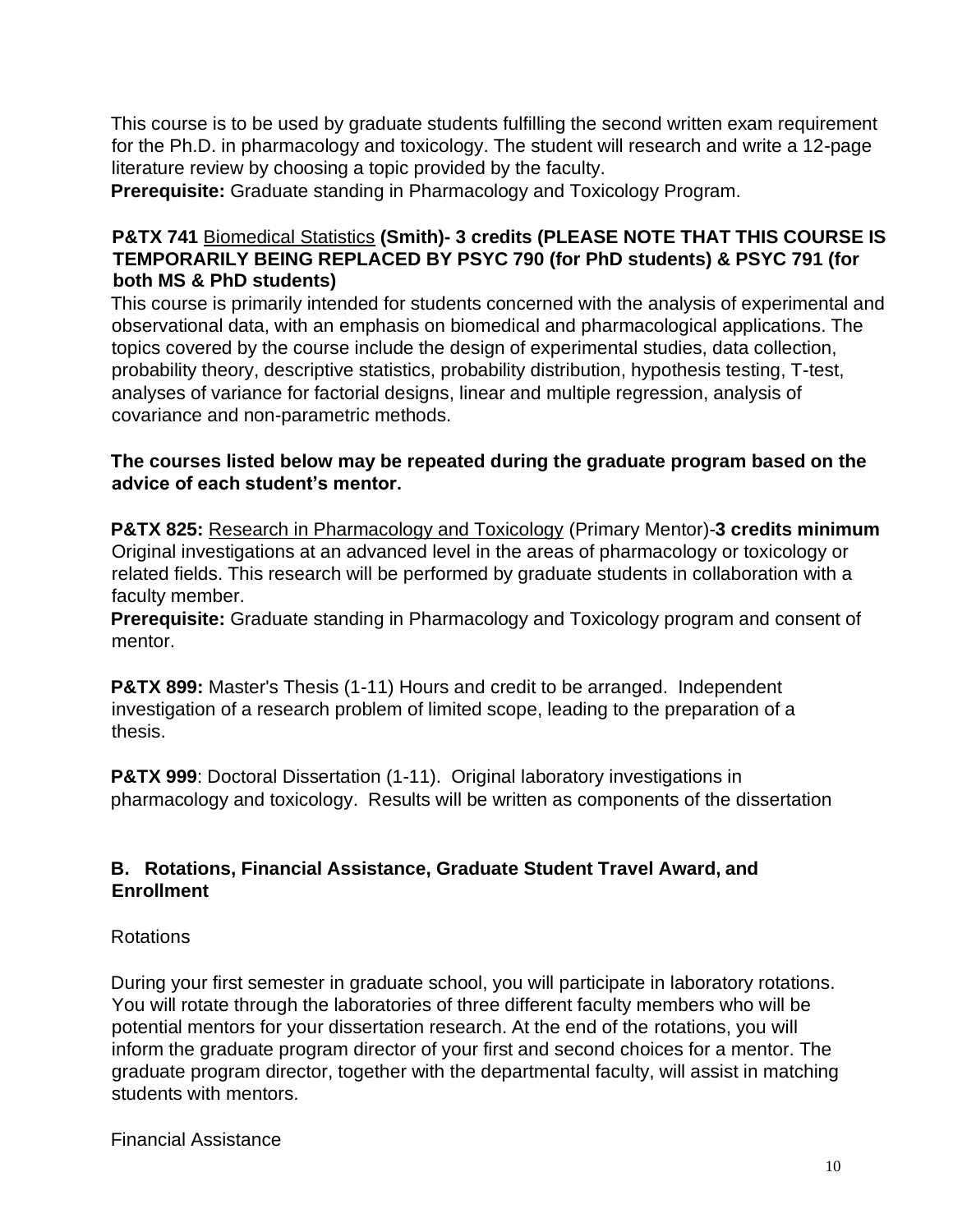During your first semester, your stipends will be provided by the department or by a fellowship award. After your first semester, when you have chosen a mentor, your mentor will support you with his/her grant funds. Because of changes in budgetary appropriations at the federal level, a research grant held by a faculty member may expire. Consequently, if you are supported by a research grant, you may lose your source of financial support through your mentor. If this occurs, the department will make every effort to obtain other financial support for you. You will also be strongly encouraged to apply for various pre-doctoral fellowships and the faculty will help with this process.

### Graduate Student Travel Award

The department will accept applications from  $4<sup>th</sup>$ -year students for a Graduate Student Travel Award, which may be used to support travel to present at a national/international conference of a scientific society or organization during the student's final year in the Ph.D. program. In order to be eligible for this award, students must be enrolled full-time in the P&TX Ph.D. program, have achieved doctoral candidacy, and have no other full travel funding from other sources. Students may receive only one award and applications must be submitted by March  $15<sup>th</sup>$  of their penultimate year. Eligible students may submit an application containing their CV, unofficial transcript, abstract, event description, and a document summarizing their role in the research that they will be presenting, the impact of attending this conference on their professional development, and the relevance of the event to their area of study.

#### **Enrollment**

The Graduate Studies Office requires that your enrollment in courses and research reflect the amount of faculty time you require and the facilities used for your training. In order to meet this requirement, the following procedure must be followed:

Before passing the Oral Comprehensive Exam

- 1. During the regular semester (fall and spring), the standard enrollment is nine (9) credit hours with a minimum of six (6) credit hours per semester.
- 2. During the summer session, the minimum or standard enrollment is three (3) credit hours per session.

#### After passing the Oral Comprehensive Exam

- 1. During this time, until all requirements for the degree are completed (or until 18 post-oral comprehensive exam hours have been completed, whichever comes first), you must enroll for a minimum of six (6) credit hours per semester (2 seminar + 4 dissertation research) and three (3) credit hours per summer session.
- 2. If the degree is not completed after 18 hours of post- oral comprehensive exam enrollment, you must continue to enroll each semester and each summer session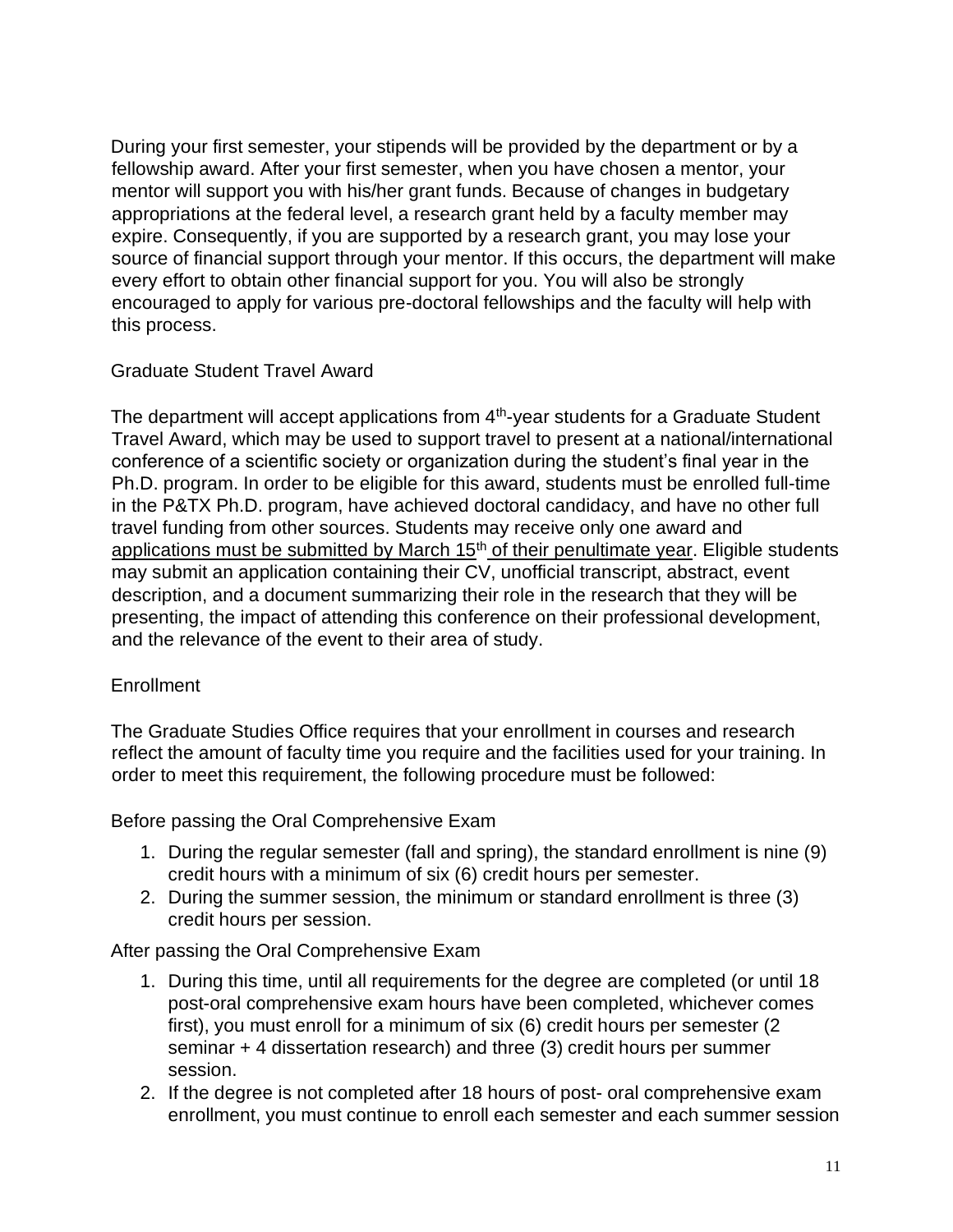until all degree requirements have been met. After all of the degree requirements are met and you have completed 18 hours of post-comprehensive degree credits, you may register for one (1) hour of dissertation supervision each semester. Credits obtained in the semester when the comprehensive oral exam is taken place may be counted toward the post-comprehensive requirement.

## GRA Vacation Policy

The department policy is to allow two calendar weeks (i.e. ten working days) of paid vacation per year. The academic breaks do not constitute vacation days unless the student chooses to take vacation days during these times. The department asks that if a GRA is taking time off they first discuss it with their PI to make sure they approve of the specific days and are aware of when the student will be gone. If the student needs to take additional time off, they must get approval from their advisor and the leave will be without pay.

## **C. Advisory and Dissertation Committees**

Research Advisory Committee members for Ph.D. degree aspirants should be identified by the end of your second semester in the program. Your committee must be composed of at least three (3) members with the research director serving as chairman. You should meet with your advisory committee to present your research progress at least once a year, but preferably more often. This committee can be of great help to you in keeping your research project moving forward in a logical and timely fashion.

Once you have passed the oral comprehensive exam, you will become a "Candidate" for the Ph.D. and will need to form your dissertation committee. The final dissertation defense committee should consist of at least four (4) members of the graduate faculty in the Department of Pharmacology and Toxicology plus one (1) member of the graduate faculty at KU who is not a member of the Department of Pharmacology and Toxicology.

# **D. Changing Laboratories**

You may transfer labs before the end of the second semester of your first year, but after that you will need a major reason to request the transfer. Requests to transfer laboratories must be made in writing and will be reviewed and decided on by a faculty committee.

# **E. Written Cumulative Exams**

You will take a series of qualifying exams during your second, third and fourth semesters in the graduate program. These include two (2) written cumulative exams, preparation of an NIH-style research proposal, and an oral comprehensive exam. Written cumulative exams should be researched and written on your own time and not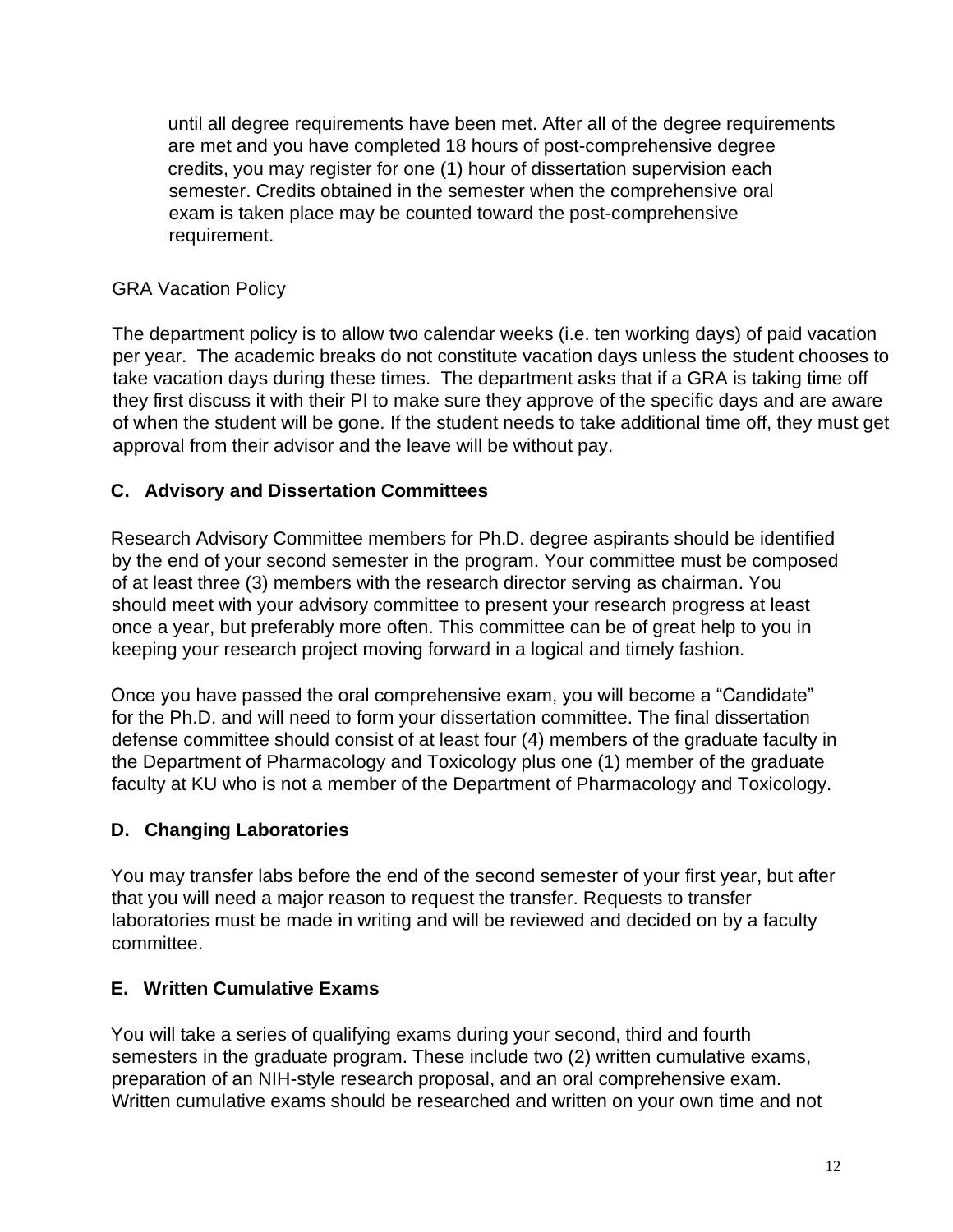during the 7 – 8 hours you are working in the lab. The timelines for completion of these exams are detailed in the section entitled "Guidelines for Written Cumulative Exams."

Your cumulative exam director will serve as your faculty liaison for your cumulative exams and grant proposal. Your cumulative exam director will receive all written exams, solicit reviewers, and prepare correspondence with you. All questions regarding the preparation and/or completion of the cumulative exams should be directed to your cumulative exam director. In brief, you will have four semesters to complete two written examinations and prepare and defend a grant proposal on an original research topic.

The two cumulative exams must be completed during your second and third semesters. Your first cumulative exam must be completed by the end of your second semester i.e., the spring semester. Your second cumulative exam must be completed by the end of your third semester, i.e., your second fall semester.

- 1) **Cumulative Exam 1** You will be given a question by your supervisor. You will prepare a *6-page mini-review* on the topic. You may receive advice from your mentor. The cumulative exam should be completed and turned in to the cumulative exam director before the spring break of your second semester. If the review is not of sufficiently high quality, you will have one opportunity to remediate. Remediation should be based on feedback provided by the faculty and must be submitted before the end of the spring semester. If you do not successfully pass this exam, the faculty will meet to determine if you will continue in the graduate program.
- 2) **Cumulative Exam 2** Once you begin your second year, you will receive one question from your mentor. You will prepare a short *12-page review* on the question. You may not receive advice from your mentor on this exam. You must complete and turn in your cumulative exam to your cumulative exam director before fall break. As with the first cumulative exam, if the review is not of sufficiently high quality, you will have one opportunity to remediate. Remediation should be based on feedback provided by the faculty and must be submitted before the end of the fall semester. If you do not successfully pass this exam, the faculty will meet to determine if you will be allowed to continue in the graduate program. You must successfully pass this exam before handing in your grant proposal.

In preparing your written cumulative exam you should include a section entitled **My Analysis** and give a critical analysis of the topic. This analysis should highlight your original and creative ideas and views, not those from a review article. For example, you might give your perspective on discrepancies in the field and why they may exist. You should include original and creative interpretations of the data, offer your perspective on the next most critical direction the field should take to significantly advance knowledge and show how these issues could be addressed experimentally. Highlight your original ideas and views, not just those from review articles. Adequate discussion in this section is critical to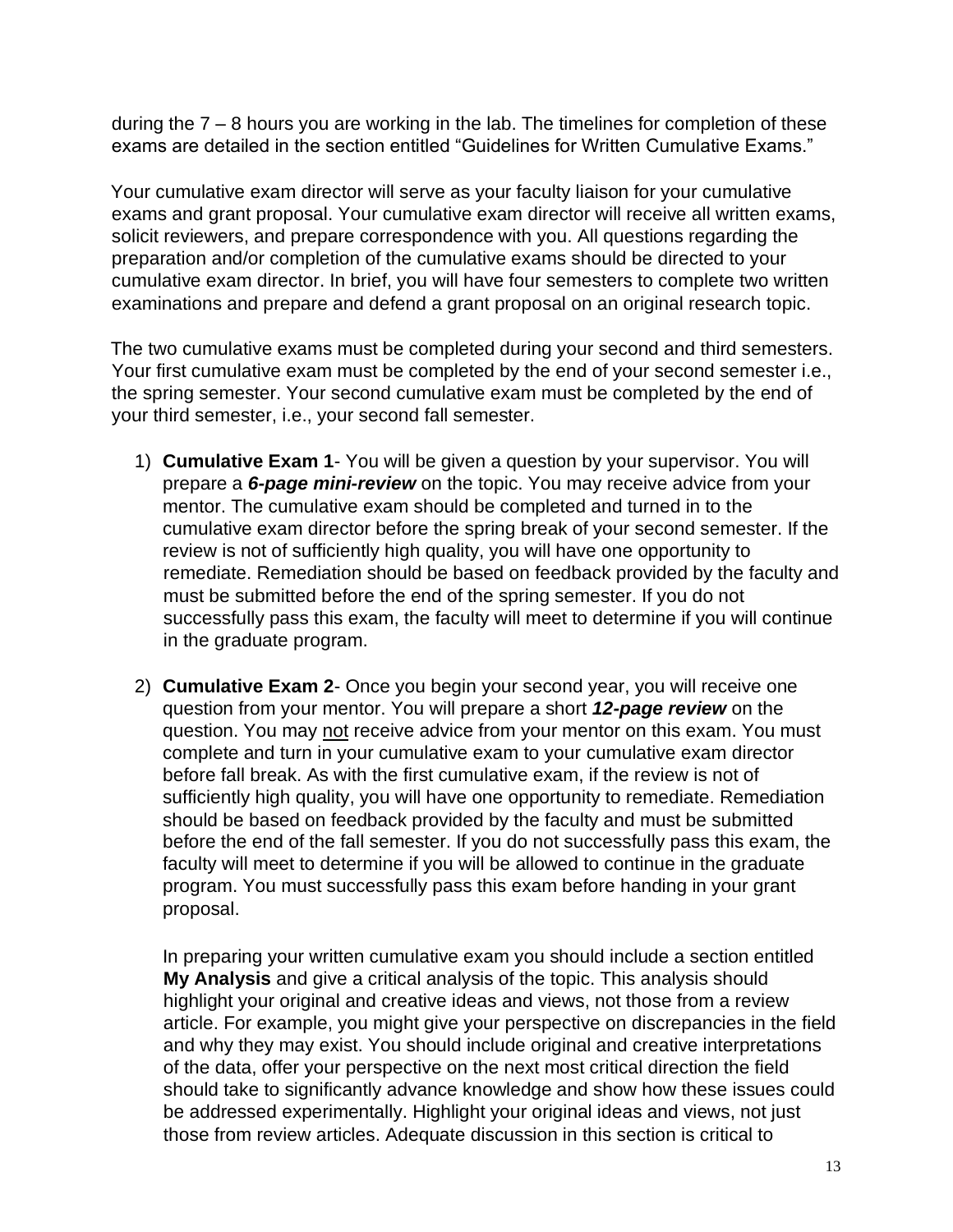passing the second cumulative exam. Again, you will have one opportunity to remediate as described above.

**The cumulative exams are due on the last day of classes. Cumulative exams greater than five days past due will require a personal consultation between you, your advisor, your cumulative exam director and the department chair. A decision about your performance and further requirements will be ascertained at this meeting.**

## **F. Guidelines for Written Cumulative Examinations**

The following are guidelines for preparing your written answers for cumulative exam questions. These papers will be in the form of a "mini review" with a clear review of relevant literature, a discussion of the issues raised in the question, and outline of future experimental approaches to resolve issues that are currently not fully addressed.

Ideally, the answer should include four main sections.

1) Introduction

This section should introduce the question and the general manner in which you will address it.

2) Review of the current literature relevant to the question

This section is the "meat" and should include facts gleaned from the literature after the literature has been reviewed critically.

Facts should be organized into a format that is logical, progressive, and divided into sections. Each section should tell a story and be delineated as such with a heading and a short, interim conclusion. Where possible, each section should address a particular facet of the question.

Pay attention to items in the literature that disagree and delineate these in the text of the appropriate section. Try to note the minority opinion.

### 3) Conclusions

Draw appropriate conclusions relevant to the question and be especially critical regarding the literature you have reviewed. Note specifically:

- a) which facts don't agree
- b) which experiments draw interesting conclusions but may not have been conducted properly [for example, which experiments may have omitted appropriate controls]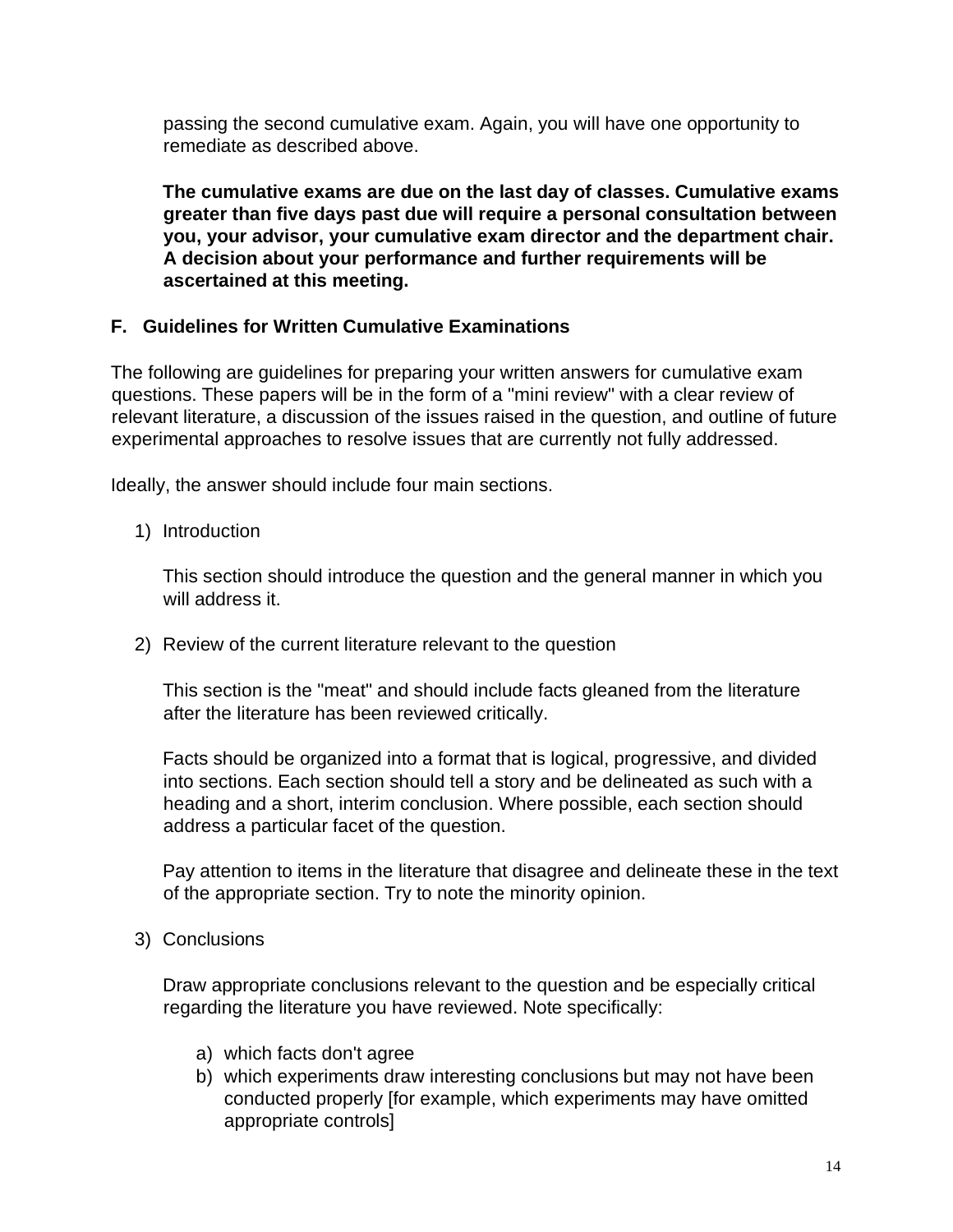### 4) Critical Analysis

In your new capacity as an expert:

- a) try to draw sufficient conclusions to formulate a hypothesis that explains the major facts
- b) propose experiments for the future or, at least, delineate the major questions that need to be addressed experimentally [even if current procedures will not allow specific experiments]

A strict page limit of either 6 or 12 double-spaced pages (excluding the list of references), written in normal type (compressed print and wide margins are not acceptable) will be enforced. The format to be used for references should include the names of all authors, the year, the title of the article, and the journal title, volume number, and beginning and ending pages.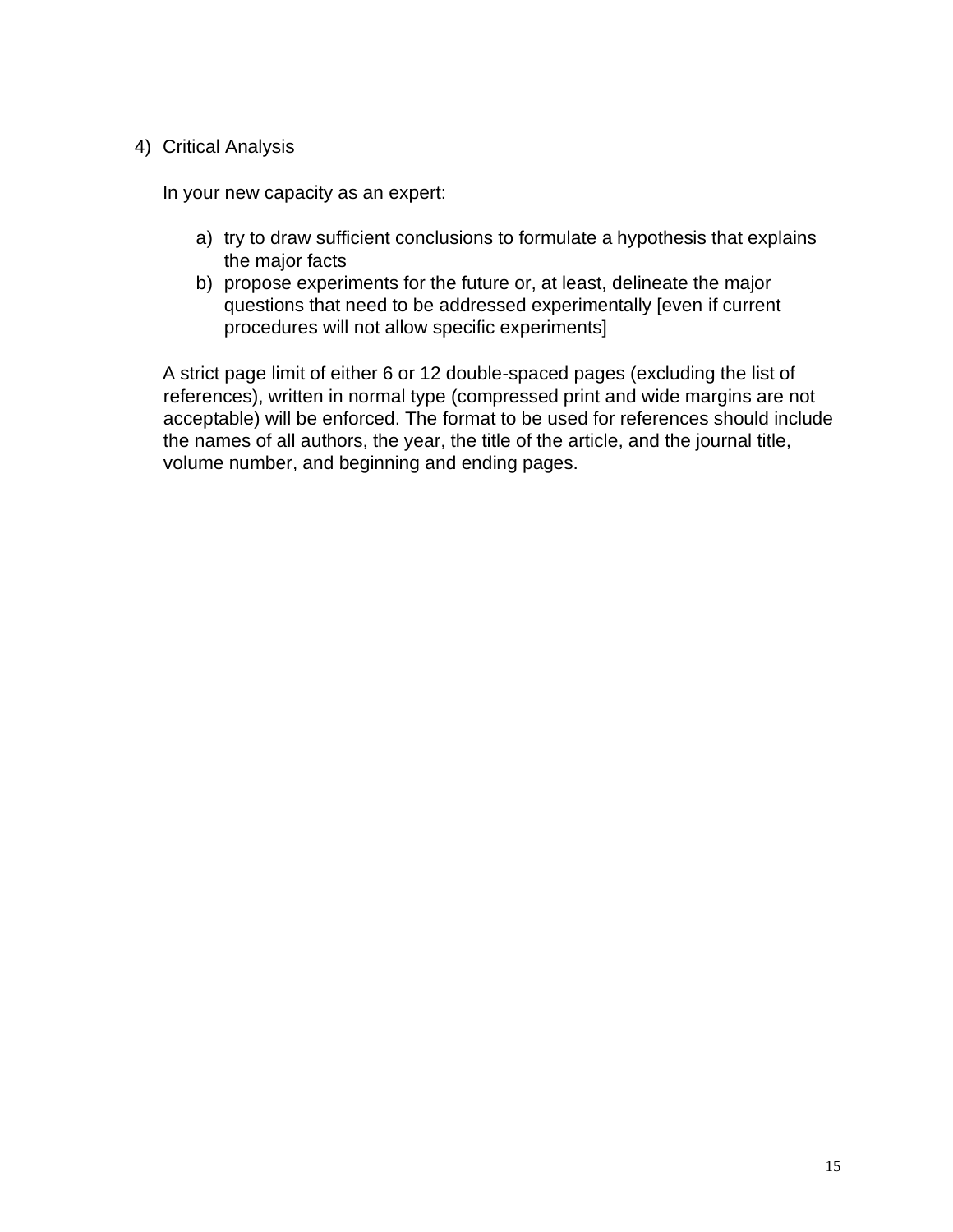### **Evaluation Form for Written Cumulative Exams**

Rating Scale:  $1.0 - 1.5 =$  Outstanding  $1.6 - 2.0 =$  Very Good  $2.1 - 2.5 =$  Average  $2.6 - 4.0 =$  Acceptable, but below expectations  $4.0 - 5.0 =$  Unacceptable

**Categories** 

# **A) Technical Aspects of Writing**

| 1. Organization of Information (e.g., logical presentation, |  |
|-------------------------------------------------------------|--|
| organized transitions between topics)                       |  |

2. Clarity of Writing Style

| 3. Grammar, spelling, punctuation, consistency of |  |
|---------------------------------------------------|--|
| form in citations, references                     |  |

Subtotal Section **A** \_\_\_\_\_\_\_\_\_\_\_\_

### **B) Intellectual/Scientific Content**

- 1. Thoroughness of Literature Review, (e.g., depth of review, balanced presentation of opposing interpretations)
- 2. Integration of Information and Concepts (e.g., have main points been addressed, integrated and discussed in the broad perspective not as only isolated sections/topics)
- 3. Attempt at Critical Analysis (e.g., has student made solid and reasonable attempt to provide a cogent analysis)
- 4. Overall Assessment of Depth of Critical Analysis

Subtotal Section **B** \_\_\_\_\_\_\_\_\_\_\_\_

Total \_\_\_\_\_\_\_\_\_\_\_\_

Total should be no more than 15 points for acceptance without revisions.

Specific comments are helpful and may be directly on the paper.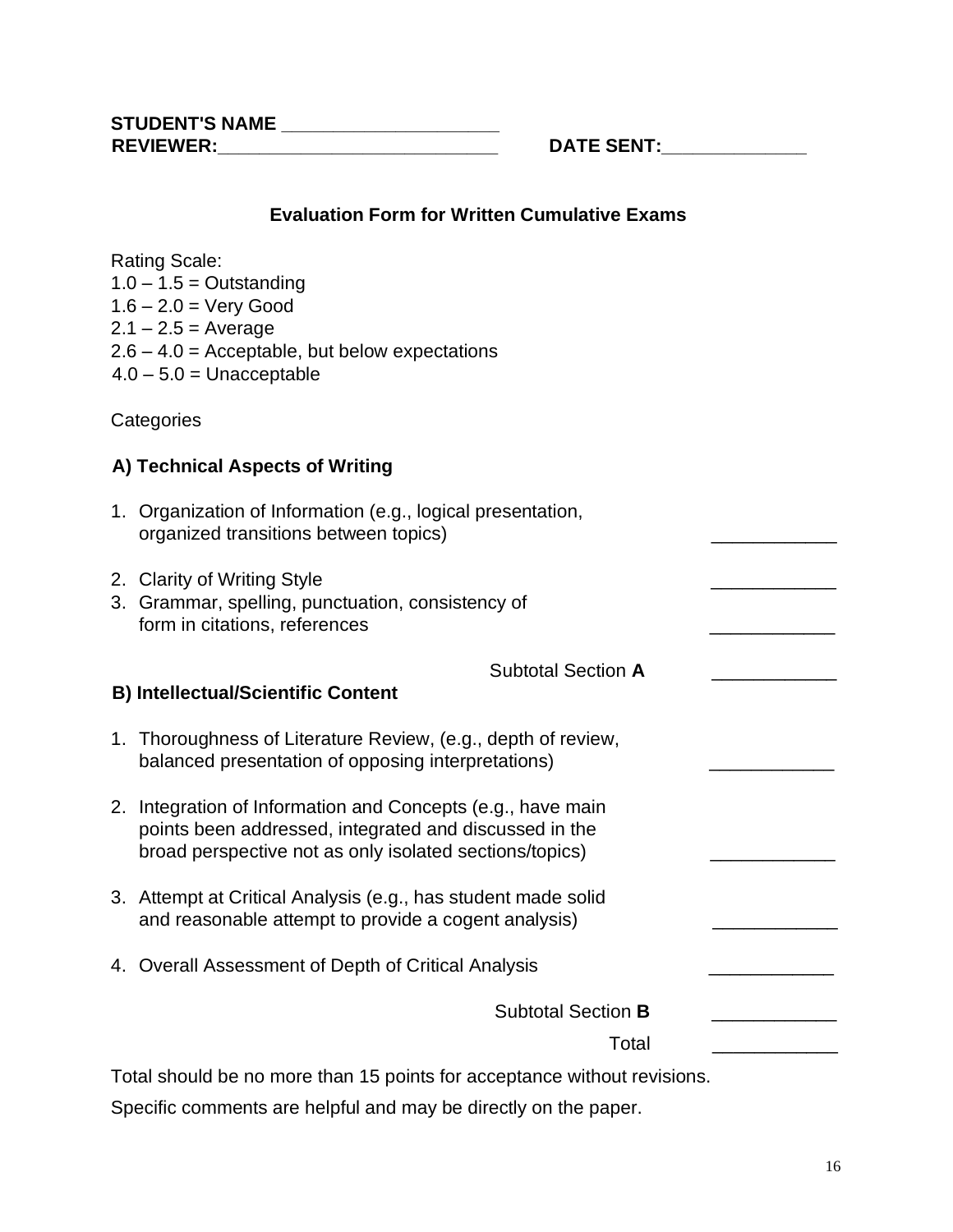### **G. Preparation of an NIH-style Research Proposal**

After successful completion of the second written comprehensive exam, you should begin working on your NIH grant proposal. This proposal will serve as the basis for your oral comprehensive exam. *The written and oral defense of your grant should be completed by the end of your 4th semester of graduate residency and no later than July 1st*.

Consult with your graduate advisor before you begin to write your proposal. Once you and your advisor have agreed upon your topic, a research advisory committee made up of your graduate advisor and 2 additional faculty members will be chosen and they will initially evaluate your proposal. You will solicit this 3 member committee in consultation with your advisor. You will then select 2 additional members (who may be from outside the department) to serve on your full research advisory/dissertation committee. (Please note that the 3 members of the research advisory committee do not necessarily have to all come from P&TX, but that at least 3 members of the full dissertation committee must be P&TX faculty members.)

Your proposal will be based upon the NIH NRSA format and your research topic chosen may be identical to your dissertation research. First, prepare a 1-page synopsis of the rationale and specific aims of your proposal (a "Specific Aims" page – see page 16 of this handbook for more detail) for consideration by 3 committee members. After these faculty committee members agree that the proposal and specific aims are acceptable, you may begin writing your grant.

- 1) Meet with your advisor to discuss the possible topics, select one for your proposal, and set a date for convening with your comprehensive exam committee. Your committee should have the 3 members of your advisory committee plus 2 others (including someone from outside the department and someone who is designated to represent the Graduate Studies Office).
- 2) Obtain a copy of the NIH grant application form PHS 398 from the nih.gov website and use that format to plan an overview that you will present to your committee.
- 3) Develop a 1-page overview of your planned NIH proposal and present it to 3 members of your committee.
- 4) Read the instructions for completing the NIH application very carefully and prepare your proposed draft (see guidelines below). Give the proposal to 3 committee members who will function as your initial readers. They have 2 weeks to give you feedback for revising the proposal. You then need to complete the revisions and get the final proposal to all committee members. Your exam should be scheduled for about 2 weeks from the time your entire committee receives the proposal.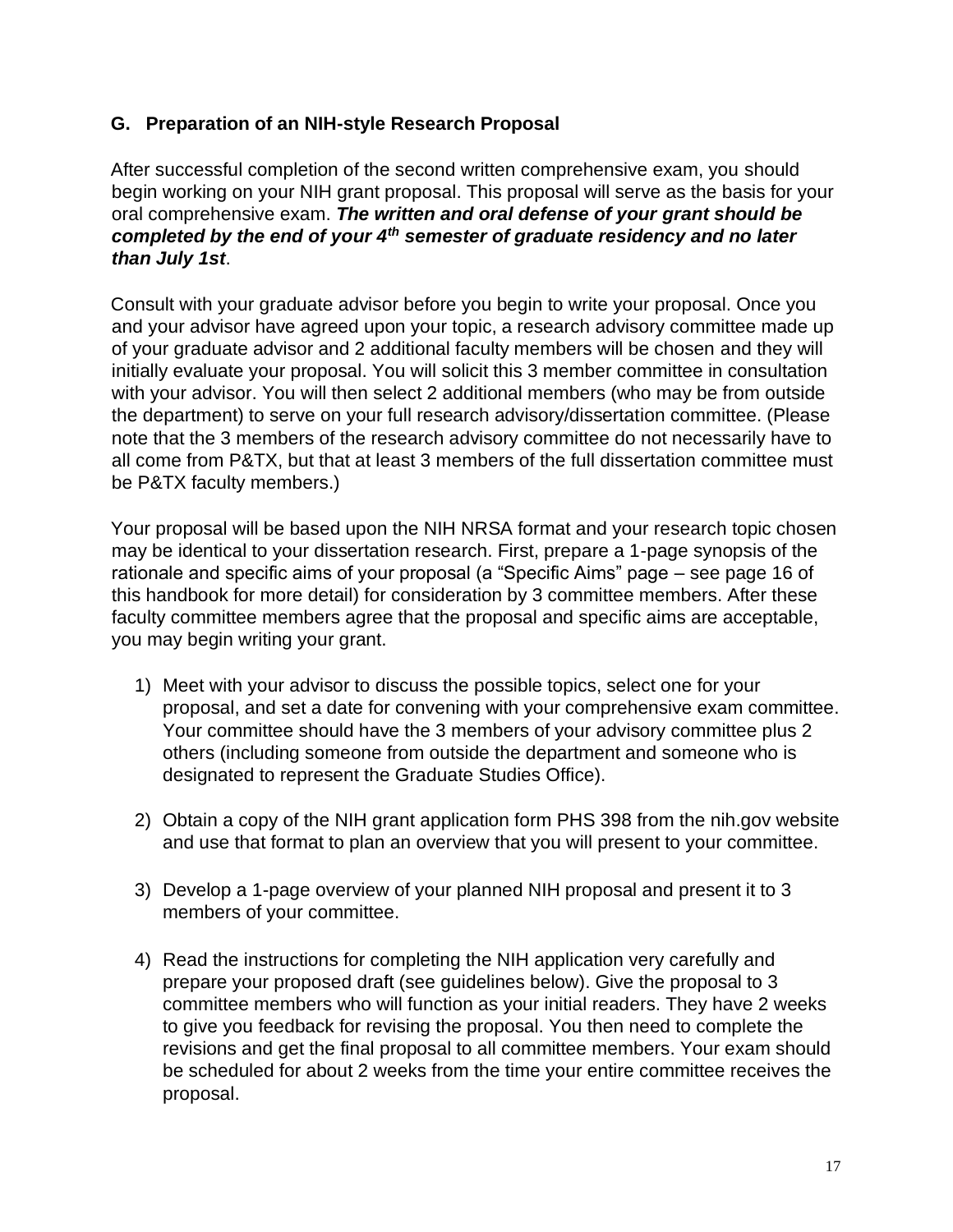5) During your oral comprehensive exam, you will present and defend your research proposal. The other part of your exam will consist of questions about fundamental aspects of pharmacology, toxicology, and related areas that touch upon the work in your proposal.

### **H. Guidelines for Preparing Your NIH Research Proposal**

There really are only two essentials – a good idea and well written development of that idea.

- 1) A Good Idea
	- a) Identify a well-defined, important problem a problem whose solution would be of scientific and/or clinical significance. Trivial problems or reinventions of the wheel do not lead to interesting proposals.
	- b) The problem must also lend itself to one or more experimental approaches, and the technology required to solve it should be available. Do not propose strategies for which methods have not yet been developed.
	- c) The problem should be original, i.e., not just a different approach to a question that has already been addressed by others.
	- d) Your approach to the problem should be logical, innovative, and 'state-ofthe-art'. Demonstrate that you have a very clear plan for attacking the problem and that you are very familiar with the best methodological tools available. Be sure the experiments address the problem you identified.
	- e) It is important to show that you have a realistic grasp of what can be accomplished in the time allotted. Do not propose to do ten years-worth of work in three, nor draw one year worth of work out to three years.
- 2) Written Development of the Good Idea (The Proposal)

The comprehensive evaluation of your proposal and the general impression it makes on the reviewers will be due to many different factors which must come together in the final document you present. The overall significance of the problem and the originality, logic, and feasibility of your planned approach to the problem will form the basis for the final evaluation. Each section of the proposal should be designed to provide your reader with specific information that feeds into the total picture. Thus, a brief discussion of the most critical elements in each section follows. These are discussed in the order in which they occur in the application form, not necessarily in the order in which you will write the sections.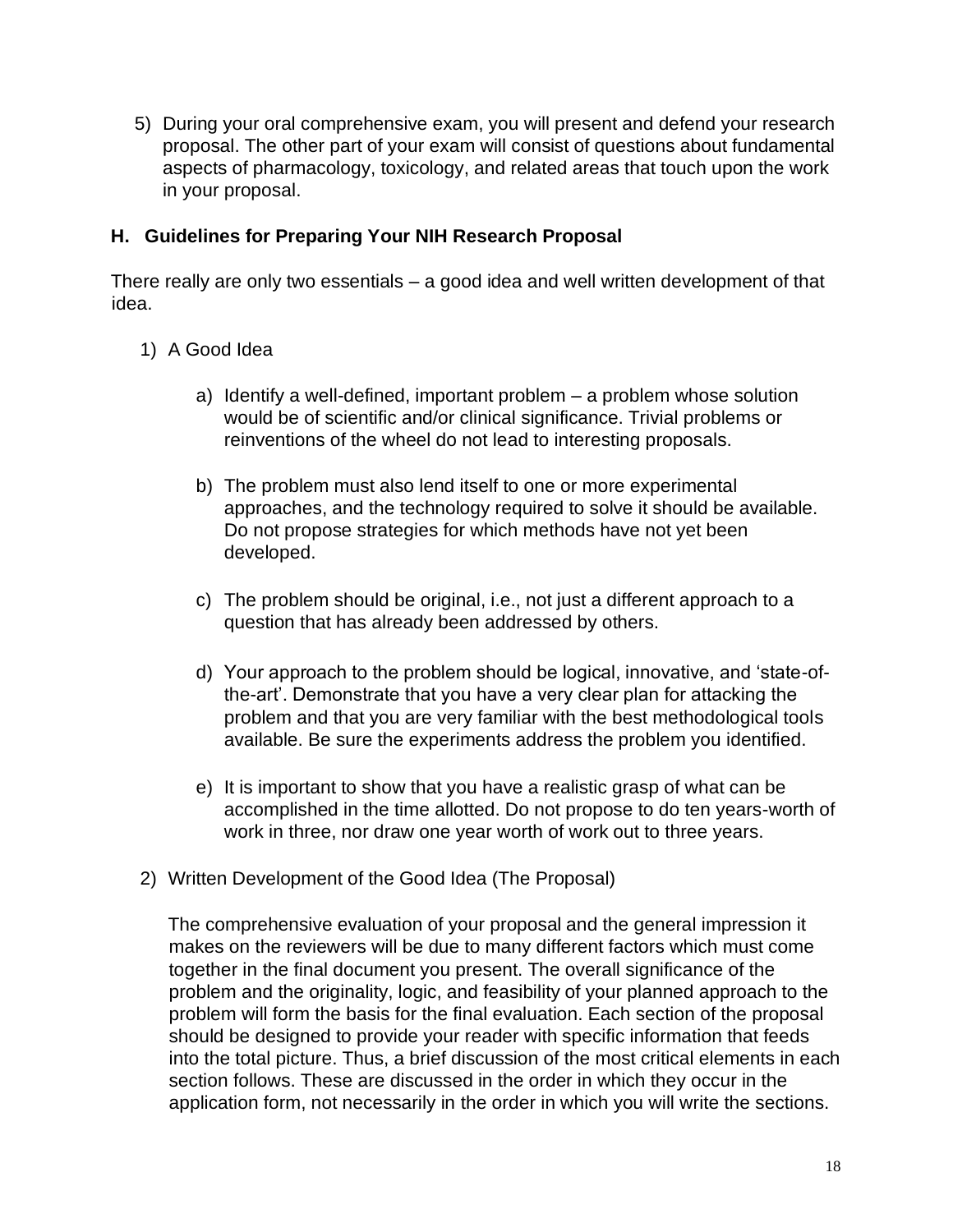- a) Title As the title plays a role in determining who the reviewers for your application will be (if it were being sent to NIH), it should accurately reflect the content of your proposal.
- b) Abstract of Research Plan The abstract is a very brief statement of the most important components of the total proposal; namely, the significant problem you plan to study and the specific strategy you are going to follow. It is important that you clearly and succinctly indicate the overall expected outcome of your studies and the ways in which these results are relevant to the NIH's goal of improving human health.

This will be your readers' first contact with your "good idea," and it is important that you use this space to state the problem clearly and succinctly. This is the point at which you must begin to persuade your readers that this is a significant problem and that you have developed a sound approach to solving it. Note that you must do this in a limited number of carefully chosen words! If your abstract does not make sense to the reviewer, his or her initial approach to the rest of the document will be colored by this sense of confusion.

- c) Specific Aims Once you have developed specific ideas about how to approach the problem you have identified, you can prepare a draft of this part of the proposal. However, once you have completed a draft of the entire proposal, you will undoubtedly need to go back and modify this section to make sure it is completely consistent with the rest of your Research Plan. The "Specific Aims" should outline your concrete goals for each step of the project. Your project should be made up of discrete components that need to be undertaken in some prescribed sequence in order to achieve your overall objective. These "Specific Aims" should be presented in an outline form, preferably numbered, and limited to one page.
- d) Significance This is the section in which you are expected to build the case for the problem you wish to study. This component requires that you make use of the existing literature to show precisely what gaps exist in our knowledge regarding the problem. You are setting the stage for the studies you plan to do and, thus, you must use the literature to frame the issues and thereby persuade your readers that these specific issues need to be addressed.

You must also persuade your readers that the resolution of the issues is important. The basis upon which you need to build the case for the significance of the problem will be determined to some extent by the nature of the problem you wish to pursue. Finding the answers to some questions may have dramatic clinical implications for a specific disease,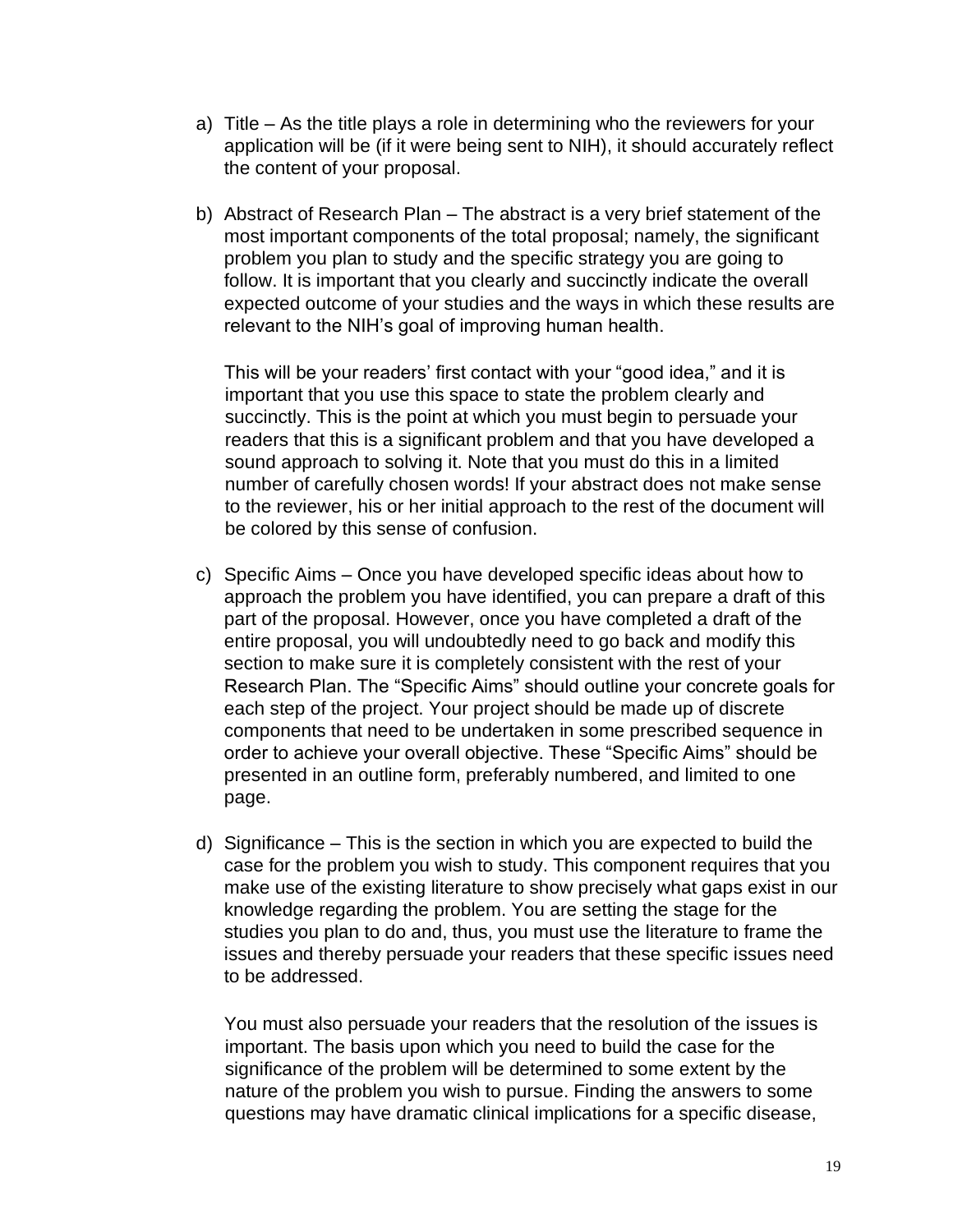while finding the answers to other questions may lead to a greatly enhanced understanding of a particular biological mechanism, and so on.

The principle for you to keep in mind is that you must provide your readers with pertinent background information and then develop your arguments about the problem in such a way that they will be compelled to agree with you. Be sure to cite the appropriate literature to document your major arguments and all statements of factual information. If you cite work that has produced results somewhat similar to the expected results of your projects, you must be very careful to describe exactly what new information will be contributed by your studies and why your studies need to be done.

- e) Innovation This section describes the ways in which the studies you propose are innovative. Innovation can be described at the level of techniques and approaches used in the proposed experiments. Most importantly, innovation must be described for the questions and hypotheses being addressed.
- f) Preliminary Studies The requirement that you have preliminary data to support the feasibility of what you are proposing to do is theoretically "optional" for a new grant application. However, in practice this is generally not the case, and investigators are virtually always expected to have such data. That being said, you will probably not be able to provide some for this occasion.
- g) Experimental Design and Methods This section provides you with the opportunity to tell your readers exactly how you are going to do what you are proposing to accomplish. This component is the heart of your proposal and must clearly grow out of the ground work you have laid in the earlier sections. Your "Specific Aims" should guide the organization of this section, but now you must provide a substantial amount of detail. Regardless of how you decide to organize this section, it is important that you include the following information:
	- i) A clear and thorough description of the approach you are going to take for each phase of the problem and the exact methods you plan to use. The more specialized or obscure the method, the more detail you will need to provide.
	- ii) Careful justification of your choice of a particular approach. Why is your approach better than other alternatives?
	- iii) A summary of the kinds of results you expect to obtain, and the methods you will use to analyze and interpret them, including mathematical, graphical, and statistical handling of your data.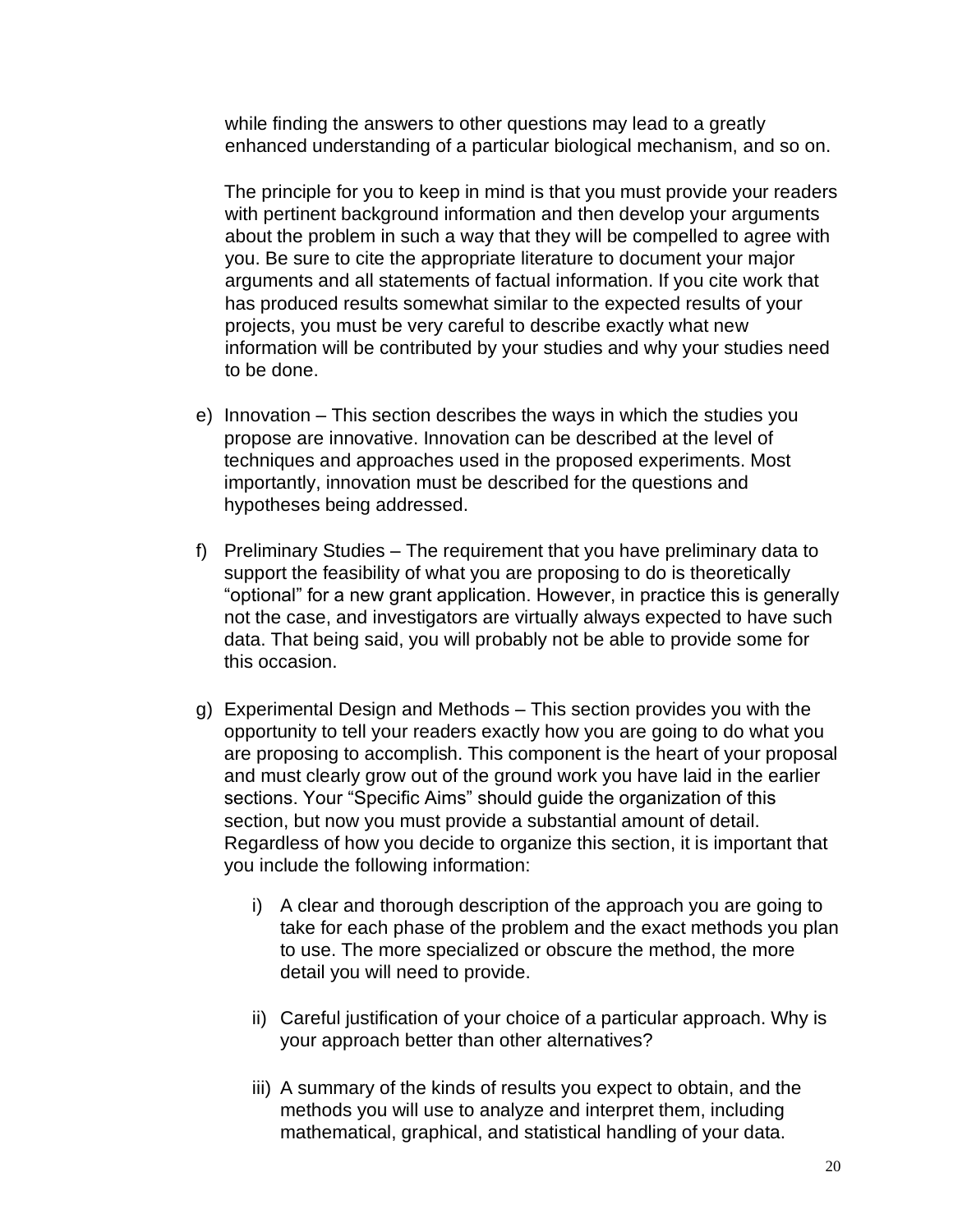iv) A discussion of alternative strategies you have thought of in case your results do not come out as expected. It is important to show your readers that you have considered the possibility that some things may not fall into place perfectly, and that you have already thought of alternatives that might be pursued.

The manner in which you present your "Experimental Design and Methods" section either convinces or fails to convince your reviewers that you have the ability to plan a sound method for attacking a problem, that you can anticipate potential difficulties and think of alternative strategies, and that you thoroughly understand the methodology you propose to use. Your written proposal must reveal this, and you must also be prepared to defend your thinking at the time of your exam.

h) Literature Cited – Follow the instructions in the application packet. The reviewers will check to make sure your literature citations are relatively recent. It is assumed you will be utilizing the most recent work in an area both to build your case and to plan your methodological approaches. Once you have a good draft of your proposal together, it would be wise to have at least one, two, or even three fellow students read it over before you give it to the initial readers on your committee. Ask your colleagues to read it primarily for clarity. The clarity and precision of your writing is considered to be a reflection of the clarity and precision of your thinking. Even if your colleagues are not familiar with the area, they should be able to give you valuable feedback on the organization of the information, presentation of the arguments, clarity of the writing, and accuracy of grammar, punctuation, etc. You should get in the habit of asking colleagues to read proposals for you before you send them out, as constructive local feedback can spare you many problems.

There should not be multiple typographical errors and other types of carelessness that can detract significantly from the overall proposal. Furthermore, there is an old adage about writing that is as true today as it ever was: "There is no such thing as good writing; there is only good rewriting." Consequently, it is not unreasonable for readers to expect to receive documents that are clear, concise, polished, and error-free. The good draft of the proposal that you submit to the initial readers from your Committee should be well on its way to meeting those criteria.

#### **I. Oral Comprehensive Exam**

After completing your grant application, you will submit it to the members of your research advisory committee. The committee will have two weeks to read your proposal and provide you with feedback. You will then have two weeks to rewrite your proposal and submit the revised document to your full dissertation committee. At this point, you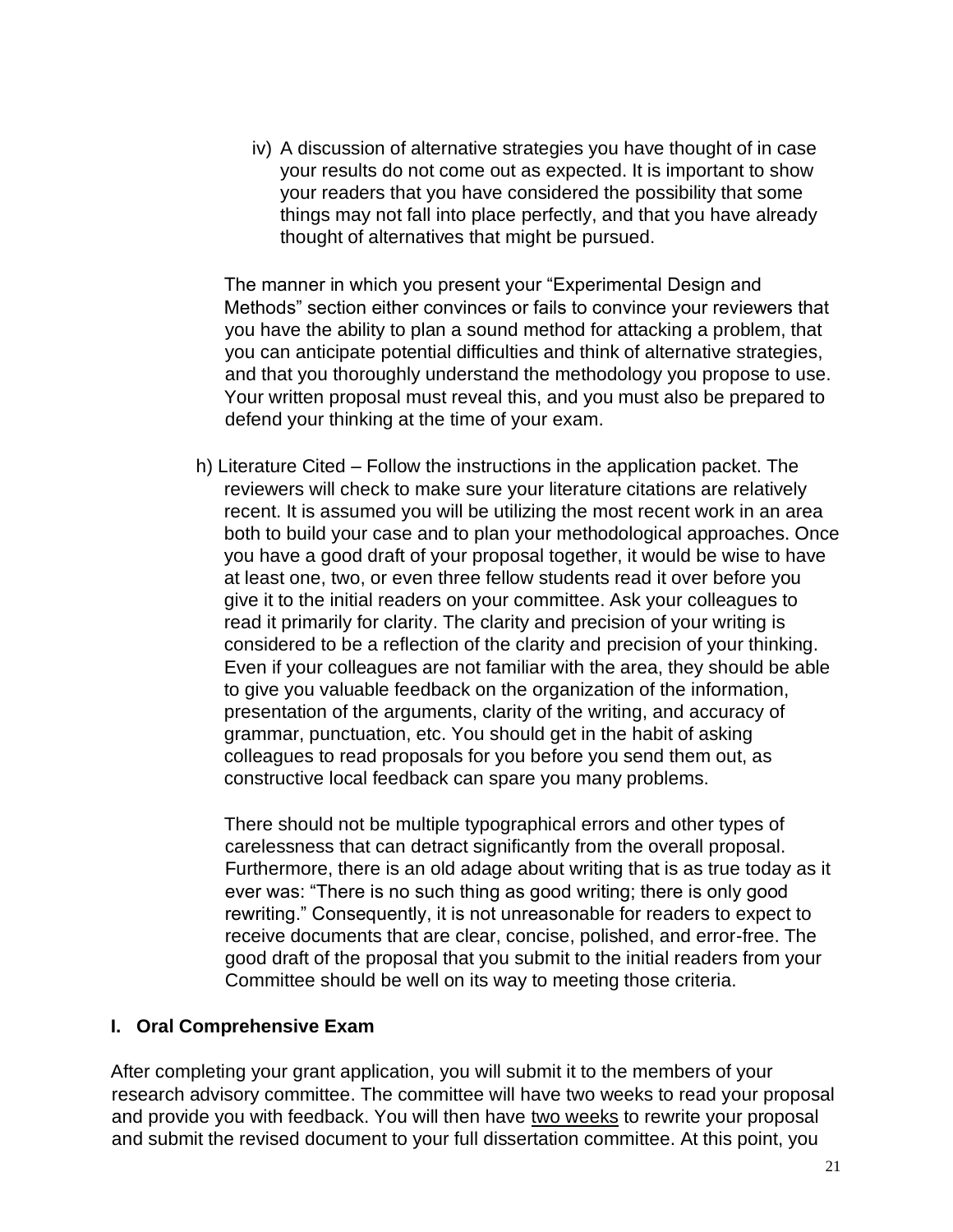should arrange a time and room for an oral defense of the proposal, allowing at least two weeks for the committee members to read and evaluate your proposal.

Once the date for your oral comprehensive exam has been scheduled, contact the department office or Graduate director at least two weeks prior to the defense date to request that your progress to degree form (PtD) be completed. The PtD forms are mandatory requirement by KU Graduate Studies Office. If not filed in time, your oral exam may be delayed or cancelled.

You will present a 45-50 minute seminar overviewing your proposal. The committee will question you on your grant proposal as well as other topics in pharmacology and toxicology, especially those related to your grant proposal. Following the oral comprehensive examination, you will be asked to leave the room and the committee will deliberate on your performance. The committee will assign an outcome of satisfactory or unsatisfactory based upon a simple majority vote.

The criteria for a satisfactory designation rests solely with the committee but generally consists of the following:

- 1) demonstration of an acceptable depth of fundamental knowledge
- 2) ability to logically reason through uncertainties given sufficient cues from the committee
- 3) a clear research proposal with well rationalized aims and clearly justified experimental approaches
- 4) ability to orally defend weaknesses in the experimental rationales

The criteria for an unsatisfactory designation rests solely with the committee but generally consists of the following:

- 1) an unacceptable depth of fundamental knowledge
- 2) difficulty in being able to logically reason through uncertainties even with cues from the committee
- 3) a research proposal that, although acceptable, did not have clearly justified experimental approaches
- 4) poor oral defense of the experimental rationales

In the event of an honors or satisfactory decision, you will enter Candidacy for the Ph.D. In the event of an unsatisfactory performance, you may be given the option to receive an M.S. degree following the write-up and defense of a Master's thesis based upon the experimental work performed. Alternatively, you may submit a brief written petition to the department Chairman requesting a re-examination. This request should be no more than one paragraph and outline any extenuating circumstances or reasons you feel may have impacted your performance. This petition must be submitted within 3 days following notification of the outcome of the oral comprehensive examination.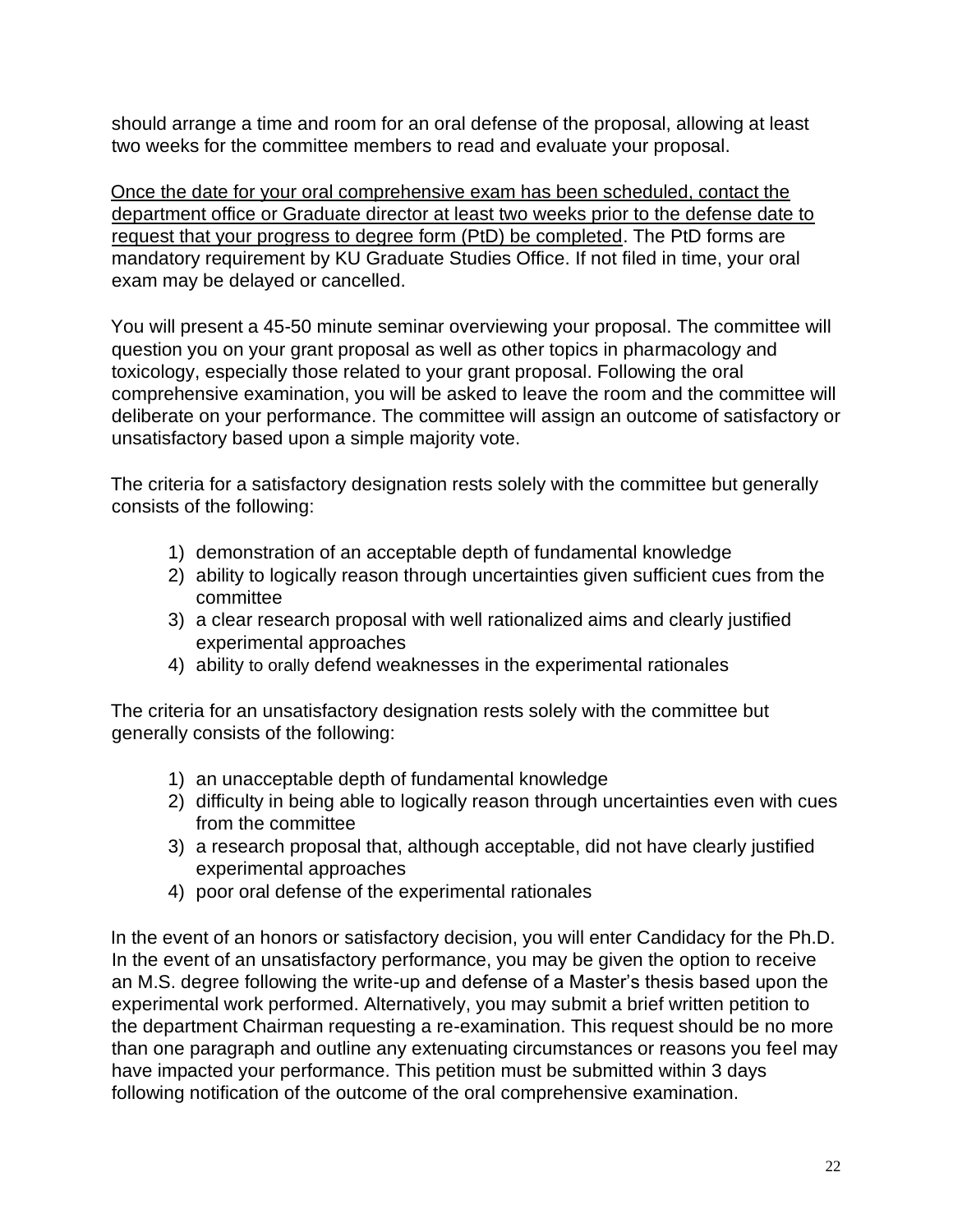In consultation with your mentor and departmental members of the examination committee, the Chairman will inform you within one week whether your petition is accepted or denied. If it is denied, you may complete the M.S. degree as outlined above. If accepted, you will reschedule another committee meeting no sooner than 90 days after the initial exam date but no later than 100 days after the initial exam date.

The second committee should be formed of five new faculty members. Your advisor will serve *ex officio* and be present during the examination to help clarify any scientific issues and inform the committee of the issues that led to the initial decision of unsatisfactory. If, following the second examination, you receive an honors or satisfactory decision, you will enter Candidacy for the Ph.D. A second unsatisfactory outcome cannot be appealed again and you may complete the M.S. degree as outlined above.

Upon passing the comprehensive oral examination, an aspirant for the Ph.D. degree becomes a "Candidate", and a dissertation committee is appointed in accordance with Graduate School regulations. The dissertation committee normally consists of three members who serve as advisors for the completion of your dissertation research.

## **J. Post-Comprehensive Exam Enrollment**

After passing the comprehensive oral examination for a doctoral degree, the Candidate must be continuously enrolled, including summer sessions, until all requirements for the degree are completed. Candidates must enroll for a minimum of **six credit hours a semester and three hours for a summer session** until Candidates have completed 18 credits (after passing the Oral Comprehensive Exam). After completing the 18 hours post-comprehensive exam, candidates may enroll in 1 credit hour of dissertation supervision. Candidates are responsible for requesting to enroll in fewer than 6 credits. This requires the submission of a PtD form. Please contact the department administrative assistant to request that the PtD form be submitted.

### **K. Dissertation Research**

After choosing a research advisor, you will develop a dissertation project in consultation with your advisor.

Conducting research is the most important part of the graduate-training program. It is important for you not only to learn specific methods but also to understand and develop a rationale for experimental design. You should learn which experiments are worth doing and which ones you can predict will not give unequivocal answers. This goal will be accomplished by frequent consultation with your research advisor and your advisory committee. Following the oral comprehensive examination, you will present your dissertation research project to a 5-member advisory committee. You will also receive periodic advice from this committee throughout the execution of your project.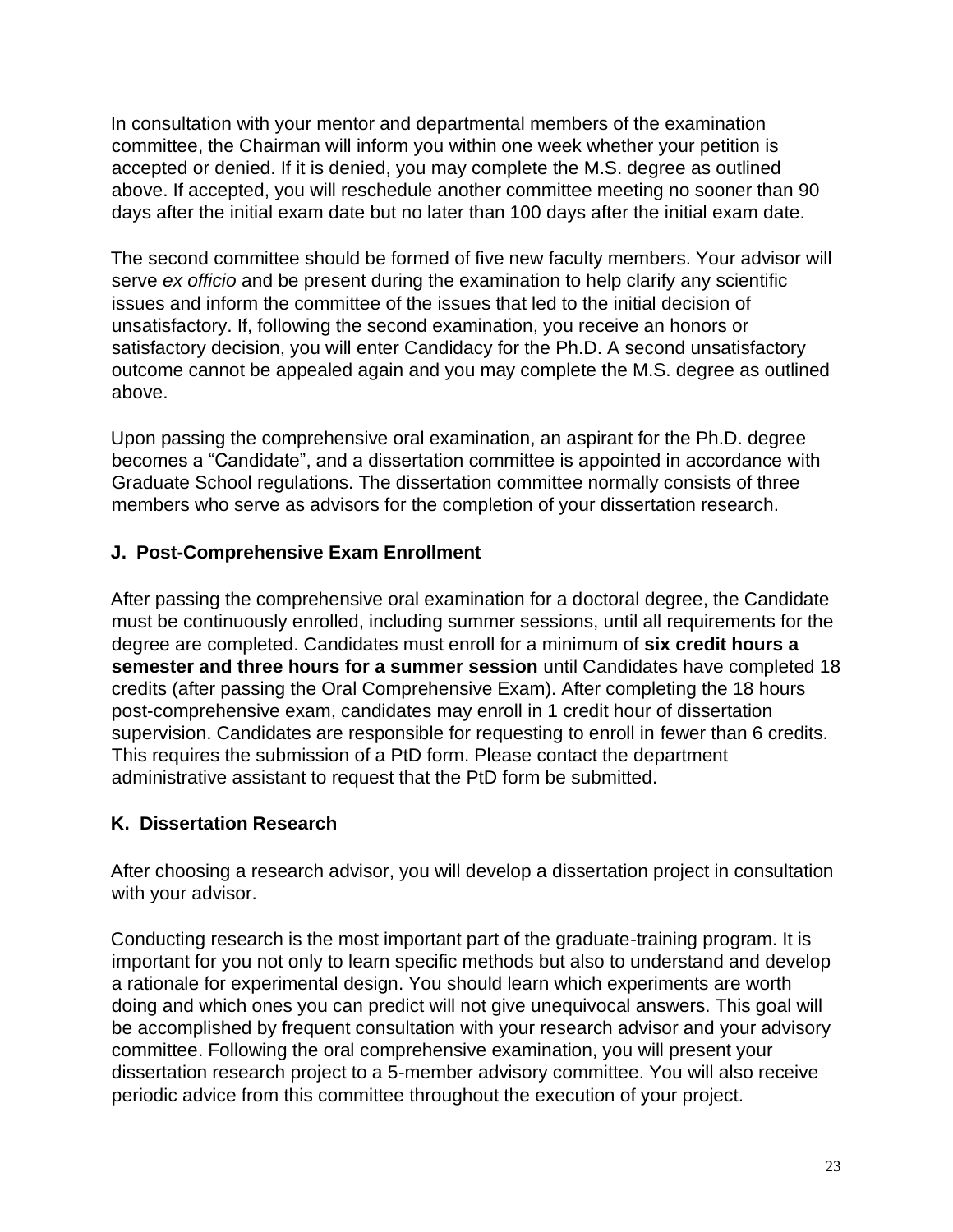1) Preparation of the Dissertation

**Prior to ceasing your experimental work and writing your dissertation,** your research advisory committee must agree that your body of work completed is sufficient for a dissertation. You will have already had several meetings with your advisory committee so that most of their suggestions will already have been carried out. Instructions regarding the proper form of the dissertation should be obtained from the Graduate School or the Pharmacy School Graduate Director. Your advisor is responsible for providing assistance and critical feedback on drafts of your dissertation as you write them.

- 2) Defense of the Dissertation
	- a) Scheduling the Defense

When the final draft of your dissertation has been tentatively accepted by your research advisory committee, you may schedule the final oral defense of your work.

Once the date for your oral defense has been scheduled, contact the department office or Graduate director at least three weeks prior to the defense date to request that your progress to degree form (PtD) be completed. The PtD form is a mandatory requirement by KU Graduate Studies Office. If not filed in time, your oral defense may be delayed or cancelled.

b) Final Dissertation Defense Committee

The committee for your dissertation defense shall consist of at least five members, all of whom are members of the Graduate Faculty. The committee members must be approved by the Graduate School prior to announcing your final defense. All members of the research advisory committee (official readers of the dissertation) must be present for your thesis defense. A grade of honors, satisfactory, or unsatisfactory will be assigned.

After your final dissertation defense has been successfully completed, the dissertation must be signed by the members of the dissertation committee. One bound copy of the dissertation must be given to the departmental office staff, and one bound copy must be presented to your research advisor. The finalized version of your dissertation must be turned in to the Graduate Director for the School of Pharmacy by the posted deadline. Degrees are awarded three times a year, in May, August, and December. However, the only doctoral hooding ceremony takes place on commencement day in May.

### Graduating Honors

The student's advisor will submit the suggestion of honors for the dissertation defense prior to the defense for discussion at a faculty meeting. Input from the faculty will be used to assess the first 40% of the criteria as described below. The criteria for an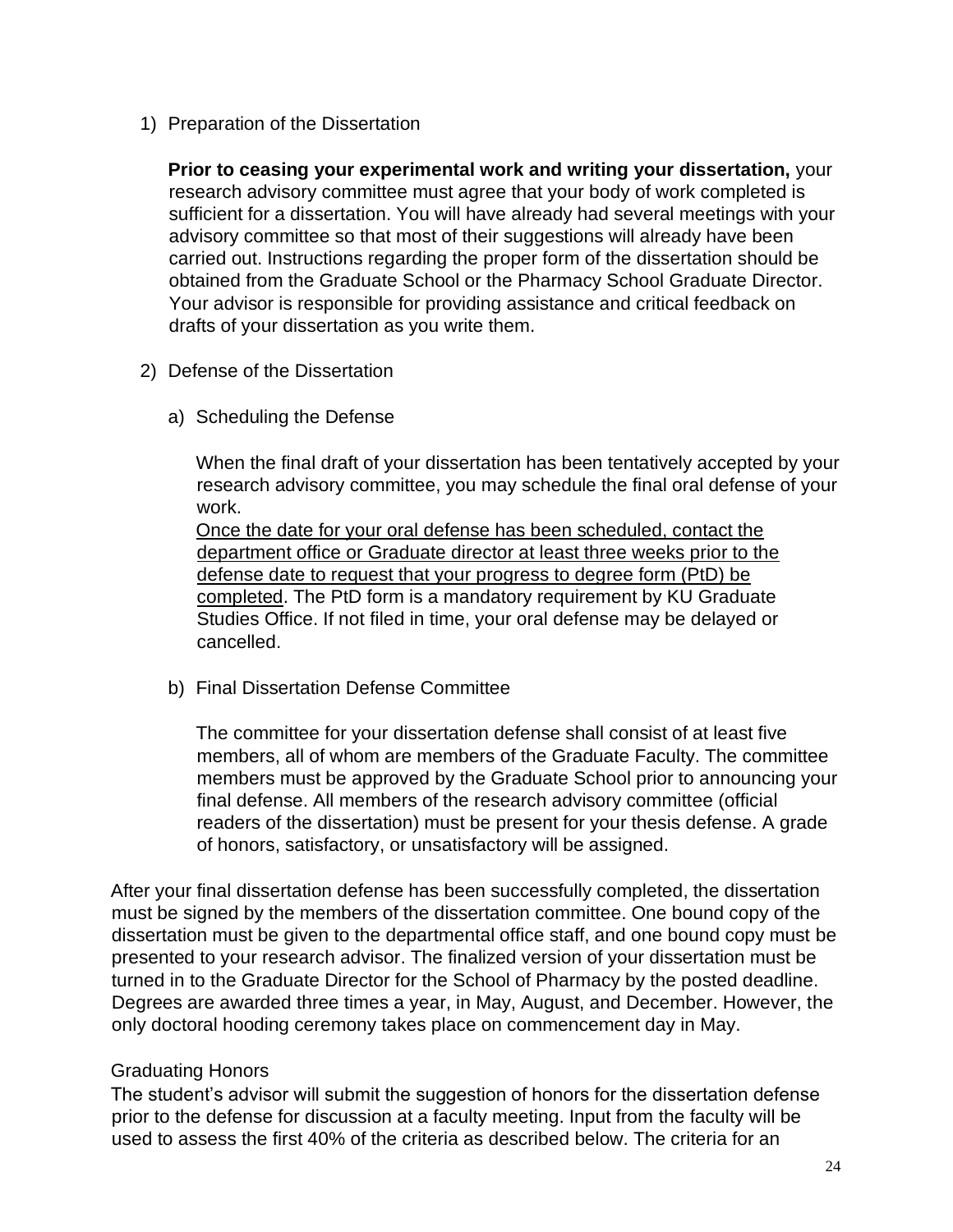honors designation rests solely with the committee and generally consists of the following:

30%:

1) Student's performance throughout their time in the Ph.D. program (i.e. coursework, participation in discussions in courses including Journal Club along with the student's publication records, awards).

70%:

- 1) The caliber of the student's research, the depth and the knowledge of the research
- 2) The quality of the data the student generated.
- 3) The quality of the dissertation.
- 4) How well the student defends their dissertation; whether it is logical and whether they can answer questions.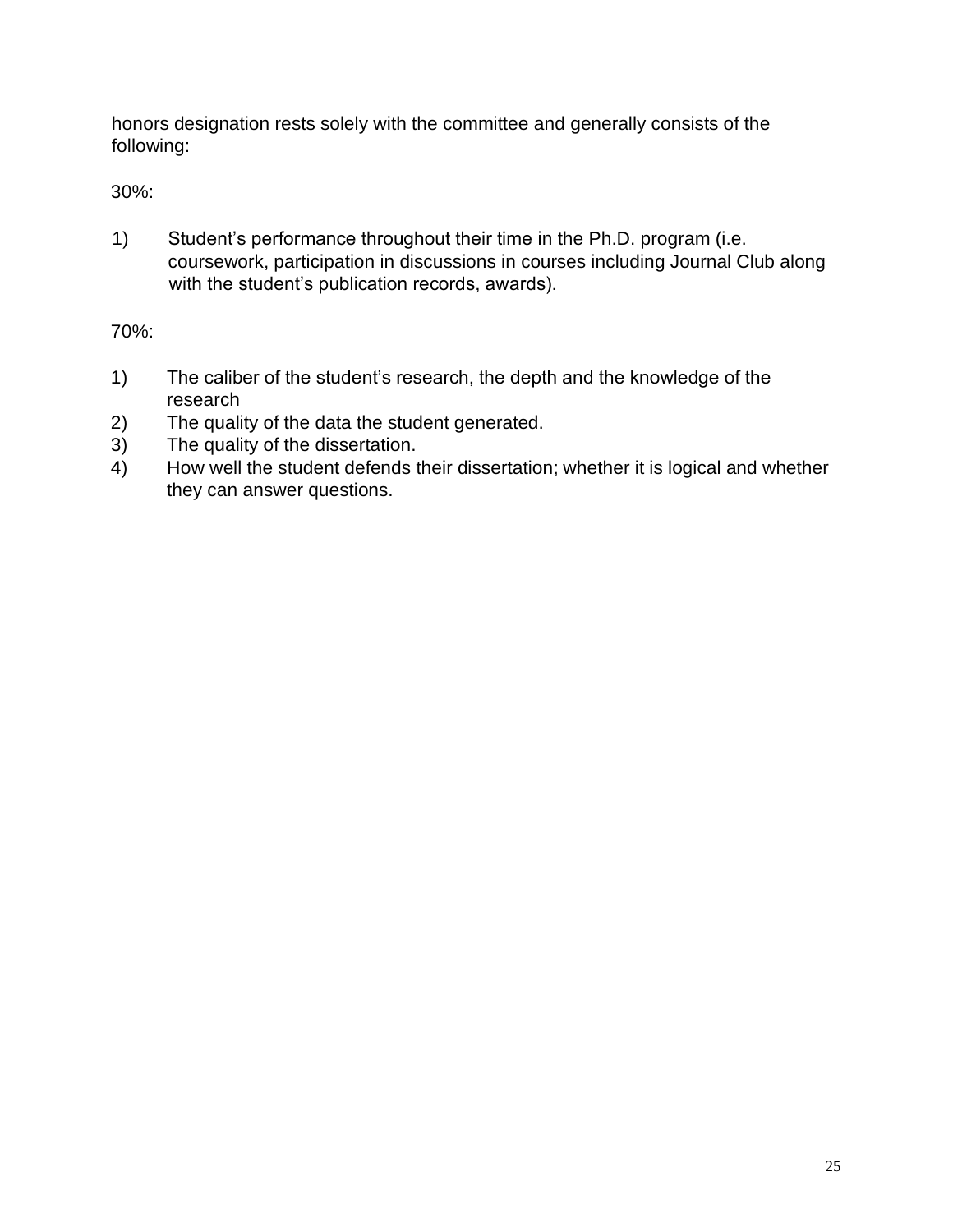### **MASTER OF SCIENCE DEGREE PROGRAM**

The major aim of this Master's degree program is to train qualified graduates for careers in the fields of academia, industry, and government. The Master of Science in Pharmacology and Toxicology program builds students' research skills in molecular and neuro-pharmacology and in toxicology. In addition to the didactic component of our training, we view hands-on training in laboratory research as critical to the Master's thesis experience.

Candidates with a Bachelor's or Master's degree in chemistry, biology, pharmacology, toxicology, or other related disciplines are invited to apply. Applicants must demonstrate proficiency in verbal and written English and in fundamental scientific areas such as chemistry, biochemistry, or cellular and molecular biology. Admission criteria follow.

- 1) Overall grade point average (GPA) A minimum GPA of 3.0 is required. Special attention is given to the grades achieved in science courses relevant to the program (e.g., cellular and molecular biology, biochemistry, pharmacology, toxicology, or statistics).
- 2) GRE scores are required for international applicants only and not for students who have obtained their bachelor's degree from a US institution. – A minimum combined GRE score of 950/290 in the Verbal and Quantitative areas is required.
- 3) TOEFL/IELTS scores for international applicants A minimum score of 80 with Reading, Listening, and Writing part scores at least 20 is required for admission**.**  IELTS-Academic requirement: minimum overall score 6.0 with no part score below 5.5.
- 4) Letters of recommendation Three letters describing the student's ability and capability are required. It is preferable that these letters be written by faculty members, direct supervisors or instructors well-acquainted with your research and/or academic work. These letters should provide a thorough assessment of your experience in laboratory research, ability to communicate in verbal and written English, motivation and creativity, and other qualities of your academic performance.

Students accepted into the School of Pharmacy P&TX Master's program are not eligible for institutional financial aid. Students are not permitted to be paid for working in a lab while enrolled in research or thesis units.

The application deadline for admission in the fall semester is April 30th.

# **A. M.S. Course Requirements**

The department requires each M.S. student to take six courses, for a total of 18 credit hours, and maintain a cumulative GPA of a "B" or better. (Students are allowed to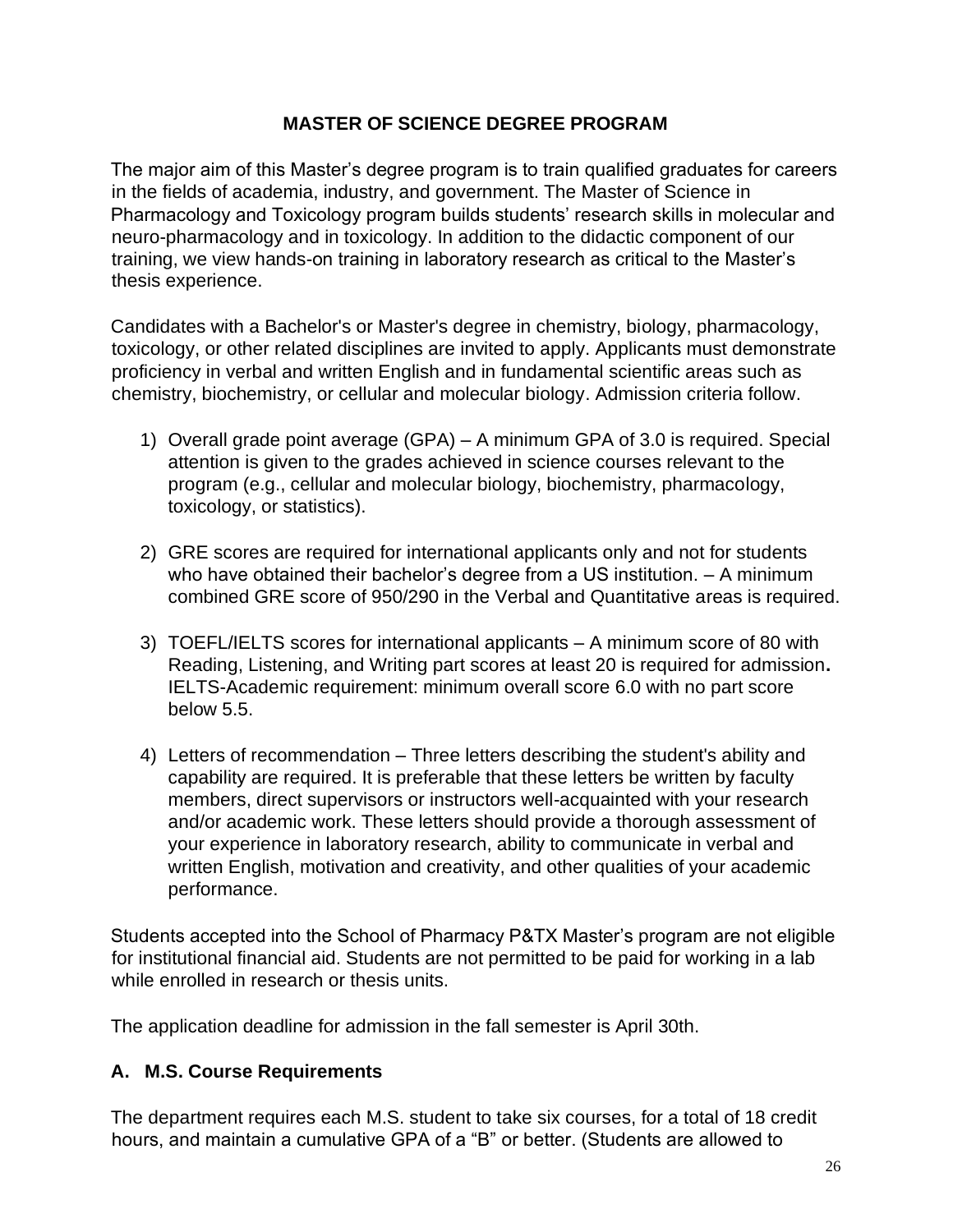receive a grade of "C" in a maximum of 2 courses while they are enrolled in the program. After those 2 courses, students receiving a "C" will need to retake the course at their own expense).

Required Core Courses

- P&TX 705: Current Concepts in Biochemical Pharmacology and Toxicology (3)
- P&TX 742: Experimental Pharmacology (3)
- P&TX 799: Pharmacology and Toxicology Seminar (4)
- P&TX 741: Biomedical Statistics (3)

## 4 credits in Advanced Pharmacology or Toxicology (2 courses)

- P&TX 730 (I): Advanced Pharmacology I- CNS and ANS (4)
- P&TX 731(II): Advanced Pharmacology II- Cardiovascular and Renal System (2)
- P&TX 732 (III): Advanced Pharmacology III- Immunology & Inflammatory Diseases (2)
- P&TX 733 (IV): Advanced Pharmacology IV- Endocrinology (2)
- P&TX 747: Molecular Toxicology (2)

# **B. M.S. Research Requirements**

Each M.S. student is required to take at least 12 credit hours for research in P&TX 825: Research in Pharmacology and Toxicology and P&TX 899: Master's Thesis. Enrollment in P&TX 825 should continue till a thesis proposal is approved by your thesis committee. Then, enrollment in P&TX 899 must continue until a total of 12 credit hours for research are earned. Credits from didactic coursework and research/thesis supervision will add up for a total of 30 hours of graduate coursework.

M.S. students must maintain continuous enrollment in the program until completion. The program allows a student to enroll in fewer than 9 credit hours (full-time credits) to meet the 30 hours required for the degree if thesis research is progressing well. It is expected that students will complete the requirements and graduate in two years. Please note the KU graduate school program time constraints policy below.

# **C. Initial M.S. Student Checkpoints**

After the first semester, MS student mentors will evaluate each MS student's progress and abilities in the program using a rubric. The department faculty as a whole will consider the student's progress based on the student's participation in classes and laboratory work. Each student will be rated as to either making satisfactory or unsatisfactory progress in the program based on the Rubrics listed below. If a student is not making satisfactory progress in the program, the student's mentor will discuss the problems with the student and the student can then either resign or spend the next semester on probation.

At the end of the second semester in the MS program, students on probation will be reevaluated using the same rubric and the student's writing and defense of their specific aims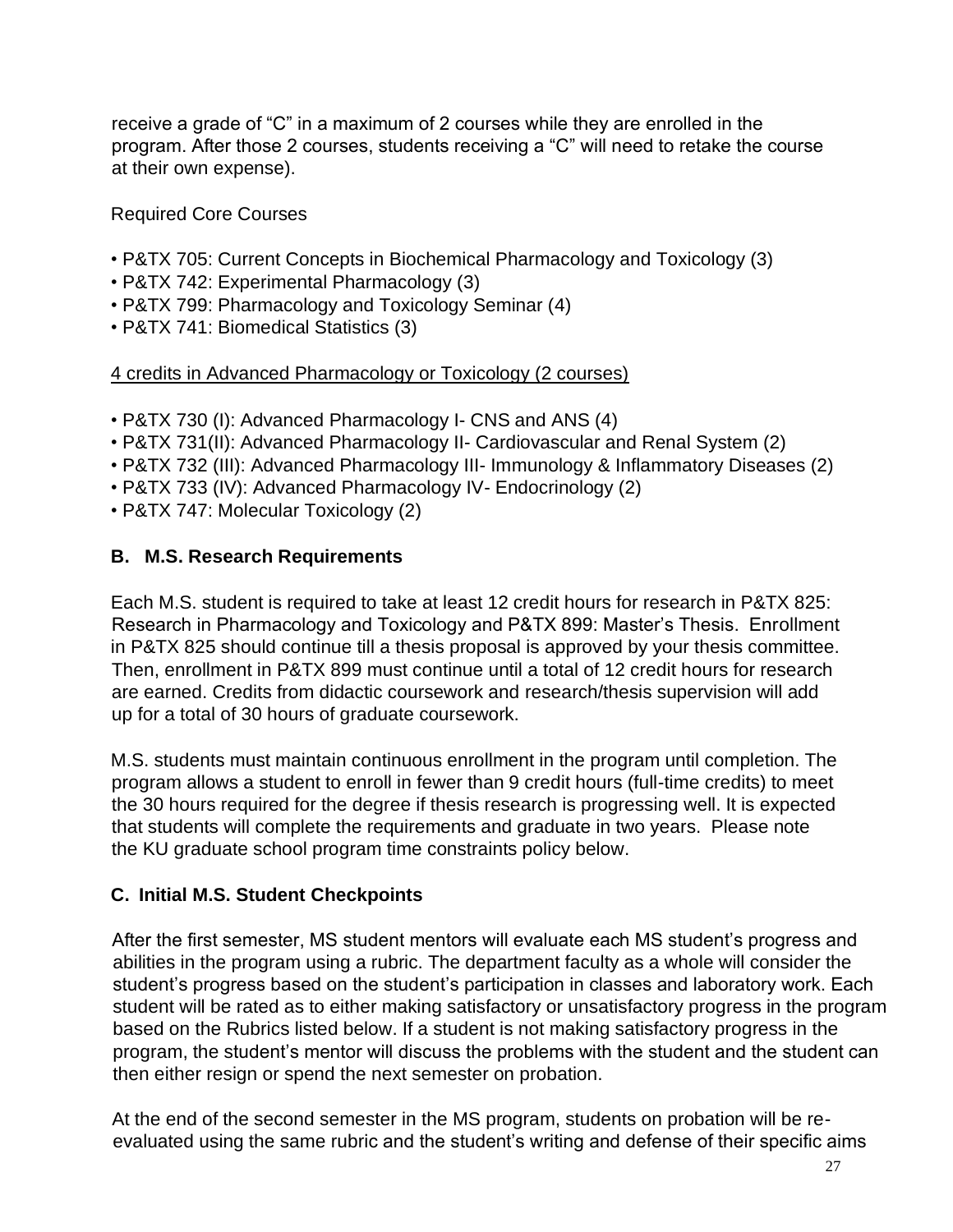page. Students who do not make satisfactory progress will then be dismissed from the MS program.

# *Rubric*

- 1. The student is making good progress in learning experimental design including the appropriate positive and negative controls.
- 2. The student has a grasp of the rationale for the experiments they are performing and how the experiments fit into a larger question in the field.
- 3. The students can analyze data analysis and appropriately interpret data.
- 4. The student is learning the standard protocols used in the lab and is able to understand when they are working correctly, when they are not, and how to fix the problem.
- 5. The student has a good understanding of the basic concept and knowledge in the field.
- 6. Faculty feel the student is developing adequate critical thinking skills as judged from substantive in-class participation.

# **D. Thesis**

Students must write a thesis proposal in the form of a Specific Aims page and defend the proposal to their thesis committee by end of the spring semester of their first year. (If a student fails their Specific Aims defense, they have the opportunity to redo it and schedule another defense over the summer before the start of their second year). The thesis committee is composed of three faculty members in the department, the student's mentor and two additional faculty agreed upon by the student and their mentor.

Students will be required to submit and defend a thesis resulting from research of sufficient originality and quality for publication in a peer-reviewed scientific journal. The research will be conducted under the supervision and guidance from your advisor, with input from your thesis committee as needed.

Once the date for your oral defense has been scheduled, contact the department office or Graduate director at least three weeks prior to the defense date to request that your progress to degree form (PtD) be completed. The PtD form is a mandatory requirement by KU Graduate Studies Office. If not filed in time, your oral defense may be delayed or cancelled.

Top graduates, if interested, may transfer into the Ph.D. program in Pharmacology and Toxicology offered in the department.

# **E. Additional Requirements for the Ph.D. (for students who complete the Pharmacology & Toxicology M.S.)**

P&TX 700: Professional Issues in the Biomedical Sciences (2) P&TX 800: Pharmacology and Toxicology Teaching Principles (2) P&TX 801: Issues in Scientific Integrity (1) P&TX 804: Pharmacology Literature Review II (1)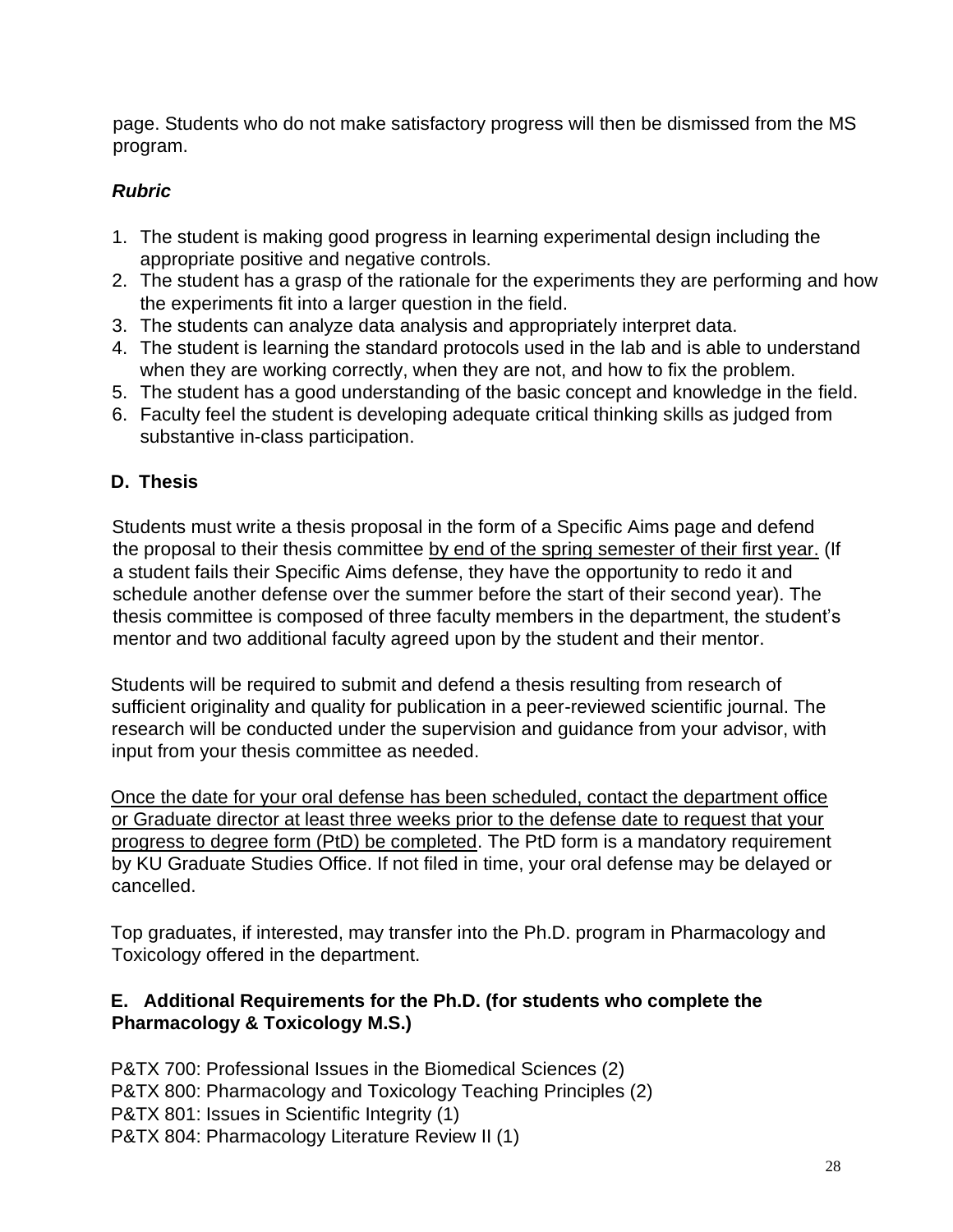P&TX 799: Pharmacology and Toxicology Seminar (1 or 2 credits, taken every semester prior to passing the comprehensive exam)

Advanced Pharmacology and Toxicology courses not completed for the M.S. degree.

The Ph.D. will take a minimum of 3-4 years to complete after completion of the M.S. in Pharmacology and Toxicology.

# **F. Changing Laboratories**

M.S. students may transfer labs within the first semester. Requests to transfer laboratories must be made in writing and will be reviewed and decided on by a faculty committee.

# **G. Research Progress Checkpoints**

Checkpoint 1: M.S. students will present their research to the entire department at the beginning of the spring semester of their  $2<sup>nd</sup>$  year. This presentation will be a 30-minute seminar for which they will be expected to practice ahead of time.

Checkpoint 2: M.S. students will meet with their committees and present their data before beginning to write the results portion of their thesis. Only after they have been given the go-ahead by their committee may they begin writing up their results.

Checkpoint 3: M.S. students will notify the department at least 2 weeks before they plan to hold their oral defense so that it can be scheduled and their PtD form can be submitted. Students must submit their final thesis to their committee no later than 1 week before the oral defense. If any member of the committee deems the thesis unsatisfactory, the student will need to rewrite and the oral presentation will need to be postponed.

# **H. Graduating with honors**

MS students can earn the designation of graduating with honors based on grades, participation and discussions, the quality of the student's written thesis and their thesis defense. The honors designation will be offered to the strongest (top 10-20%) students.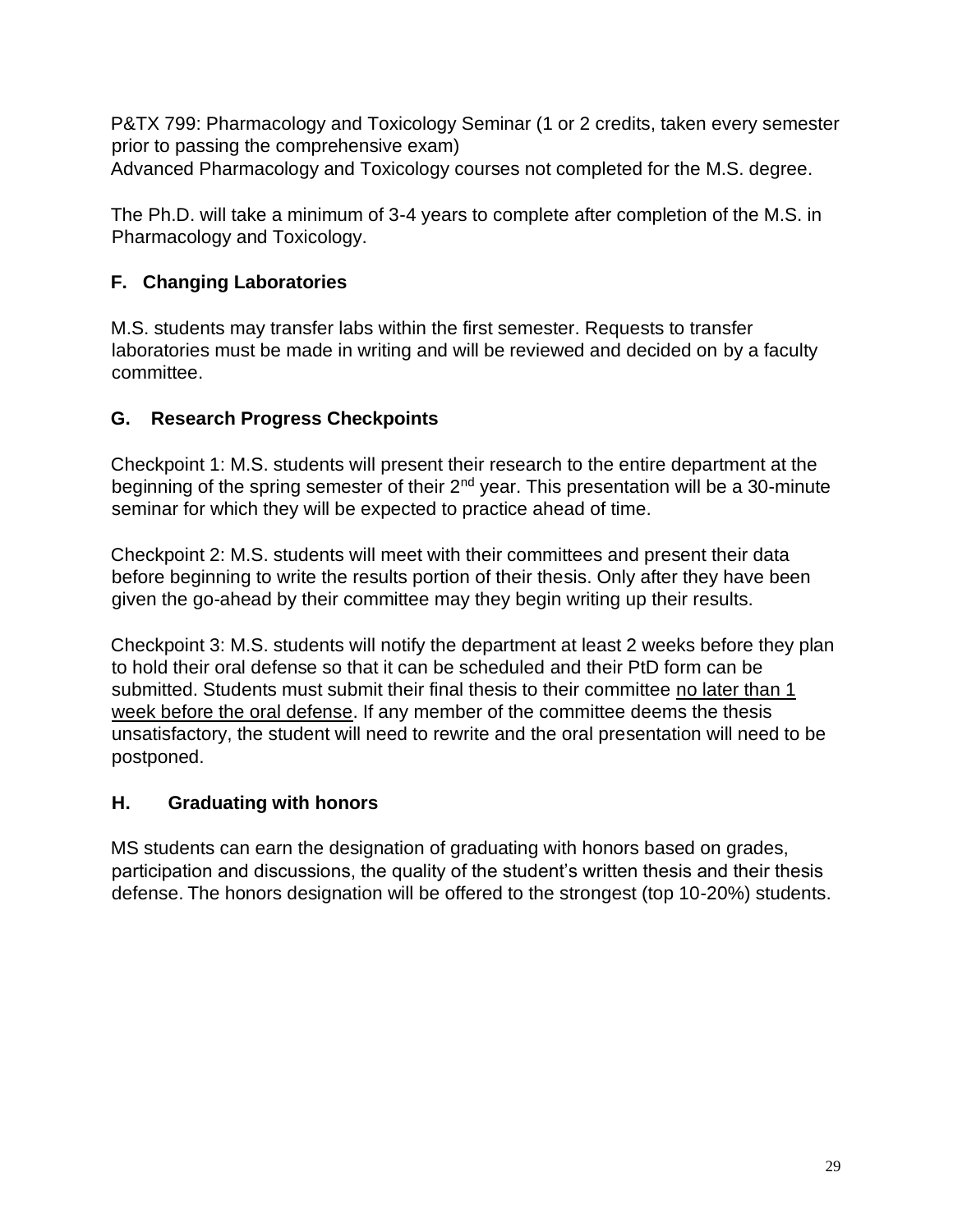### **SEMINAR GUIDELINES**

The following paragraphs present a set of simple guidelines for your presentations in the departmental seminar course. These guidelines are designed to help you convey the maximum amount of information to the largest portion of the audience. While we recognize that other styles of presentation may be just as effective when used by some individuals, this format is functional for most people. For this reason, please adhere to this format in your presentation. These guidelines contain many things which seem obvious and which you may already have incorporated into your speaking style. Nevertheless, they serve to bring everyone to the same point and also serve as the framework the department uses during the critique following each presentation.

# **A. REACHING THE AUDIENCE**

1) Target your remarks so that they are comprehensible to anyone with a solid scientific background. The object is to convey information to the greatest number of people in the audience. While preparing your presentation, never say to yourself: "They ought to know this." Don't penalize anyone for a lack of knowledge.

Example: You are a pharmacologist and you must address your remarks to scientists from all biological fields. There may be molecular biologists/geneticists in the audience who have only rudimentary knowledge of pharmacology, toxicology, chemistry, neurophysiology and most other fields that are of daily currency to you. If you are a molecular biologist, bear in mind that your audience may not be prepared to receive a discourse on such subjects as transcriptional regulation, polymerase chain reaction or restriction enzyme technology without appropriate introduction.

2) Strive for clarity even if you need more words. Avoid jargon at all costs. In some instances, it may be necessary to use terms that a portion of the audience may not understand or discuss a particular chemical structure or DNA sequence that is necessary for the message you wish to deliver. In these cases, a list of such terms or structures should be visible at the corner of the blackboard throughout your talk.

#### Summary:

- Give an adequate introduction.
- NEVER USE JARGON
- Provide permanent definitions of specialized terms.

### **B. THE BASIC UNIT OF THE PRESENTATION**

Most people are aware that a good presentation consists of three basic elements: an introduction, a body, and a conclusion.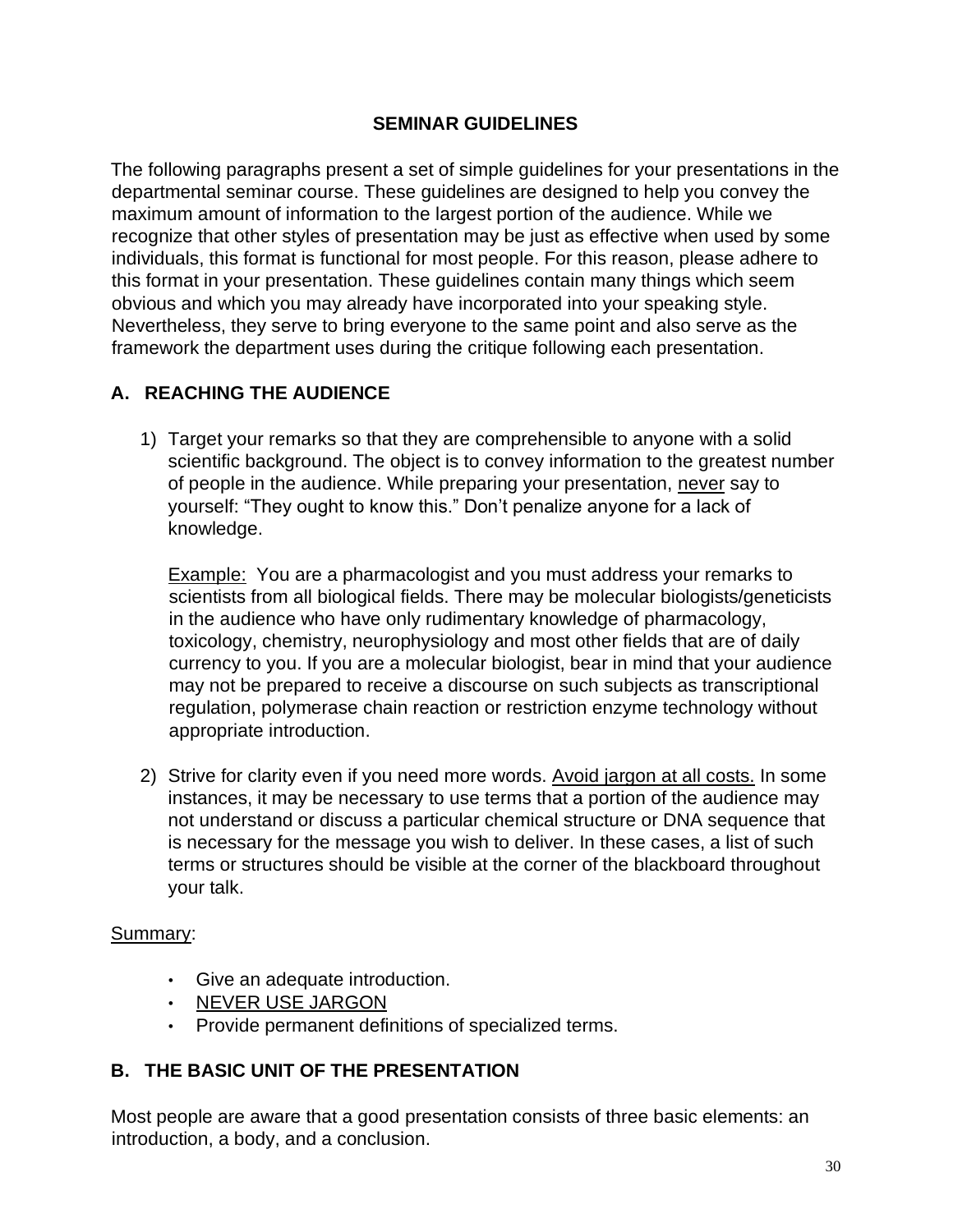Please adhere to this structure for your presentation. In addition, each of these sections should be divided into the same three basic elements as well. That is, the introduction should not ramble along and grind to a stop. Rather, it should start with an introductory statement, followed by the background information that will be needed to understand the topic, and end with a conclusion and a statement of the problem or issue being investigated. Similarly, both the body and conclusion of the talk should each be divided into the three elements. Finally, the body of the talk consists of descriptions of data and presentation of figures. Each section of the body and, indeed, each figure should be described using the three basic elements of the talk.

### Example:

1) Introduction to the Presentation

Always begin your presentation with a reiteration of the title followed by an enumeration of the authors and their affiliations. Remember, the work was done by people, not simply authors or "them". Try to acquire a feeling for this that you can convey to your audience throughout the presentation. Think about how you would feel if someone was presenting your work in a similar situation. Reflect on how many times you would like to have your name mentioned in association with your work. Also, remember that the laboratories from which the work originated and the people who actually did the work are both important. [Example: Joseph Smith in Annie Herkheimer's Lab]. When presenting papers that represent collaborative efforts, or when presenting work containing collaborations, make sure to be scrupulous in recognizing the work of others as well as their ideas and suggestions. Remember, credit for work and ideas is one of our prime goals.

2) State the Problem

[Example: "One of the most perplexing problems in the study of Lunar herbivores is that there exist no plants on the moon, yet numerous sightings of Lunar herbivores exist in the literature."]

3) Body – Describe current literature (pro and con) which outlines the problem.

[Example: "Current evidence regarding the problem is as follows. The earliest report of Lunar herbivore activity was by Dr. M. Goose, who described the initial sighting and some follow up experiments. These experiments…"]

- 4) Conclusion of the Talk
	- a) Restate the premise of the talk. [Example: "In this presentation, I have attempted to describe the work of Diddle et al., on the subject of Lunar herbivores. These authors addressed the following questions: …"]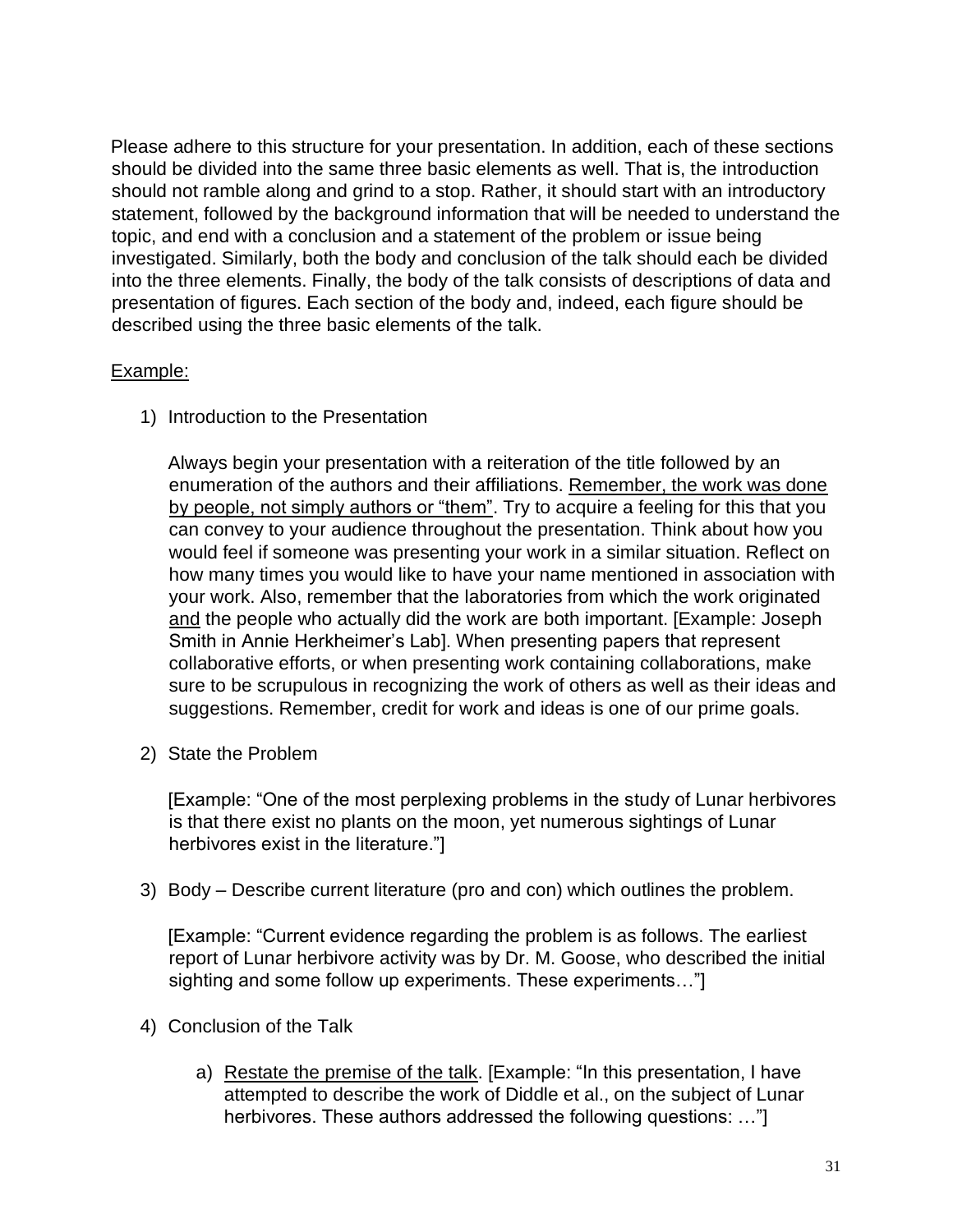- b) Body of the conclusion. Re-emphasize the basic conclusions of the talk; describe any additional conclusions by the authors; relate the work described to any other work you think is relevant (supporting, refuting, or elucidating the work you presented).
- c) Analysis of the Data. Restate the quality of the experimental design and the data and suggest alternative procedures or approaches.
- d) Final conclusion. Try to finish with a 'summing up' sentence or paragraph that should include future directions the work might take and the impact of the work on the field at large.

## Summary:

- Use the three basic elements everywhere.
- As Sidney Colowick once said: "Tell them what you're gonna tell them, tell them, then tell them what you told them."

# **C. DESCRIPTION OF FIGURES AND TABLES**

As mentioned above, each figure or table should be described according to the three basic units. Do not feel compelled to present all the figures and tables in the paper that you are discussing.

Four additional concepts to which you should pay attention are:

- 1) The transitional sentences
- 2) The description of methods
- 3) The physical description of figure axes or table columns
- 4) The statement of how many separate experiments the data represent and the statistical analyses used to evaluate the data.

# **1) Transitional sentence and introductory statement to Fig. 7:**

"Because of the results of the figure I just described, the authors felt it necessary to determine the kinetics of reappearance of herbivores from the backside of the moon. They are able to show that the mean time to traverse the backside of the moon included sufficient time for a stopover."

# **2) Method description for Fig. 7:**

"They used the following method to determine how much time elapsed between the disappearance behind the moon and the reappearance of the Lunar herbivore."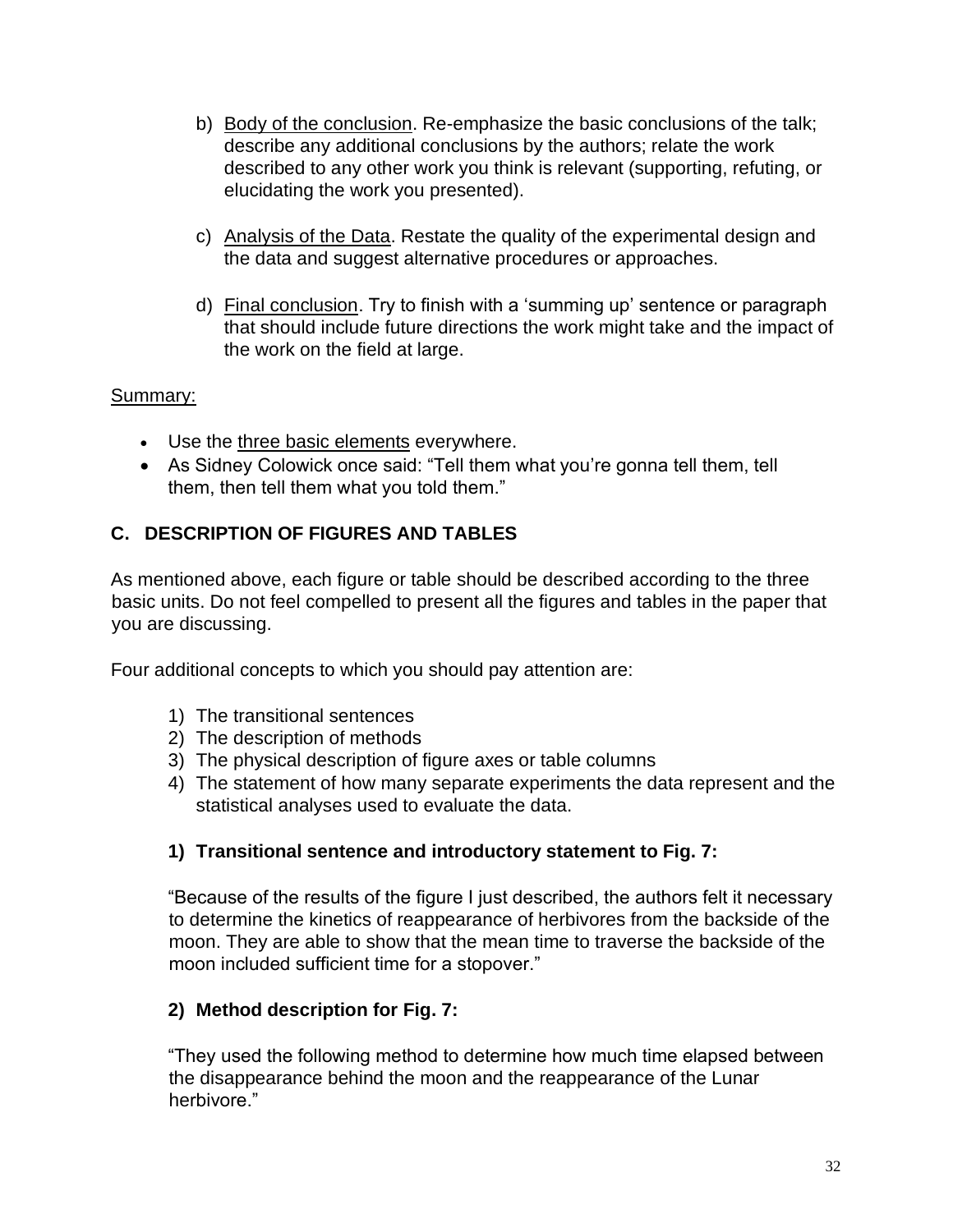### **3) Description of axes for Fig. 7:**

Always describe the axes of a figure or the columns of a table before you begin to describe the data. Be certain that the audience has the tools to understand and interpret the data you are presenting before you present it.

"In the figure, the horizontal axis shows time elapsed from when the nose of the animal first passed behind the moon until the nose reappeared on the other side. The vertical axis represents the number of animals which fell into each time period."

## **4) Description of data for Fig. 7:**

"The mean time in transit was 256 centons, a time corresponding to 1.83 X the mean orbit time. The authors indicate that this experiment was done three times per month over a period of one year, and that statistical analysis suggests…"

### **5) Conclusions regarding Fig. 7:**

"Thus, the results of this figure suggest additional time is elapsing while the animals are on the backside of the moon."

### **6) Potential pitfalls of experimental design, data analysis, or conclusions drawn regarding Fig. 7:**

"Because the authors could not exclude possible diffraction changes in the images of the noses of herbivores, the exact timing of their disappearance and reappearance may be questioned. Therefore, an alternative procedure for measuring herbivore movements around the moon would be needed to confirm the apparent kinetics of their lunar existence."

### OR

"The methods of measurement and the data analyses were excellent and support the idea that movements of herbivores are an important component of their lunar existence."

#### Summary:

- Be sure one figure flows into the next; do not simply list them.
- State the reason the experiment was conducted.
- Describe how they conducted the experiment.
- Describe how the figure represents the data.
- State what the data shows.
- State the number of times each experiment was conducted.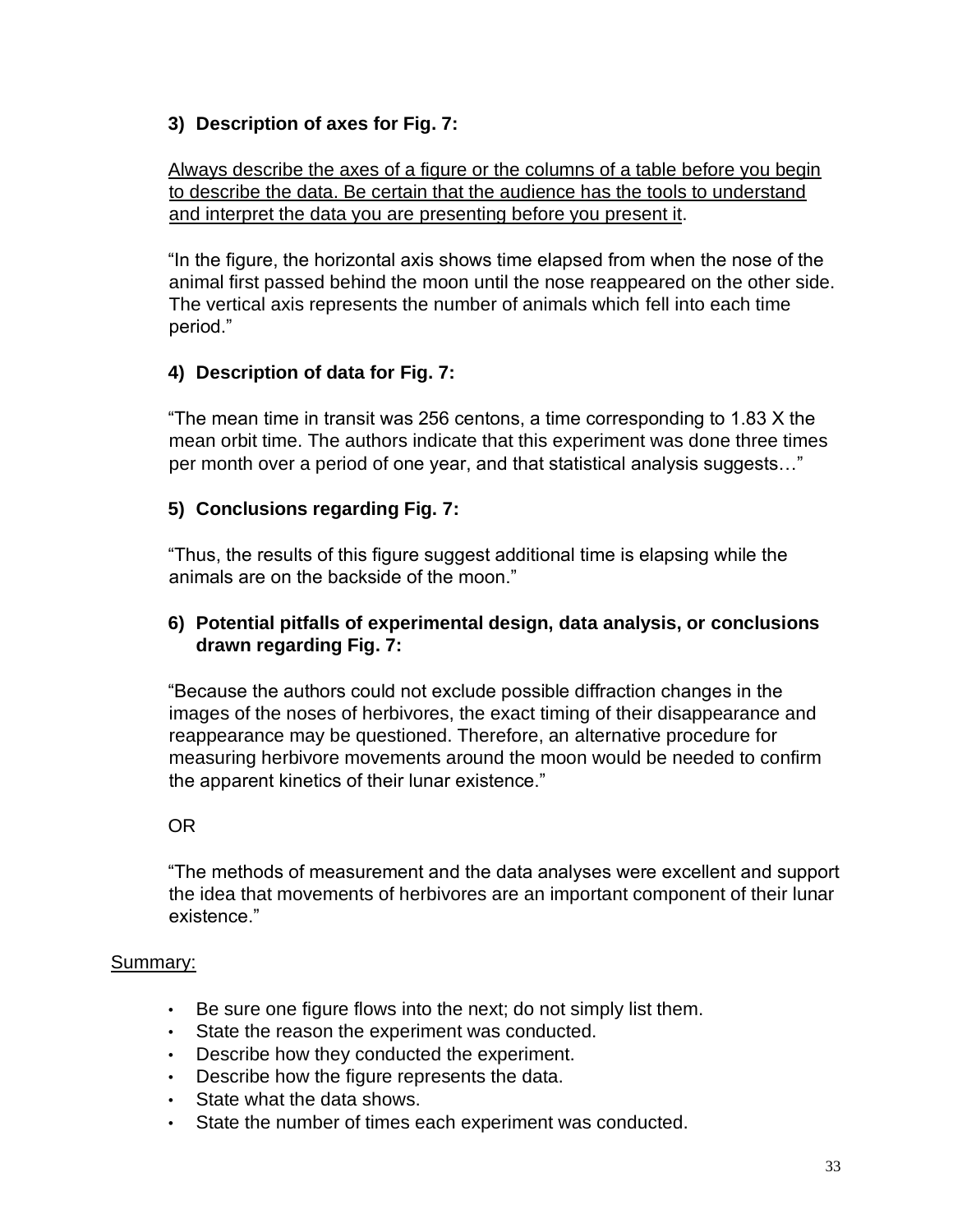- Outline their conclusions.
- Describe any experimental ambiguities and suggest any additional experiments.

## **D. BASIC DOS**

- 1) Dress appropriately for the presentation of your seminar. Dressing too casually may give off the wrong impression about the value you attach to this undertaking.
- 2) Speak loudly and with confidence so that everyone can hear your presentation.
- 3) Speak in short declarative sentences. For example, compare the following sentences both written and aloud:

"My finger was injured during a nail driving attempt when an important digit was forced into contact with the business end of the impacting tool resulting in acute discomfort."

vs.

"I was using a hammer. I missed the target. I hit my finger. It hurts."

- 4) If you prefer to write the seminar and then memorize and deliver it, remember that spoken language is different from written language. Do not write in passive voice and do not write complex sentences with more than one clause.
- 5) Use many visual aids. Begin with a slide. Always have something for the audience to look at, no matter what you are saying, even if the slide merely lists the points you are making. This tactic keeps people focused on your presentation.
- 6) Use the laser pointer from the department office.
- 7) Prepare your presentation with a "PowerPoint" type of format. Load it onto the computer you plan to use for the presentation and check to see that every slide projects appropriately with the equipment in current use in the lecture hall. A few minutes of planning will eliminate surprises or difficult moments during your presentation.
- 8) Make sure you have extra batteries for the laser pointer.
- 9) Make sure that you know the appropriate terminology, including singular and plural forms of Latin and Greek terms, e.g., medium vs. media, criterion vs. criteria, phenomenon vs. phenomena.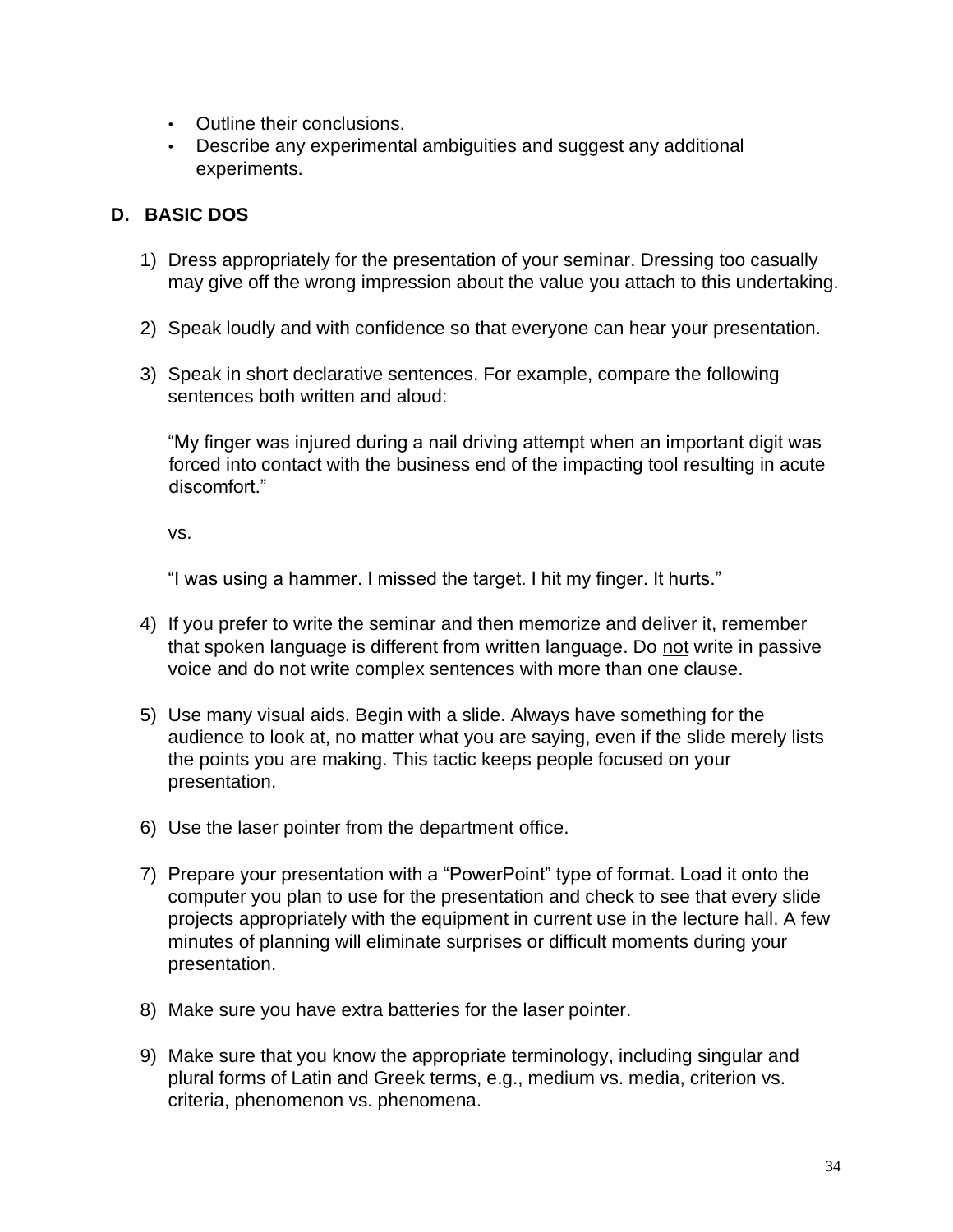- 10)Write very brief, "bullet", statements or questions on your slides.
- 11)Make sure figures and tables are readable from the back of the lecture hall.
- 12)Make eye contact with your audience. Do not speak to the board or projection screen or projector.
- 13)Please deliver the presentation to the whole audience. Do not elect a particularly attentive member of the audience or a personal friend and present the seminar to that person.
- 14)Try to speak without notes, or minimize your use of them as much as possible. Give the impression you are conversant with the subject. That being said, if you must choose between using notes to present the information well and not using notes (thereby giving a mediocre or bad presentation), by all means use the notes and give a good presentation.
- 15)When describing figures, always point to what you are describing at the time you are describing it.
- 16)Schedule at least one practice session with your advisor before the presentation. If you have difficulty arranging an audience, ask the seminar directors or your advisor and they will help you in organizing practice presentations.

# **E. BASIC DON'TS**

- **1)** DO NOT attempt to present a surprise ending, no matter how much fun you think it might be. Rest assured, you will lose your audience during the buildup to the surprise.
- **2)** Avoid shuffling through your notes or looking back through the figures you just showed. If you need to refer to it twice, show it twice.
- **3)** Avoid obvious speech mannerisms, such as excessive use of vestigial syllables or words (i.e., "um", "uh", "you know", "like", "so", etc.)
- **4)** Avoid making a statement sound like a question by raising the tone of your voice near the end of the statement ("rising intonation"). This makes you sound less confident about the statement you just made.
- **5)** Do not make up verbs from nouns. For example, there is an uptake process but not "to uptake or uptaken." There is a flux but not "to flux or it fluxes." There is an impact of something but not "to impact or impacted".
- **6)** Do not point the laser pointer toward the audience!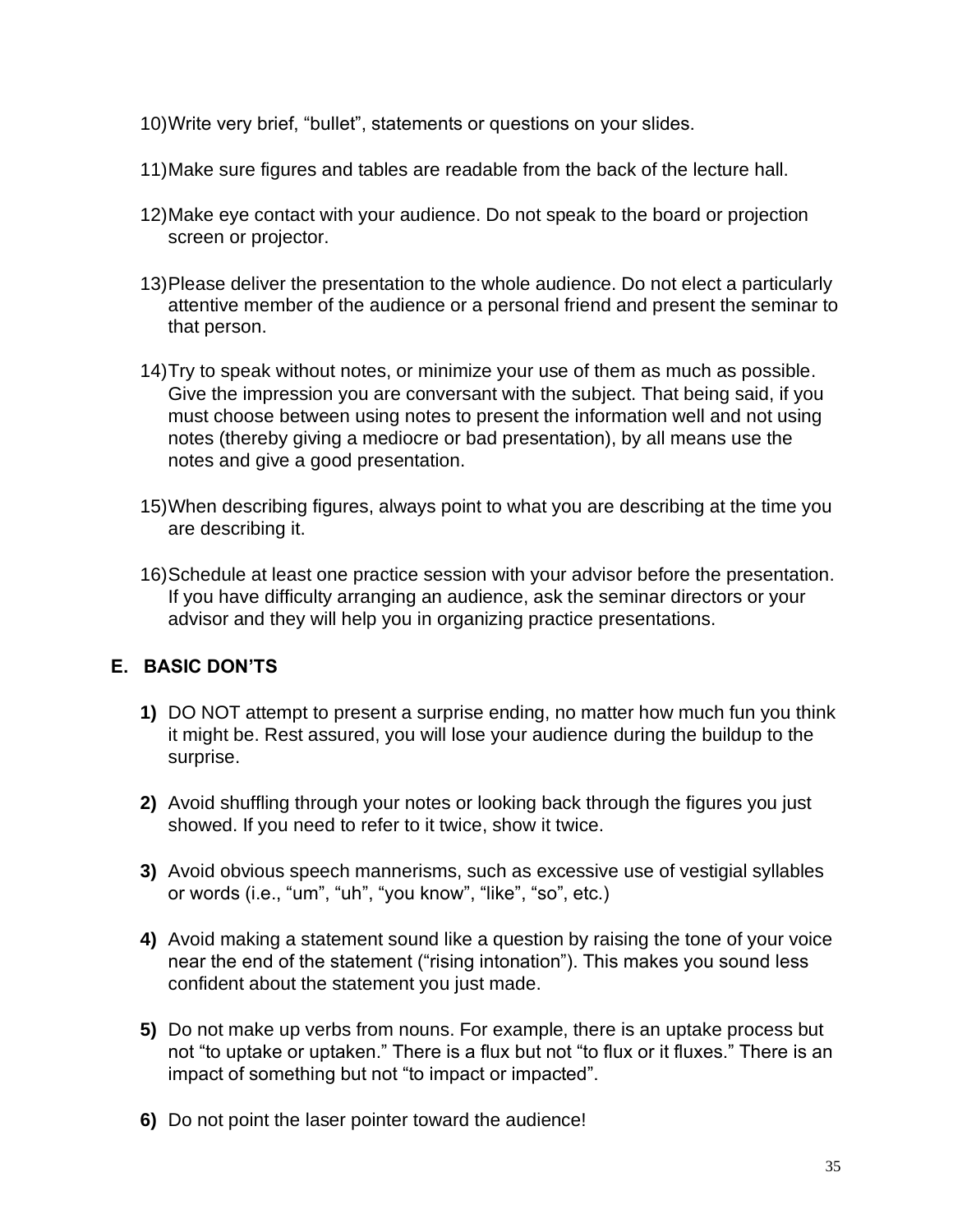- **7)** Try to avoid mannerisms that might distract the audience and cause them to lose concentration.
- **8)** Don't fidget with the pointer, your clothes, hair, or anything else on your person or equipment.
- **9)** Don't jingle the change in your pocket.
- **10)**If you must check the time, arrange to do it unobtrusively. If you look at your watch, your audience will do so as well. Since this process usually occurs near the end of the hour, there is a strong likelihood that delivery of a very important concept will be disrupted.
- **11)**DO NOT be flippant or assume the role of a stand-up comedian. Humor can be helpful, but be very careful how you use it. Display the proper respect for the audience you are addressing at all times.
- **12)Most importantly, have fun and enjoy the intellectual challenge of assimilating, presenting, and interpreting information.**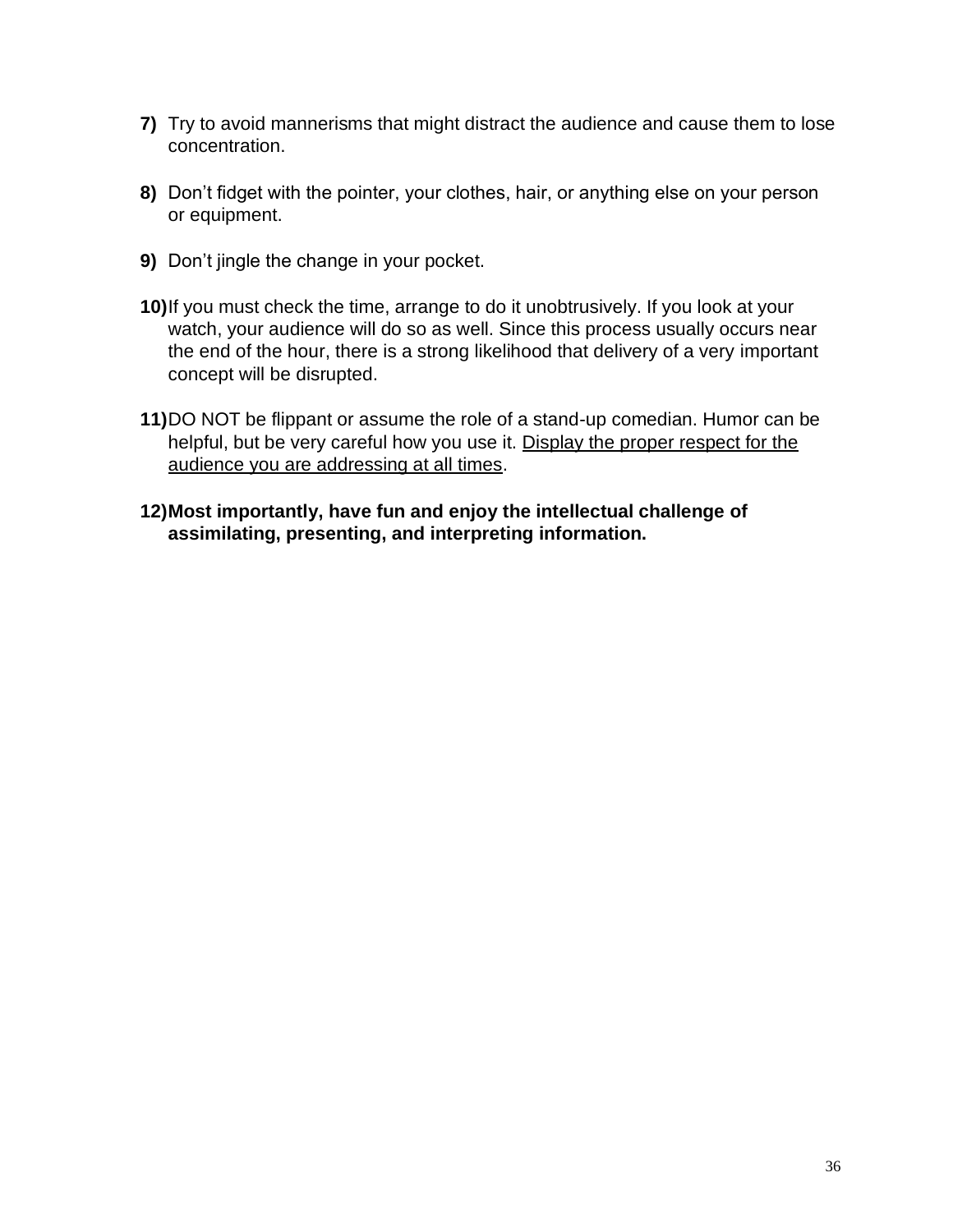### **CRITICAL ANALYSIS OF DATA**

The following comments are presented in order to give you a working definition of what the department means by the statement of "Critical Analysis of Data."

What is critical analysis and how does it differ from gathering and disseminating information?

- 1) Critical analysis of an experiment involves a systematic dissection of how information was obtained and how evidence was pieced together to support or refute a point of view.
- 2) Critical thinking about any experiment is not achieved instantaneously nor is it usually taught in classes. It is the result of continuous training, practice, and a willingness to be intellectually alert and honest.
- 3) Critical analysis of data depends on having a large base of information, but it goes beyond that. It depends on being skilled in science, but it goes beyond mere laboratory skills.
- 4) Critical analysis of experiments requires the use of scientific information and skill in the laboratory to question the premises under which an experiment is performed.
- 5) Above all, critical analysis of experimental design and data requires a willingness and desire to reject ideas not supported by experimental manipulations.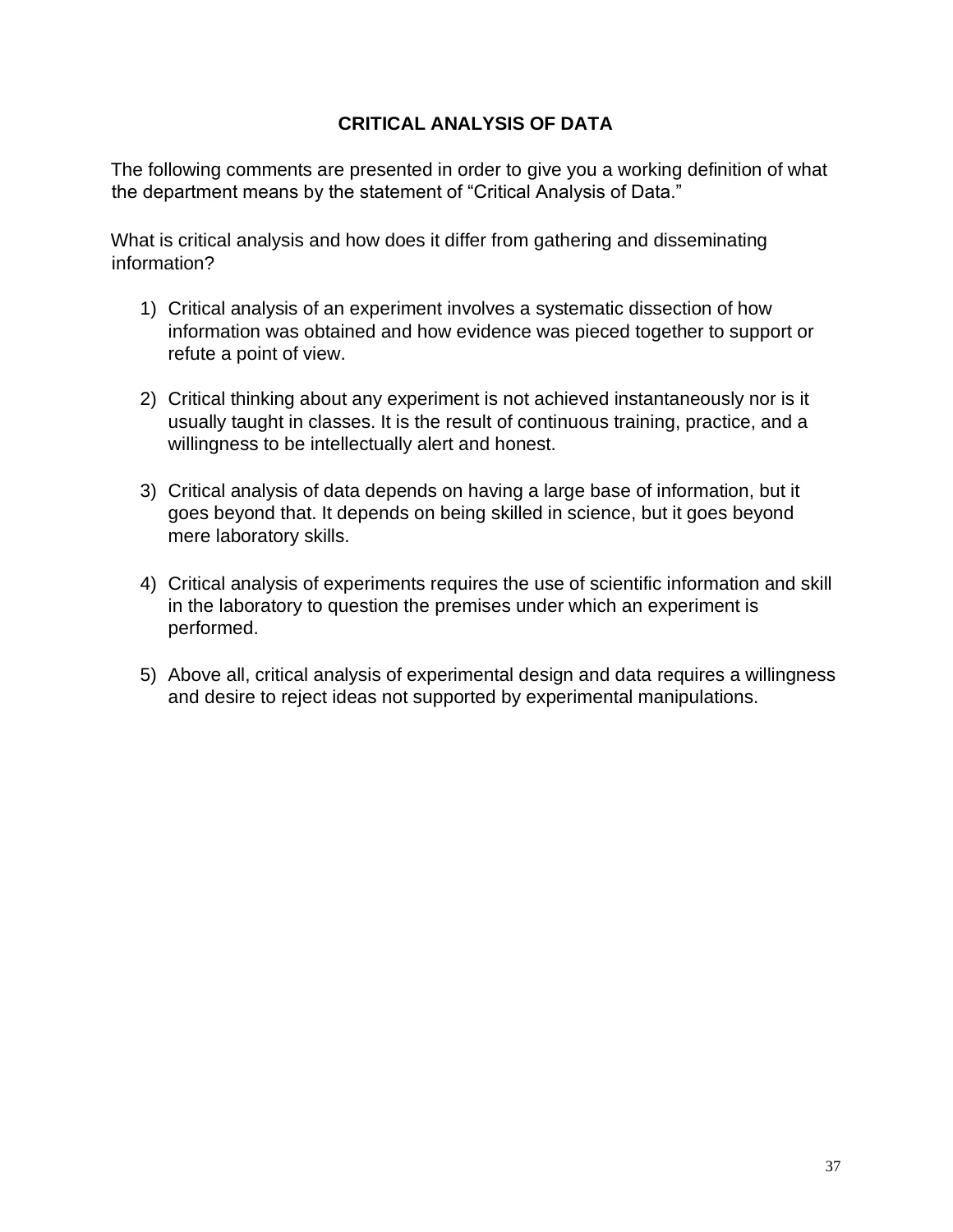### **CRITERIA FOR DEMONSTRATING CRITICAL ANALYSIS OF DATA**

How do we determine if someone is thinking critically about an experiment? We examine whether the following goals have been accomplished:

- 1) A hypothesis based on existing, valid, and well-documented facts was formulated.
- 2) The hypothesis is internally consistent and logical.
- 3) The hypothesis is testable, i.e. one can design appropriate experiments to test it.
- 4) A clear and logical experimental approach to test the hypothesis has been chosen.
- 5) A precise description of all possible experimental outcomes has been presented; both those supporting and those refuting the hypothesis.
- 6) A clear presentation of the data has been made, including:
	- a) Appropriate controls
	- b) Number of repetitions
	- c) Statistical analysis
	- d) Limits of the precision of the techniques used
	- e) Reproducibility and internal consistency of the measures used
- 7) The experimental outcome is compared to outcomes from other experiments reported in the literature.
- 8) A strong effort is made to provide as many alternative explanations for the experimental outcomes as possible, including explanations that may not fit or support the original hypothesis.
- 9) A clear description of the experimental design is presented to address each of the alternative explanations. OR, a clear description of the literature is used to effectively argue against such alternatives.
- 10)A cautious statement is made to accept or modify the original hypothesis OR additional experimental approaches are proposed to test the hypothesis further.
- 11)An outline of possible limitations of the study is presented.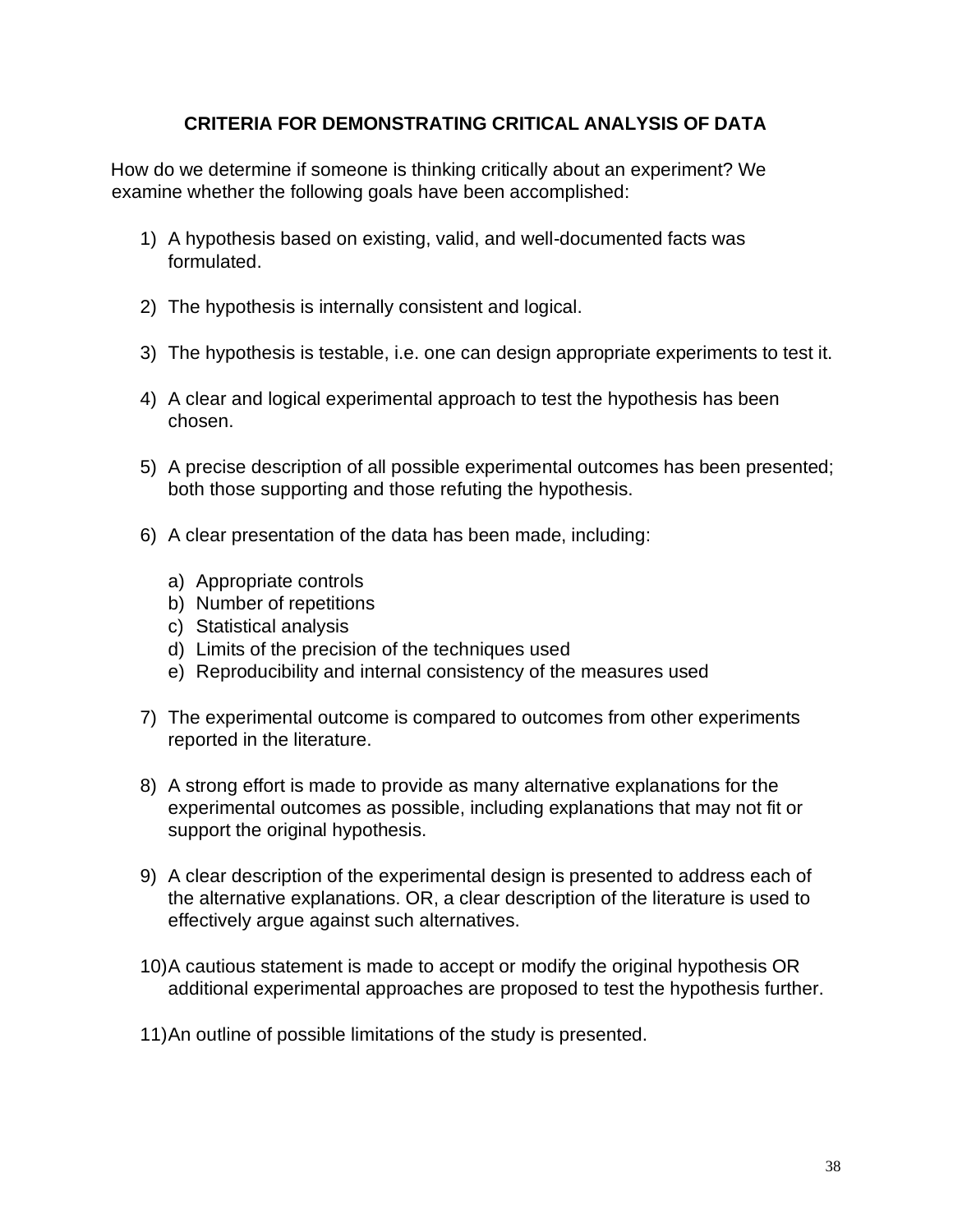# **A CHECKLIST FOR CRITICAL ANALYSIS AND GOOD REASONING**

### **1) All reasoning has a PURPOSE**.

- State your purpose clearly.
- Distinguish your purpose from related purposes.
- Check periodically to make sure you're still on target.
- Choose significant and realistic purposes.

### **2) All reasoning is an attempt to FIGURE something out, settle some QUESTION, and solve some PROBLEM.**

- State the question at issue clearly and precisely.
- Express the question in several ways to clarify its meaning and scope.
- Break the question into sub-questions.
- Distinguish questions that have definitive answers from those that are a matter of opinion and those that require consideration of multiple viewpoints.

## **3) All reasoning is based on ASSUMPTIONS.**

- Clearly identify your assumptions and determine whether they are justifiable.
- Consider the ways in which your assumptions shape your point of view.

### **4) ALL reasoning is done from some POINT OF VIEW.**

- Identify your point of view.
- Seek other points of view and identify their strengths and weaknesses.
- Strive to be fair-minded in evaluating all points of view.

### **5) All reasoning is based on DATA, INFORMATION & EVIDENCE.**

- Restrict your claims to those that are supported by the data you have.
- Search for information that opposes your position as well as information that supports it.
- Make sure that all information you use (including data) is clear, accurate, and relevant to the question at hand.
- Make sure that you have gathered sufficient information/data.

### **6) All reasoning is expressed through and shaped by CONCEPTS and IDEAS.**

- Identify key concepts and explain them clearly.
- Consider alternative concepts or alternative definitions of concepts.
- Make sure that you are using concepts with care and precision.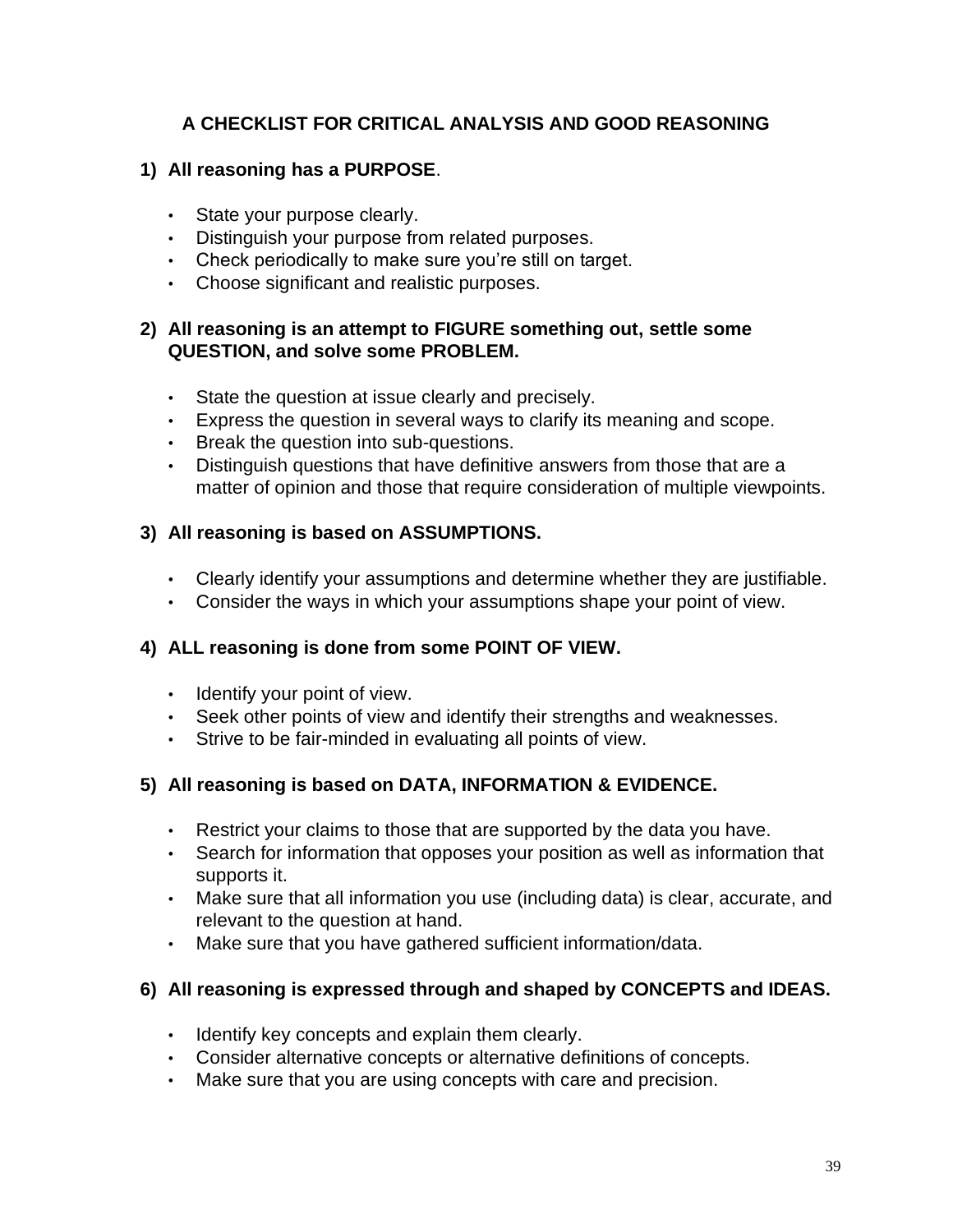### **7) All reasoning contains INFERENCES or INTERPRETATIONS by which we draw CONCLUSIONS and give meaning to data.**

- Infer only what the evidence implies.
- Check inferences for their consistency with each other.
- Identify assumptions that lead you to your inferences.

### **8) All reasoning leads somewhere or has IMPLICATIONS and CONSEQUENCES.**

- Trace the implications and consequences that follow from your reasoning.
- Search for negative as well as positive implications.
- Consider all possible consequences.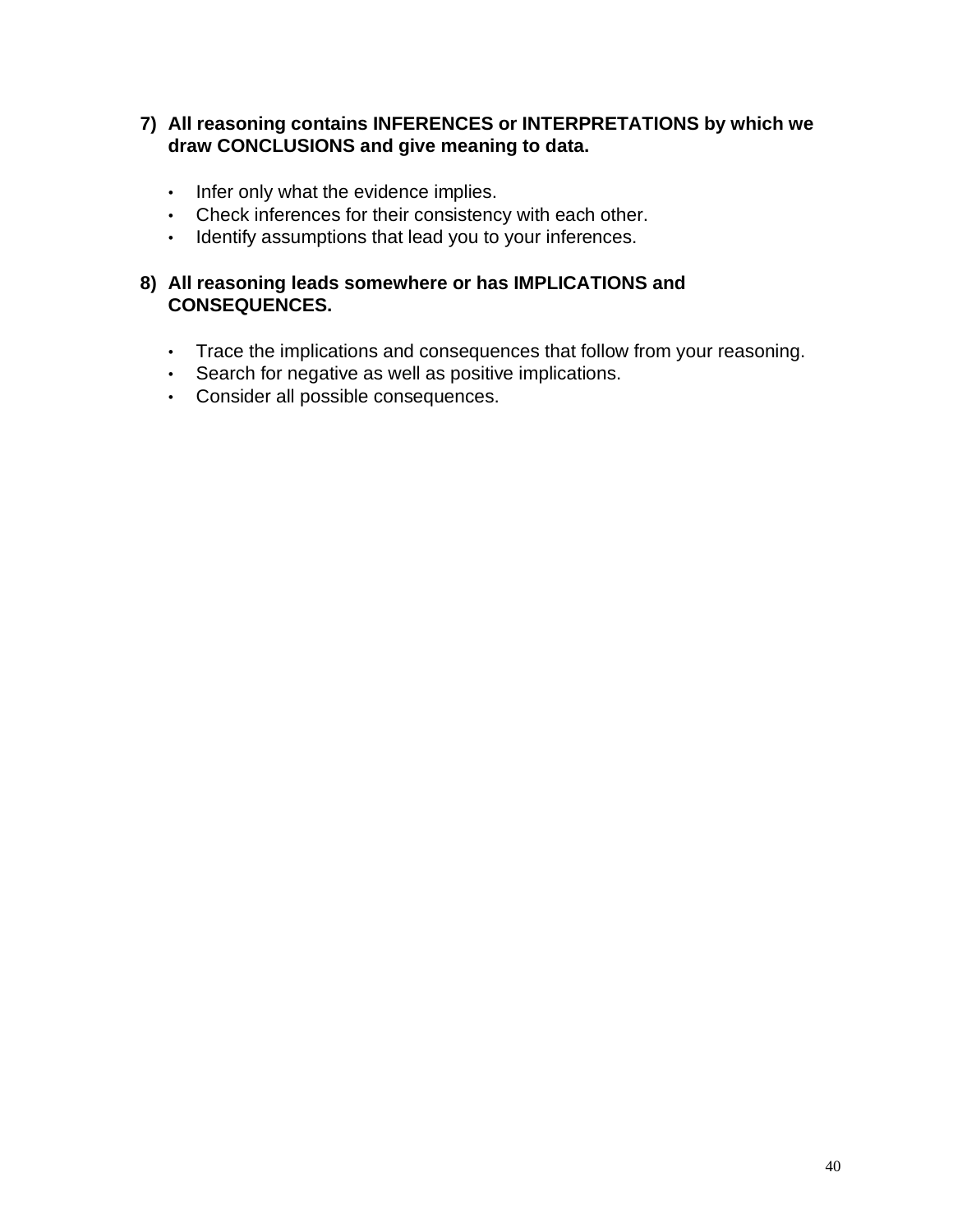# **WHAT YOU NEED TO ADDRESS IN A PRESENTATION PAPER**

| <b>PURPOSE:</b>                              | What am I trying to accomplish?                                  |
|----------------------------------------------|------------------------------------------------------------------|
|                                              | What is my central aim?                                          |
|                                              | What is my purpose?                                              |
| <b>QUESTIONS:</b>                            | What question am I raising?                                      |
|                                              | What question am I addressing?                                   |
|                                              | Am I considering the complexities in the question?               |
| <b>INFORMATION:</b>                          | What data/information am I using in coming to a conclusion?      |
|                                              | What experience have I had to support this claim?                |
|                                              | What information do I need to settle the question?               |
| <b>INFERENCES/</b><br><b>CONCLUSIONS:</b>    | How did I reach this conclusion?                                 |
|                                              | Is there another way to interpret the information?               |
| <b>CONCEPTS:</b>                             | What is the main idea here?                                      |
|                                              | Can I explain this idea?                                         |
| <b>ASSUMPTIONS:</b>                          | What am I taking for granted?                                    |
|                                              | What assumption has led me to this conclusion?                   |
| <b>IMPLICATIONS/</b><br><b>CONSEQUENCES:</b> | If someone accepted my position, what would be the implications? |
|                                              | What am I implying?                                              |
| <b>POINTS OF VIEW:</b>                       | From what point of view am I looking at this issue?              |
|                                              | Is there another point of view I should consider?                |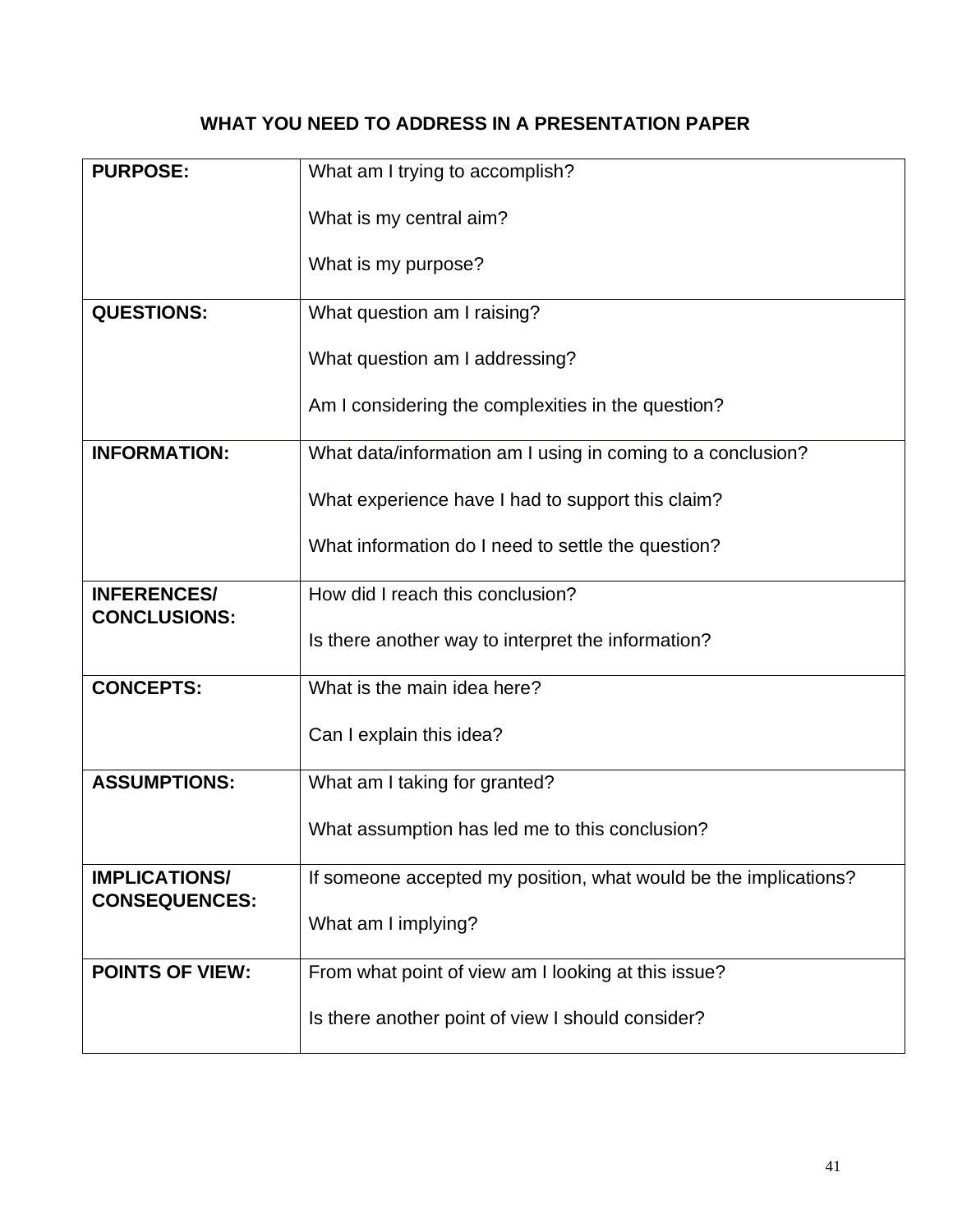### **TEMPLATE FOR ANALYZING THE LOGIC OF AN ARTICLE CHOSEN FOR PRESENTATION**

1) The main Purpose of this article is

(State as accurately as possible the author's purpose for writing the article.)

\_\_\_\_\_\_\_\_\_\_\_\_\_\_\_\_\_\_\_\_\_\_\_\_\_\_\_\_\_\_\_\_\_\_\_\_\_\_\_\_\_\_\_\_\_\_\_\_\_\_\_\_\_\_\_\_\_\_\_\_\_\_\_\_

2) The key question that the author is addressing is

\_\_\_\_\_\_\_\_\_\_\_\_\_\_\_\_\_\_\_\_\_\_\_\_\_\_\_\_\_\_\_\_\_\_\_\_\_\_\_\_\_\_\_\_\_\_\_\_\_\_\_\_\_\_\_\_\_\_\_\_\_\_\_\_ (Figure out the key question in the mind of the author when she/he wrote the article.)

3) The most important information in this article is

(Figure out the facts, experiences, data the author comes to and present in the article.)

\_\_\_\_\_\_\_\_\_\_\_\_\_\_\_\_\_\_\_\_\_\_\_\_\_\_\_\_\_\_\_\_\_\_\_\_\_\_\_\_\_\_\_\_\_\_\_\_\_\_\_\_\_\_\_\_\_\_\_\_\_\_\_\_

4) The main inferences/conclusions in this article are

(Identify the key conclusions the author comes to and presents in the article.)

\_\_\_\_\_\_\_\_\_\_\_\_\_\_\_\_\_\_\_\_\_\_\_\_\_\_\_\_\_\_\_\_\_\_\_\_\_\_\_\_\_\_\_\_\_\_\_\_\_\_\_\_\_\_\_\_\_\_\_\_\_\_\_\_

\_\_\_\_\_\_\_\_\_\_\_\_\_\_\_\_\_\_\_\_\_\_\_\_\_\_\_\_\_\_\_\_\_\_\_\_\_\_\_\_\_\_\_\_\_\_\_\_\_\_\_\_\_\_\_\_\_\_\_\_\_\_\_\_

- 5a) The key concept(s) or experimental strategies we need to understand in this article is (are)
- 5b) By these concepts the author means

(Figure out the most important ideas or experimental strategies you would have to understand in order to understand the author's line of reasoning and conclusions.)

\_\_\_\_\_\_\_\_\_\_\_\_\_\_\_\_\_\_\_\_\_\_\_\_\_\_\_\_\_\_\_\_\_\_\_\_\_\_\_\_\_\_\_\_\_\_\_\_\_\_\_\_\_\_\_\_\_\_\_\_\_\_\_\_

\_\_\_\_\_\_\_\_\_\_\_\_\_\_\_\_\_\_\_\_\_\_\_\_\_\_\_\_\_\_\_\_\_\_\_\_\_\_\_\_\_\_\_\_\_\_\_\_\_\_\_\_\_\_\_\_\_\_\_\_\_\_\_\_

\_\_\_\_\_\_\_\_\_\_\_\_\_\_\_\_\_\_\_\_\_\_\_\_\_\_\_\_\_\_\_\_\_\_\_\_\_\_\_\_\_\_\_\_\_\_\_\_\_\_\_\_\_\_\_\_\_\_\_\_\_\_\_\_

6) The main assumption(s) underlying the author's thinking is (are)

(Figure out what the author is taking for granted [that might be questioned].)

7a) If we take this line of reasoning seriously, the implications are

(What consequences are likely to follow if people take the author's line of reasoning seriously?)

7b) If we fail to take this line of reasoning seriously, the implications are

(What consequences are likely to follow if people ignore the author's reasoning or accept an alternative reasoning?)

\_\_\_\_\_\_\_\_\_\_\_\_\_\_\_\_\_\_\_\_\_\_\_\_\_\_\_\_\_\_\_\_\_\_\_\_\_\_\_\_\_\_\_\_\_\_\_\_\_\_\_\_\_\_\_\_\_\_\_\_\_\_\_\_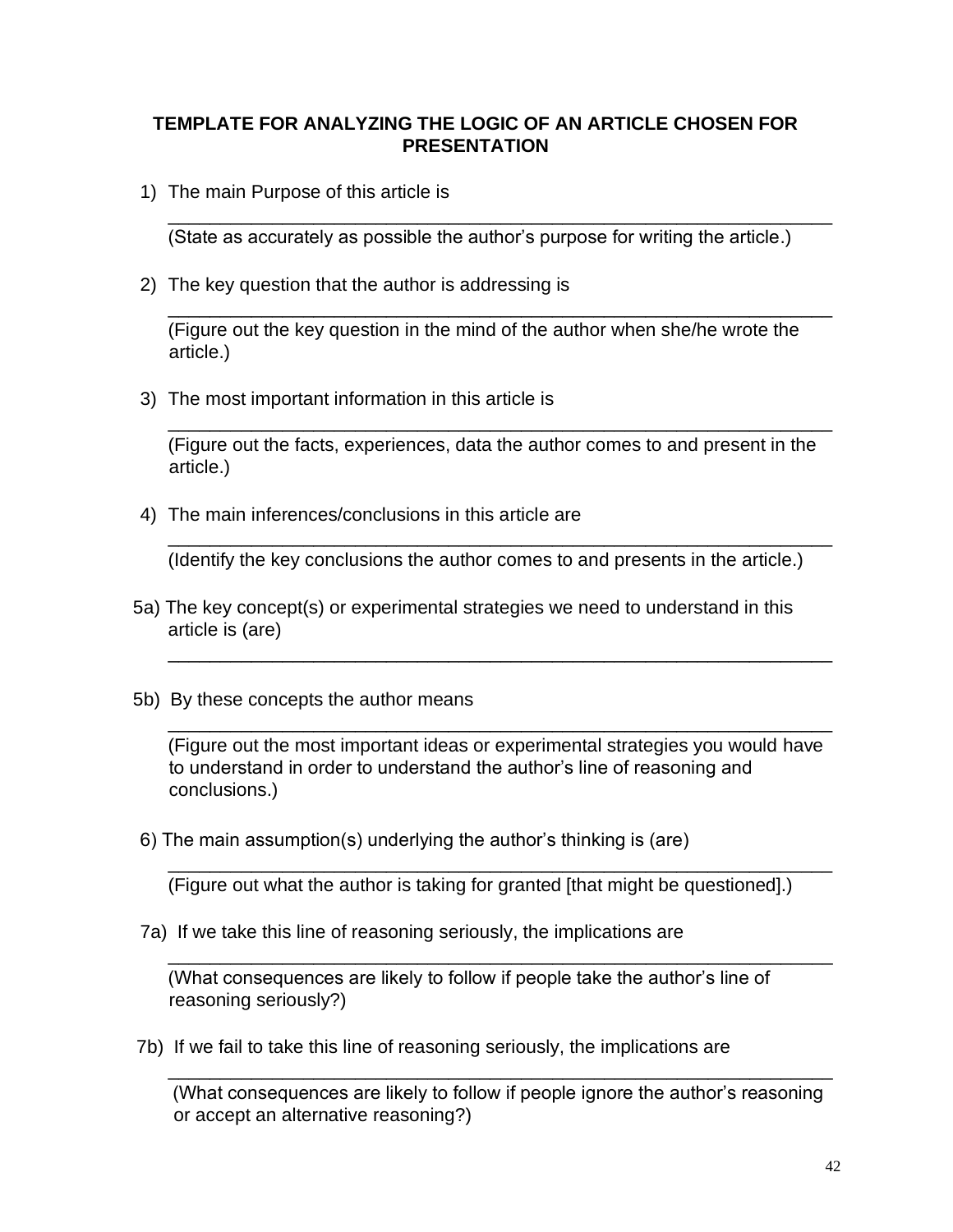8) The main point(s) of view presented in this article is (are)

(What is the author looking at, and how is she/he seeing it?)

\_\_\_\_\_\_\_\_\_\_\_\_\_\_\_\_\_\_\_\_\_\_\_\_\_\_\_\_\_\_\_\_\_\_\_\_\_\_\_\_\_\_\_\_\_\_\_\_\_\_\_\_\_\_\_\_\_\_\_\_\_\_\_\_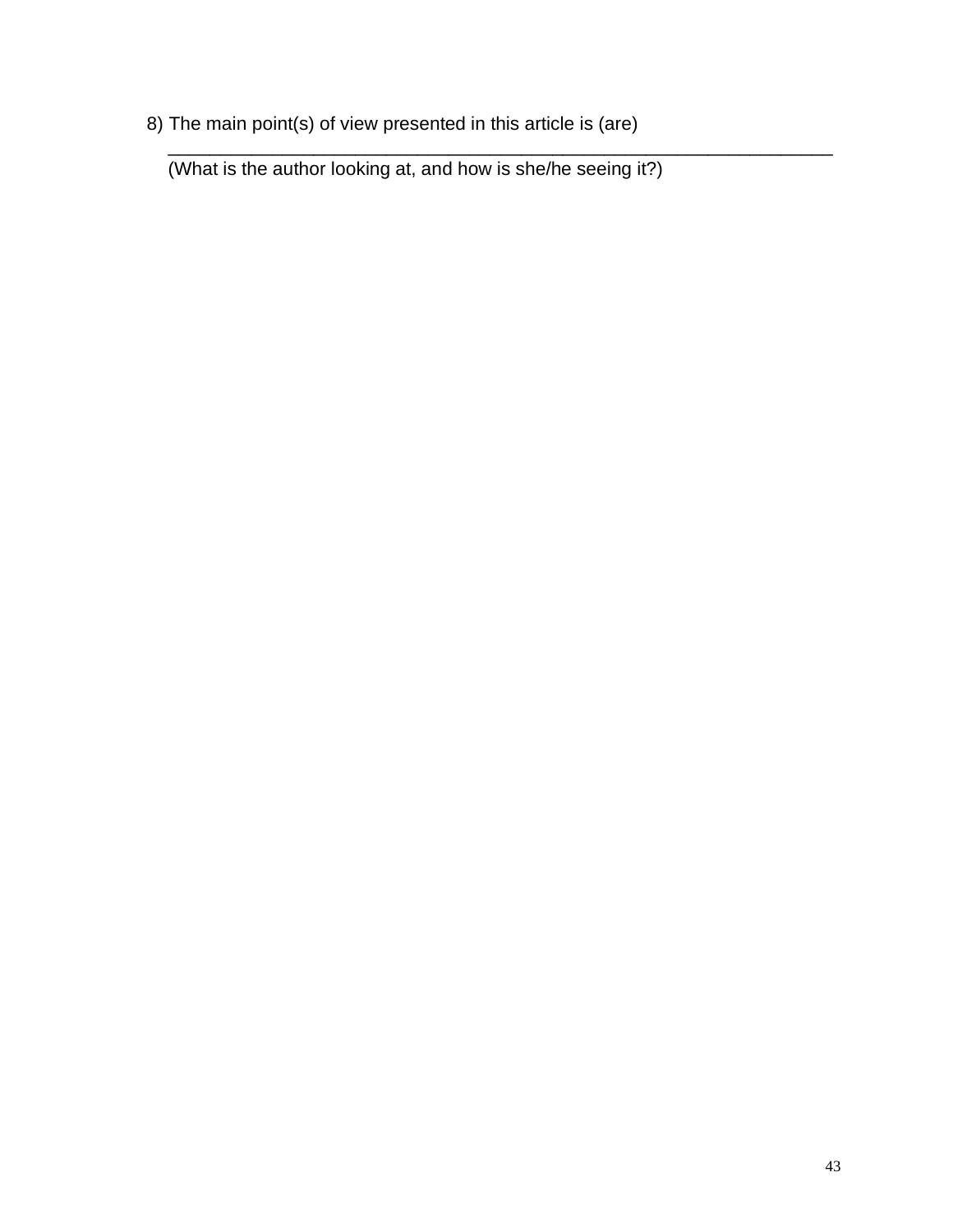### **CRITERIA FOR EVALUATING THE REASONING/CRITICAL ANALYSIS OF INFORMATION IN A PRESENTATION**

- 1) **PURPOSE:** What is the purpose of the reasoner? Is the purpose clearly stated or clearly implied? Is it justifiable?
- 2) **QUESTIONS:** Is the question well-stated? Is it clear and unbiased? Does the expression of the question do justice to the complexity of the matter? Are the question and purpose directly relevant to each other?
- 3) **INFORMATION:** Does the presenter cite relevant evidence, experiences, and/or information essential to the issue? Is the information accurate? Does the presenter address the complexities of the issue?
- 4) **CONCEPTS:** Does the presenter clarify key concepts when necessary? Are the concepts used justifiably?
- 5) **ASSUMPTIONS:** Does the presenter show sensitivity to what he or she is taking for granted or assuming? (Insofar as those assumptions might reasonably be questioned?) Does the presenter use questionable assumptions without addressing problems that might be inherent in those assumptions?
- 6) **INFERENCES:** Does the presenter develop a line of reasoning that explains well the ways in which she/he is arriving at her/his main conclusions?
- 7) **POINT OF VIEW:** Does the presenter show sensitivity to alternative relevant points of view or lines of reasoning? Does he/she consider and respond to objections framed from other relevant points of view?
- 8) **IMPLICATIONS:** Does the presenter show sensitivity to the implications and consequences of the position she/he is taking?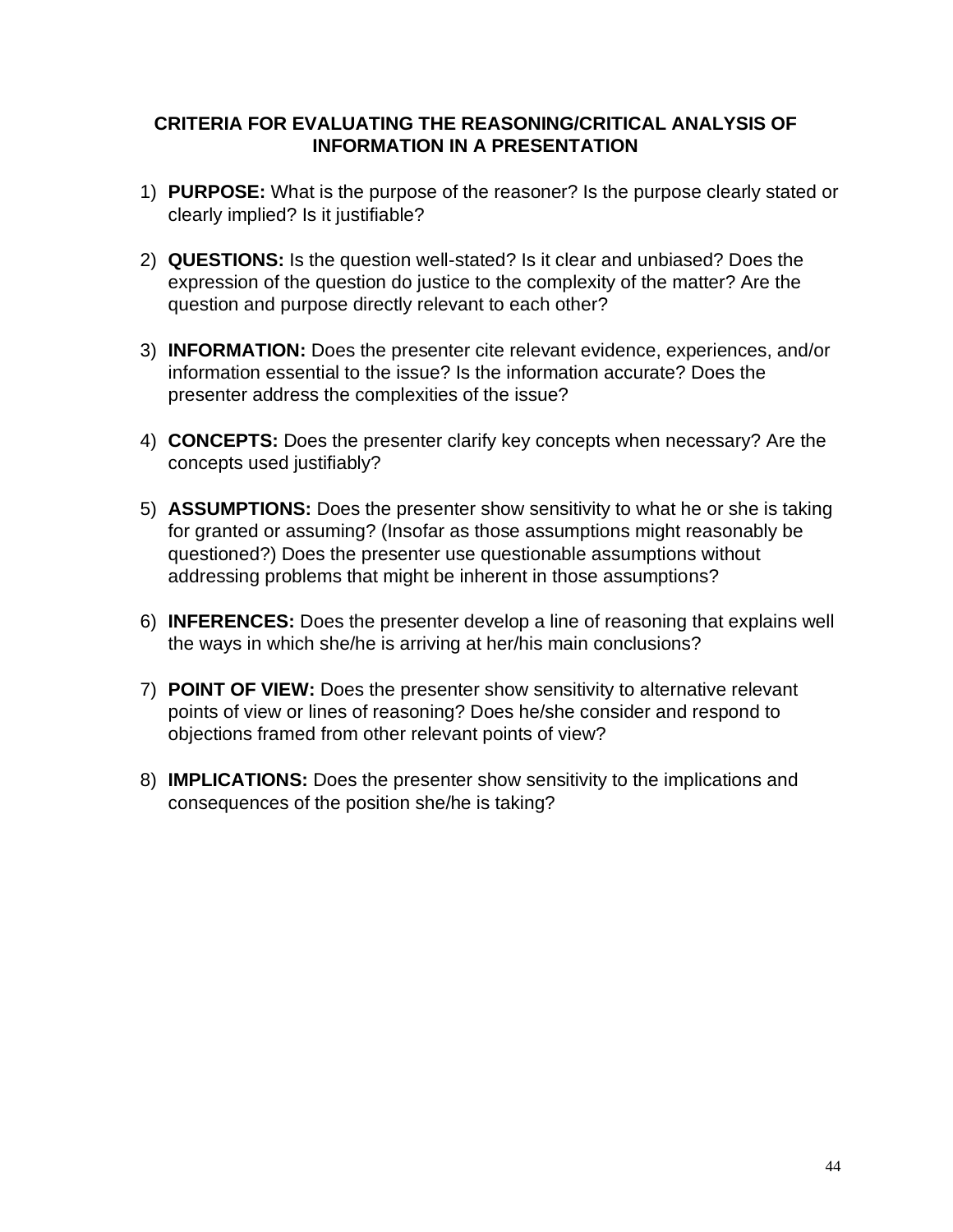# **POINTS TO REMEMBER IN PREPARING A SEMINAR PAPER**

| <b>CLARITY</b>   | Should I elaborate further?                             |
|------------------|---------------------------------------------------------|
|                  | Should I give an example?                               |
|                  | Should I illustrate what I mean?                        |
| <b>ACCURACY</b>  | How can I check on that?                                |
|                  | How can I find out if that is true?                     |
|                  |                                                         |
|                  | How can I verify or test that?                          |
| <b>PRECISION</b> | Can I be more specific?                                 |
|                  | Can I give more details?                                |
|                  | Can I be more exact?                                    |
| <b>RELEVANCE</b> | How does that relate to the problem?                    |
|                  | How does that bear on the question?                     |
|                  |                                                         |
|                  | How does that help me with the issue?                   |
| <b>DEPTH</b>     | What factors make this a difficult problem?             |
|                  | What are some of the complexities of this question?     |
|                  | What are some of the difficulties we need to deal with? |
| <b>BREADTH</b>   | Do I need to look at this from another perspective?     |
|                  | Do I need to consider another point of view?            |
|                  | Do I need to look at this in other ways?                |
|                  |                                                         |
| <b>LOGIC</b>     | Does all this make sense together?                      |
|                  | Does my first statement fit in with my last?            |
|                  | Does what I say follow from the evidence?               |